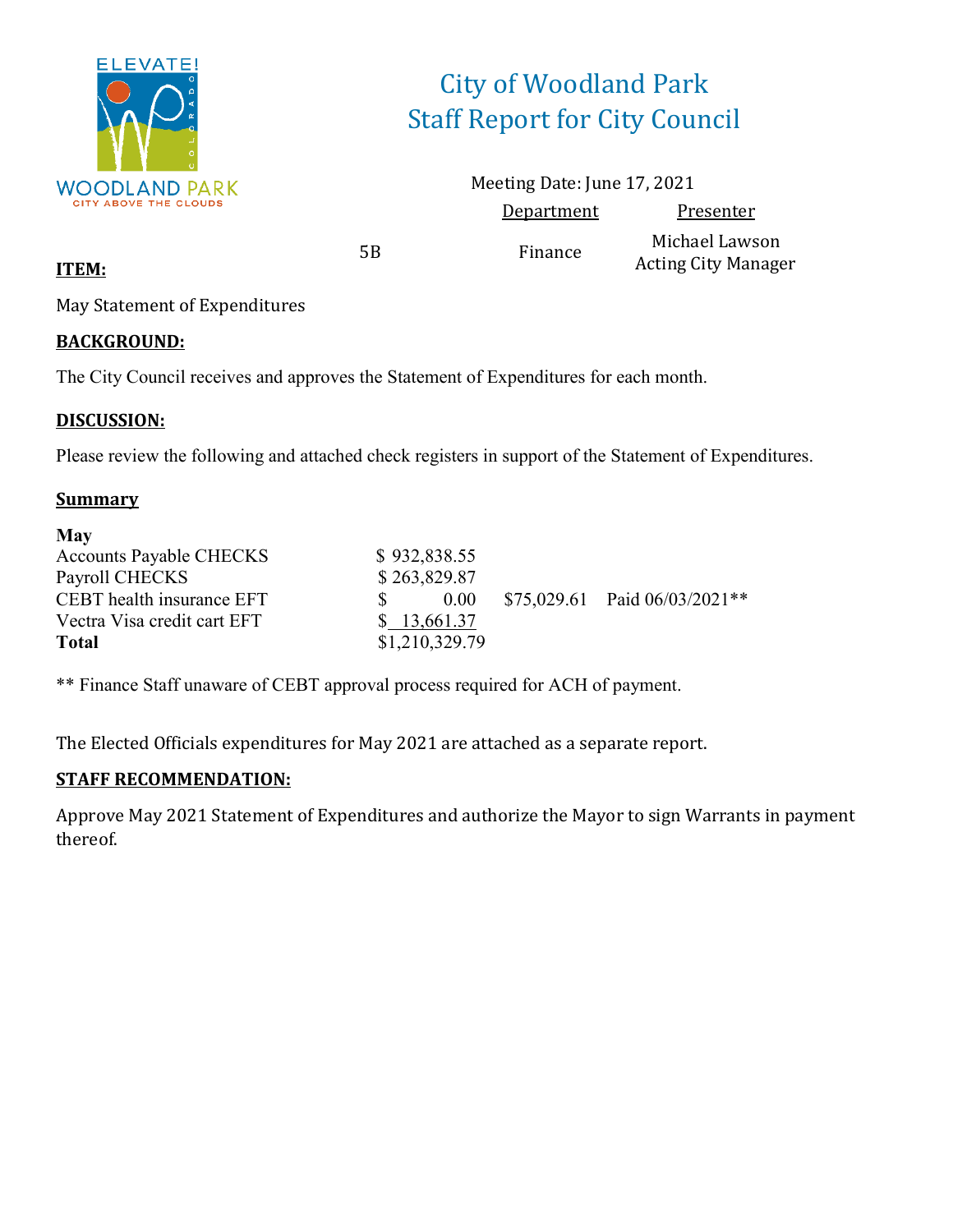**Page 1 of 15 USER: MEDWARDS**

| Payment |       |              |                                     |                | Num          | Gross                      |           |        | Net   Payment       | HP |            |
|---------|-------|--------------|-------------------------------------|----------------|--------------|----------------------------|-----------|--------|---------------------|----|------------|
| Number  | Type  | ID           | Name                                | SRC            | <b>INV</b>   | Amount                     | Discounts |        | Pay   Date          |    | Void Batch |
| 111891  | CHK   | $\mathbf{A}$ | AT&T MOBILITY LLC                   | 5118           | 1            | 126.13                     | 0.00      |        | 126.13 05/06/2021   |    | 41854      |
|         |       |              | AT&T PHONE CHARGE                   |                |              | 287290137930X0428201126.13 | 0.00      | 126.13 |                     |    |            |
|         | DIST: |              | $100 - 221 - 5300$                  |                | 126.13       |                            |           |        |                     |    |            |
|         |       |              |                                     |                |              |                            |           |        |                     |    |            |
| 111892  | CHK A |              | AUTO TRUCK GROUP, LLC               | 4630           | 2            | 1,288.50                   | 0.00      |        | 1,288.50 05/06/2021 |    | 41854      |
|         |       |              | REPAIR #48                          | 1787735        |              | 355.00                     | 0.00      | 355.00 |                     |    |            |
|         | DIST: |              | 100-332-4410                        |                | 355.00       |                            |           |        |                     |    |            |
|         |       |              | REPAIR #92 & #49                    | 1788264        |              | 933.50                     | 0.00      | 933.50 |                     |    |            |
|         | DIST: |              | 100-332-4430                        |                | 466.75       |                            |           |        |                     |    |            |
|         | DIST: |              | 100-332-4430                        |                | 466.75       |                            |           |        |                     |    |            |
| 111893  | CHK A |              | BLAZER ELECTRIC SUPPLY OF COLO 4830 |                | 1            | 331.53                     | 0.00      |        | 331.53 05/06/2021   |    | 41854      |
|         |       |              | PARTS - B&G                         | S002166189.001 |              | 331.53                     | 0.00      | 331.53 |                     |    |            |
|         | DIST: |              | 100-118-4310                        |                | 331.53       |                            |           |        |                     |    |            |
|         |       |              |                                     |                |              |                            |           |        |                     |    |            |
| 111894  | CHK A |              | BRAVO SCREEN PRINTING, INC.         | 3466           | 1            | 626.82                     | 0.00      |        | 626.82 05/06/2021   |    | 41854      |
|         |       |              | VOLLEYBALL ITEMS                    | 75675          |              | 626.82                     | 0.00      | 626.82 |                     |    |            |
|         | DIST: |              | 220-451-3400-1006                   |                | 626.82       |                            |           |        |                     |    |            |
|         |       |              |                                     |                |              |                            |           |        |                     |    |            |
| 111895  | CHK A |              | BURLAP BAG CLOTHING/BOOTS           | 1356           | 1            | 45.60                      | 0.00      |        | 45.60 05/06/2021    |    | 41854      |
|         |       |              | UNIFORMS - HEINZELMAN - ST.         | $21 - 8649$    |              | 45.60                      | 0.00      | 45.60  |                     |    |            |
|         | DIST: |              | 100-334-6210                        |                | 45.60        |                            |           |        |                     |    |            |
|         |       |              |                                     |                |              |                            |           |        |                     |    |            |
| 111896  | CHK A |              | <b>CENTURYLINK</b>                  | 4342           | 3            | 538.22                     | 0.00      |        | 538.22 05/06/2021   |    | 41854      |
|         |       |              | 04/2021 CHARGES                     | 4252021        |              | 1,614.66                   | 0.00      | 538.22 |                     |    |            |
|         | DIST: |              | $220 - 455 - 5300$                  |                | 121.22       |                            |           |        |                     |    |            |
|         | DIST: |              | 510-342-5300                        |                | 143.78       |                            |           |        |                     |    |            |
|         | DIST: |              | 520-347-5300                        |                | 273.22       |                            |           |        |                     |    |            |
| 111897  | CHK A |              | CHAD MILDBRANDT                     | 5159           | 1            | 54.00                      | 0.00      |        | 54.00 05/06/2021    |    | 41854      |
|         |       |              | BARTENDING - UPCC                   | 05022021       |              | 54.00                      | 0.00      | 54.00  |                     |    |            |
|         | DIST: |              | $220 - 455 - 7000$                  |                | 54.00        |                            |           |        |                     |    |            |
|         |       |              |                                     |                |              |                            |           |        |                     |    |            |
| 111898  | CHK A |              | CINTAS CORPORATION NO 2             | 4977           | $\mathbf{2}$ | 140.10                     | 0.00      |        | 140.10 05/06/2021   |    | 41854      |
|         |       |              | UNIFORMS - FLEET                    | 4082367753     |              | 61.80                      | 0.00      | 61.80  |                     |    |            |
|         | DIST: |              | 100-332-6210                        |                | 61.80        |                            |           |        |                     |    |            |
|         |       |              | UNIFORMS - FLEET                    | 4083024876     |              | 78.30                      | 0.00      | 78.30  |                     |    |            |
|         | DIST: |              | $100 - 332 - 6210$                  |                | 78.30        |                            |           |        |                     |    |            |
| 111899  | CHK A |              | CINTAS FIRE PROTECTION              | 3604           |              | 140.77                     | 0.00      |        | 140.77 05/06/2021   |    | 41854      |
|         |       |              | INSPECTION - WPPD                   | OF47559380     | $\mathbf{1}$ | 140.77                     | 0.00      | 140.77 |                     |    |            |
|         | DIST: |              | 100-118-4310                        |                | 140.77       |                            |           |        |                     |    |            |
|         |       |              |                                     |                |              |                            |           |        |                     |    |            |
| 111900  | CHK A |              | COLO DEPT OF AGRICULTURE            | 161            | $\mathbf{1}$ | 170.00                     | 0.00      |        | 170.00 05/06/2021   |    | 41854      |
|         |       |              | INSPECTION/CERT. DRUG SCALES        | 4435           |              | 170.00                     | 0.00      | 170.00 |                     |    |            |
|         | DIST: |              | $100 - 221 - 6160$                  |                | 170.00       |                            |           |        |                     |    |            |
|         |       |              |                                     |                |              |                            |           |        |                     |    |            |
| 111901  | CHK A |              | COUCH, HOPE ANNE                    | 4462           | $\mathbf{1}$ | 330.00                     | 0.00      |        | 330.00 05/06/2021   |    | 41854      |
|         |       |              | TRAINING REIMBURSEMENT              | 05042021       |              | 330.00                     | 0.00      | 330.00 |                     |    |            |
|         | DIST: |              | 100-221-5800                        |                | 330.00       |                            |           |        |                     |    |            |
|         |       |              |                                     |                |              |                            |           |        |                     |    |            |
| 111902  | CHK A |              | CREATIVE CONCEPTS OF AMERICA        | 2676           | $\mathbf{1}$ | 284.60                     | 0.00      |        | 284.60 05/06/2021   |    | 41854      |
|         | DIST: |              | SAFETY VESTS<br>100-118-2335        | 2807           | 284.60       | 284.60                     | 0.00      | 284.60 |                     |    |            |
|         |       |              |                                     |                |              |                            |           |        |                     |    |            |
| 111903  | CHK A |              | DANIEL ALVAREZ                      | 5069           | 1            | 180.00                     | 0.00      |        | 180.00 05/06/2021   |    | 41854      |
|         |       |              |                                     |                |              |                            |           |        |                     |    |            |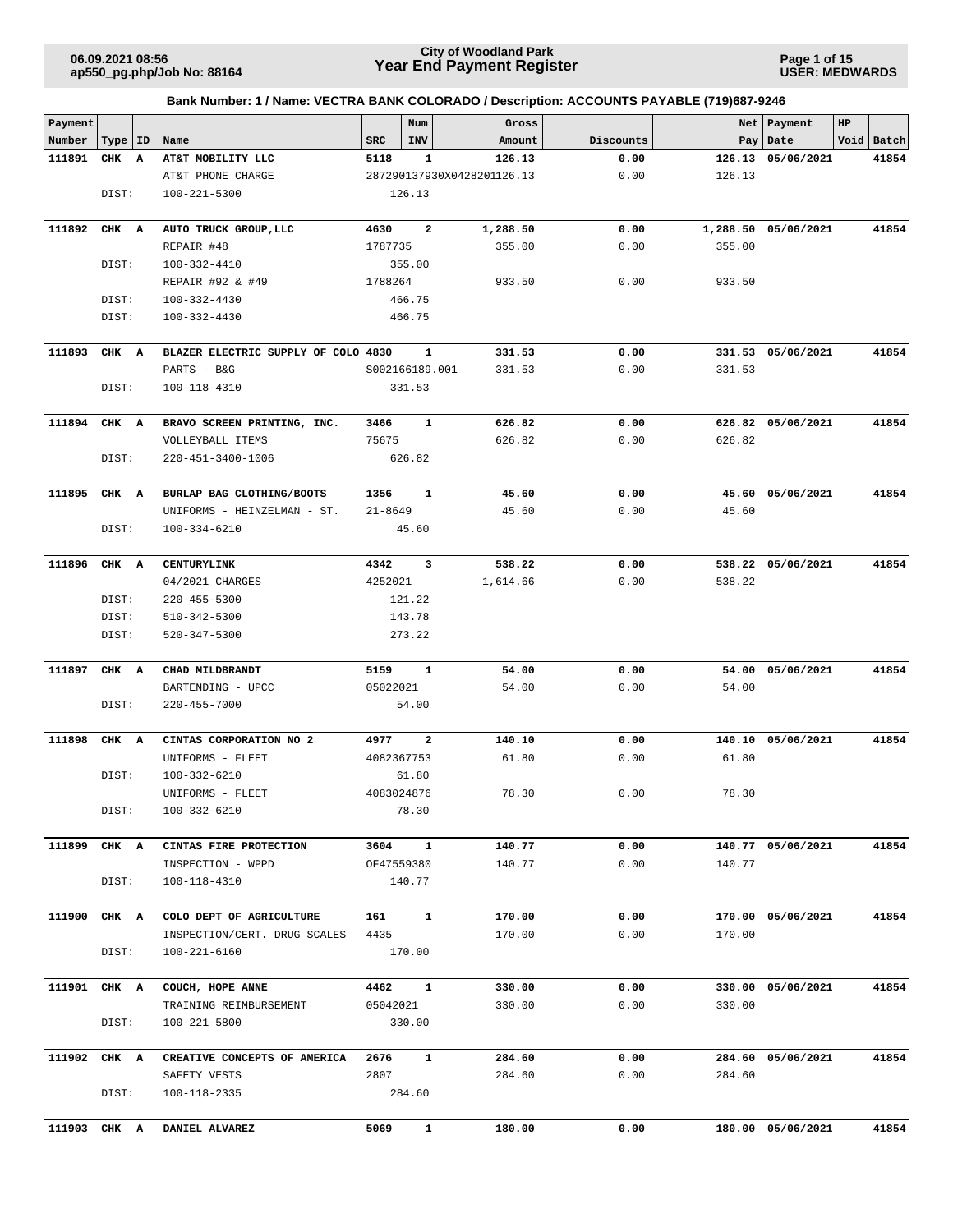**Page 2 of 15 USER: MEDWARDS**

| Payment      |           |                                             |                 | Num                     | Gross                |              |          | Net   Payment         | HP |            |
|--------------|-----------|---------------------------------------------|-----------------|-------------------------|----------------------|--------------|----------|-----------------------|----|------------|
| Number       | Type   ID | Name                                        | <b>SRC</b>      | INV                     | Amount               | Discounts    |          | Pay Date              |    | Void Batch |
|              |           | INTERPRETER                                 | 042821DA        |                         | 180.00               | 0.00         | 180.00   |                       |    |            |
|              | DIST:     | 100-113-3210                                |                 | 180.00                  |                      |              |          |                       |    |            |
|              |           |                                             |                 |                         |                      |              |          |                       |    |            |
| 111904       | CHK A     | DEJESUS MANOLA                              | 5291            | $\mathbf{1}$            | 330.00               | 0.00         | 330.00   | 05/06/2021 VOID 41854 |    |            |
|              |           | TRAINING REIMBURSEMENT                      | 05042021        |                         | 330.00               | 0.00         | 330.00   |                       |    |            |
|              | DIST:     | 100-221-5800                                |                 | 330.00                  |                      |              |          |                       |    |            |
|              |           |                                             |                 |                         |                      |              |          |                       |    |            |
| 111905       | CHK A     | DISPLAY SALES CO                            | 4559            | 1                       | 929.00               | 0.00         |          | 929.00 05/06/2021     |    | 41854      |
|              |           | FLAG POLE - CITY HALL                       | $SO-328974-1$   |                         | 929.00               | 0.00         | 929.00   |                       |    |            |
|              | DIST:     | 100-118-4240                                |                 | 929.00                  |                      |              |          |                       |    |            |
|              |           |                                             |                 |                         |                      |              |          |                       |    |            |
| 111906       | CHK A     | DOCUMART COPIES & PRINTING                  | 3252            | 1                       | 164.85               | 0.00         |          | 164.85 05/06/2021     |    | 41854      |
|              |           | BUSINESS CARDS - WPPD                       | 366069          |                         | 164.85               | 0.00         | 164.85   |                       |    |            |
|              | DIST:     | 100-221-6210                                |                 | 164.85                  |                      |              |          |                       |    |            |
| 111907       | CHK A     | FARIS MACHINERY CO.                         | 1712            | 1                       | 215.08               | 0.00         |          | 215.08 05/06/2021     |    | 41854      |
|              |           | PARTS - VEH #32                             | A14195          |                         | 215.08               | 0.00         | 215.08   |                       |    |            |
|              | DIST:     | 100-332-4410                                |                 | 215.08                  |                      |              |          |                       |    |            |
|              |           |                                             |                 |                         |                      |              |          |                       |    |            |
| 111908       | CHK A     | FRONT RANGE KUBOTA                          | 5149            | $\mathbf{1}$            | 573.08               | 0.00         |          | 573.08 05/06/2021     |    | 41854      |
|              |           | REPAIR #30                                  | 12567F          |                         | 573.08               | 0.00         | 573.08   |                       |    |            |
|              | DIST:     | 100-332-4430                                |                 | 573.08                  |                      |              |          |                       |    |            |
|              |           |                                             |                 |                         |                      |              |          |                       |    |            |
| 111909       | CHK A     | GAZETTE, THE                                | 276             | 1                       | 50.58                | 0.00         |          | 50.58 05/06/2021      |    | 41854      |
|              |           | LEGAL NOTICES - PLANNING                    | 04302021        |                         | 50.58                | 0.00         | 50.58    |                       |    |            |
|              | DIST:     | 100-114-5400                                |                 | 50.58                   |                      |              |          |                       |    |            |
|              |           |                                             |                 |                         |                      |              |          |                       |    |            |
| 111910       | CHK A     | GRAINGER INC.                               | 282             | $\overline{\mathbf{2}}$ | 155.37               | 0.00         |          | 155.37 05/06/2021     |    | 41854      |
|              |           | PARTS - B&G                                 | 9869498171      |                         | 74.57                | 0.00         | 74.57    |                       |    |            |
|              | DIST:     | 100-118-4240                                |                 | 74.57                   |                      |              |          |                       |    |            |
|              |           | SUPPLIES - WWTP                             | 9875421381      |                         | 80.80                | 0.00         | 80.80    |                       |    |            |
|              | DIST:     | 520-347-6110                                |                 | 80.80                   |                      |              |          |                       |    |            |
| 111911 CHK A |           | HACH COMPANY                                | 291             | $\mathbf{1}$            | 1,493.49             | 0.00         |          | 1,493.49 05/06/2021   |    | 41854      |
|              |           | LAB SUPPLIES - WTP                          | 12417469        |                         | 1,493.49             | 0.00         | 1,493.49 |                       |    |            |
|              | DIST:     | 510-342-6110                                |                 | 1,493.49                |                      |              |          |                       |    |            |
|              |           |                                             |                 |                         |                      |              |          |                       |    |            |
| 111912 CHK A |           | HOME DEPOT CREDIT SERVICES                  | 1758            | $\mathbf{1}$            | 2,333.65             | 0.00         |          | 2,333.65 05/06/2021   |    | 41854      |
|              |           | 04/2021 CHARGES                             | 4282021         |                         | 2,333.65             | 0.00         | 2,333.65 |                       |    |            |
|              | DIST:     | $100 - 118 - 4310$                          |                 | 2,333.65                |                      |              |          |                       |    |            |
|              |           |                                             |                 |                         |                      |              |          |                       |    |            |
| 111913 CHK A |           | JDS - HYDRO CONSULTANTS, INC. 2894 1        |                 |                         | 736.25               | 0.00         |          | 736.25 05/06/2021     |    | 41854      |
|              |           | SUNNYWOOD PUMP STATION                      | 10916-24        |                         | 736.25               | 0.00         | 736.25   |                       |    |            |
|              | DIST:     | 510-343-7210                                |                 | 736.25                  |                      |              |          |                       |    |            |
|              |           |                                             |                 |                         |                      |              |          |                       |    |            |
| 111914 CHK A |           | KRAV MAGA WORLDWIDE, INC<br>TRAINING - WPPD | 5292<br>FTD7187 | $\mathbf{1}$            | 1,500.00<br>1,500.00 | 0.00<br>0.00 | 1,500.00 | 1,500.00 05/06/2021   |    | 41854      |
|              | DIST:     | 100-221-5800                                | 1,500.00        |                         |                      |              |          |                       |    |            |
|              |           |                                             |                 |                         |                      |              |          |                       |    |            |
| 111915 CHK A |           | <b>KS STATEBANK</b>                         | 5217            | $\overline{\mathbf{1}}$ | 377.98               | 0.00         |          | 377.98 05/06/2021     |    | 41854      |
|              |           | KYOCERA COPIER CONTRACT                     | 06252021        |                         | 377.98               | 0.00         | 377.98   |                       |    |            |
|              | DIST:     | 220-452-5000                                |                 | 377.98                  |                      |              |          |                       |    |            |
|              |           |                                             |                 |                         |                      |              |          |                       |    |            |
| 111916 CHK A |           | KUBWATER RESOURCES INC                      | 4643            | $\mathbf{1}$            | 3,368.67             | 0.00         |          | 3,368.67 05/06/2021   |    | 41854      |
|              |           | COMPOST - WWTP                              | 10281           |                         | 3,368.67             | 0.00         | 3,368.67 |                       |    |            |
|              | DIST:     | 520-347-6113                                |                 | 3,368.67                |                      |              |          |                       |    |            |
|              |           |                                             |                 |                         |                      |              |          |                       |    |            |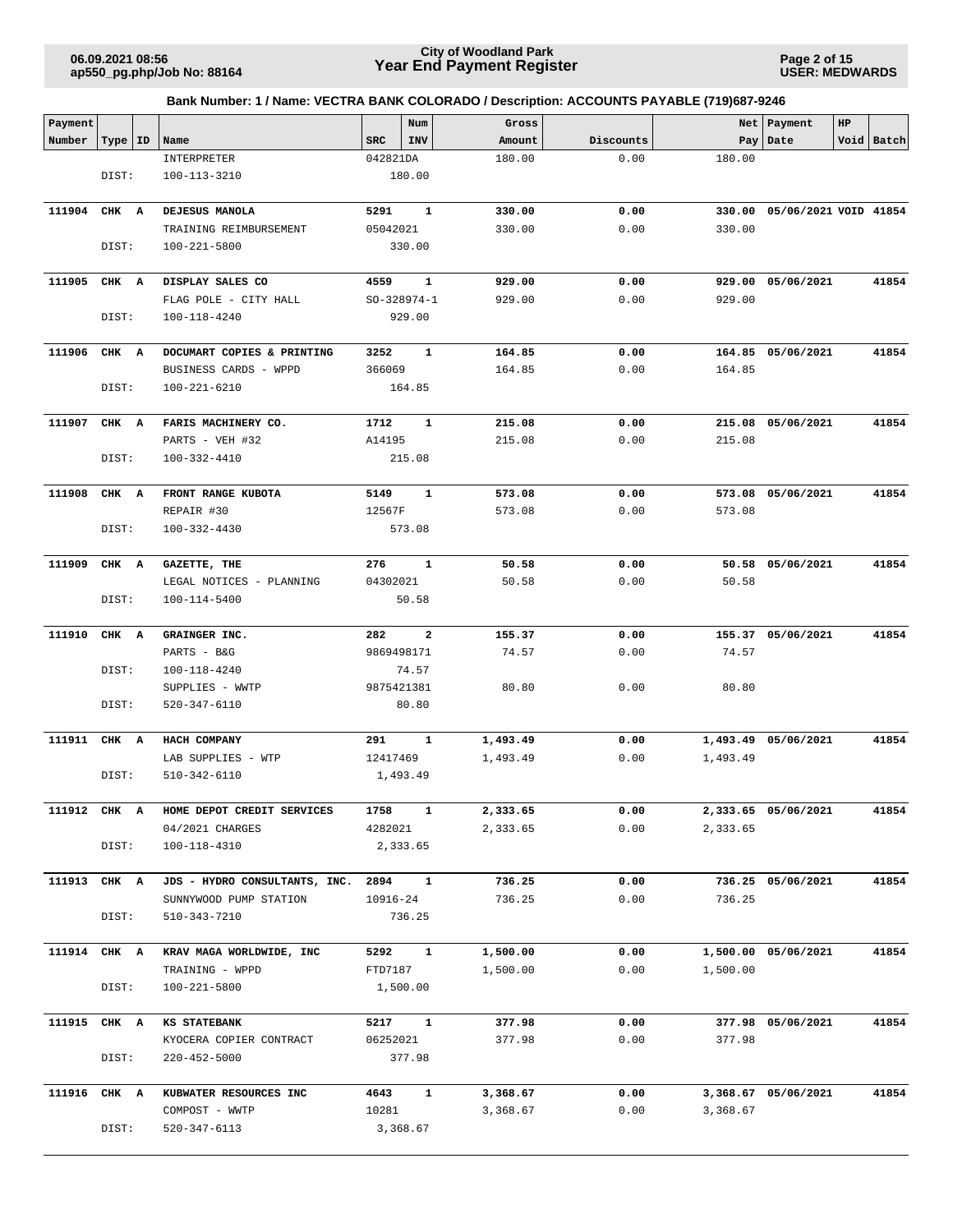**Page 3 of 15 USER: MEDWARDS**

| Payment      |       |    | Bank Number: 1 / Name: VECTRA BANK COLORADO / Description: ACCOUNTS PAYABLE (719)687-9246 |                  | Num               | Gross    |           |          | Net   Payment       | HP |            |
|--------------|-------|----|-------------------------------------------------------------------------------------------|------------------|-------------------|----------|-----------|----------|---------------------|----|------------|
| Number       | Type  | ID | Name                                                                                      | ${\tt SRC}$      | INV               | Amount   | Discounts |          | Pay Date            |    | Void Batch |
| 111917       | CHK   | A  | L.N. CURTIS & SONS                                                                        | 5123             | 3                 | 235.74   | 0.00      |          | 235.74 05/06/2021   |    | 41854      |
|              |       |    | UNIFORM - WPPD                                                                            | INV481515        |                   | 129.98   | 0.00      | 129.98   |                     |    |            |
|              | DIST: |    | $100 - 221 - 6210$                                                                        |                  | 129.98            |          |           |          |                     |    |            |
|              |       |    | UNIFORMS - WPPD                                                                           | INV482951        |                   | 46.60    | 0.00      | 46.60    |                     |    |            |
|              | DIST: |    | 100-221-2230                                                                              |                  | 46.60             |          |           |          |                     |    |            |
|              |       |    | UNIFORM - WPPD                                                                            | INV483083        |                   | 59.16    | 0.00      | 59.16    |                     |    |            |
|              | DIST: |    | $100 - 221 - 6210$                                                                        |                  | 59.16             |          |           |          |                     |    |            |
|              |       |    |                                                                                           |                  |                   |          |           |          |                     |    |            |
| 111918       | CHK A |    | LEWAN & ASSOCIATES, INC.                                                                  | 398              | 1                 | 1,318.79 | 0.00      |          | 1,318.79 05/06/2021 |    | 41854      |
|              |       |    | 04/21-05/21 USAGE                                                                         | IN1252688        |                   | 1,318.79 | 0.00      | 1,318.79 |                     |    |            |
|              | DIST: |    | 100-120-4350                                                                              |                  | 1,318.79          |          |           |          |                     |    |            |
| 111919       | CHK A |    | LEXIPOL                                                                                   | 4661             | 1                 | 7,632.00 | 0.00      |          | 7,632.00 05/06/2021 |    | 41854      |
|              |       |    | MEMBERSHIP LEXIPOL2021-2022                                                               |                  | INVLEX1641        | 7,632.00 | 0.00      | 7,632.00 |                     |    |            |
|              | DIST: |    | $100 - 221 - 5850$                                                                        |                  | 7,632.00          |          |           |          |                     |    |            |
|              |       |    |                                                                                           |                  |                   |          |           |          |                     |    |            |
| 111920       | CHK A |    | STAUFFER & SONS CONSTRUCTION C 1                                                          |                  | $\mathbf{1}$      | 2,500.00 | 0.00      |          | 2,500.00 05/06/2021 |    | 41854      |
|              |       |    | ESCROW REFUND                                                                             | 04282021         |                   | 2,500.00 | 0.00      | 2,500.00 |                     |    |            |
|              | DIST: |    | 100-000-2515                                                                              |                  | 2,500.00          |          |           |          |                     |    |            |
|              |       |    |                                                                                           |                  |                   |          |           |          |                     |    |            |
| 111921       | CHK A |    | DYLAN & MCKAYLA KLEINERT                                                                  | 1                | 3                 | 10.85    | 0.00      |          | 10.85 05/06/2021    |    | 41854      |
|              |       |    | UTILITY REFUND                                                                            | 1989.13          |                   | 32.55    | 0.00      | 10.85    |                     |    |            |
|              | DIST: |    | 510-342-3461                                                                              |                  | 3.49              |          |           |          |                     |    |            |
|              | DIST: |    | $510 - 343 - 3466$                                                                        |                  | 0.70              |          |           |          |                     |    |            |
|              | DIST: |    | 520-347-3471                                                                              |                  | 4.34              |          |           |          |                     |    |            |
|              | DIST: |    | $520 - 348 - 3476$                                                                        |                  | 1.87              |          |           |          |                     |    |            |
|              | DIST: |    | 420-000-3481                                                                              |                  | 0.39              |          |           |          |                     |    |            |
|              | DIST: |    | $510 - 342 - 3463$                                                                        |                  | 0.06              |          |           |          |                     |    |            |
| 111922       | CHK A |    | CARON & JEFFREY TENNANT                                                                   | $\mathbf{1}$     | $\mathbf{1}$      | 9.61     | 0.00      |          | 9.61 05/06/2021     |    | 41854      |
|              |       |    | UTILITY DEPOSIT REFUND                                                                    | 2008.22          |                   | 9.61     | 0.00      | 9.61     |                     |    |            |
|              | DIST: |    | 510-000-2520                                                                              |                  | 9.61              |          |           |          |                     |    |            |
| 111923       | CHK A |    | MITCHELL WALMA                                                                            | 1                | 1                 | 63.00    | 0.00      |          | 63.00 05/06/2021    |    | 41854      |
|              |       |    | ZDP REFUND                                                                                | 202104075        |                   | 63.00    | 0.00      | 63.00    |                     |    |            |
|              | DIST: |    | 100-000-3431                                                                              |                  | 53.00             |          |           |          |                     |    |            |
|              | DIST: |    | 100-000-3142                                                                              |                  | 10.00             |          |           |          |                     |    |            |
|              |       |    |                                                                                           |                  |                   |          |           |          |                     |    |            |
| 111924 CHK A |       |    | <b>JOURNEYS</b>                                                                           | $\mathbf{1}$     | $\mathbf{1}$      | 53.61    | 0.00      |          | 53.61 05/06/2021    |    | 41854      |
|              |       |    | UTILITY REFUND                                                                            |                  | 2622.01           | 53.61    | 0.00      | 53.61    |                     |    |            |
|              | DIST: |    | 510-342-3461                                                                              |                  | 53.61             |          |           |          |                     |    |            |
| 111925 CHK A |       |    | <b>MARLA BARWICK</b>                                                                      | $\mathbf{1}$     | $\mathbf{1}$      | 15.24    | 0.00      |          | 15.24 05/06/2021    |    | 41854      |
|              |       |    | UTILITY DEPOSIT REFUND                                                                    | 4019.09          |                   | 15.24    | 0.00      | 15.24    |                     |    |            |
|              | DIST: |    | 510-000-2520                                                                              |                  | 15.24             |          |           |          |                     |    |            |
|              |       |    |                                                                                           |                  |                   |          |           |          |                     |    |            |
| 111926 CHK A |       |    | WALMART RESTITUTION RECOVERY                                                              | $1 \quad \cdots$ | $\mathbf{1}$      | 42.24    | 0.00      |          | 42.24 05/06/2021    |    | 41854      |
|              | DIST: |    | RESTITUTION - 20MD595<br>100-000-3411                                                     |                  | 4212021C<br>42.24 | 42.24    | 0.00      | 42.24    |                     |    |            |
|              |       |    |                                                                                           |                  |                   |          |           |          |                     |    |            |
| 111927 CHK A |       |    | WALMART RESTITUTION RECOVERY                                                              |                  | $1 \quad 1$       | 38.40    | 0.00      |          | 38.40 05/06/2021    |    | 41854      |
|              |       |    | RESTITUTION - 21MD109                                                                     | 542021           |                   | 38.40    | 0.00      | 38.40    |                     |    |            |
|              | DIST: |    | 100-000-3411                                                                              |                  | 38.40             |          |           |          |                     |    |            |
| 111928 CHK A |       |    | WALMART RESTITUTION RECOVERY                                                              | $1 \quad \cdots$ | $\mathbf{1}$      | 46.06    | 0.00      |          | 46.06 05/06/2021    |    | 41854      |
|              |       |    | RESTITUTION - 21MD180                                                                     | 542021A          |                   | 46.06    | 0.00      | 46.06    |                     |    |            |
|              |       |    |                                                                                           |                  |                   |          |           |          |                     |    |            |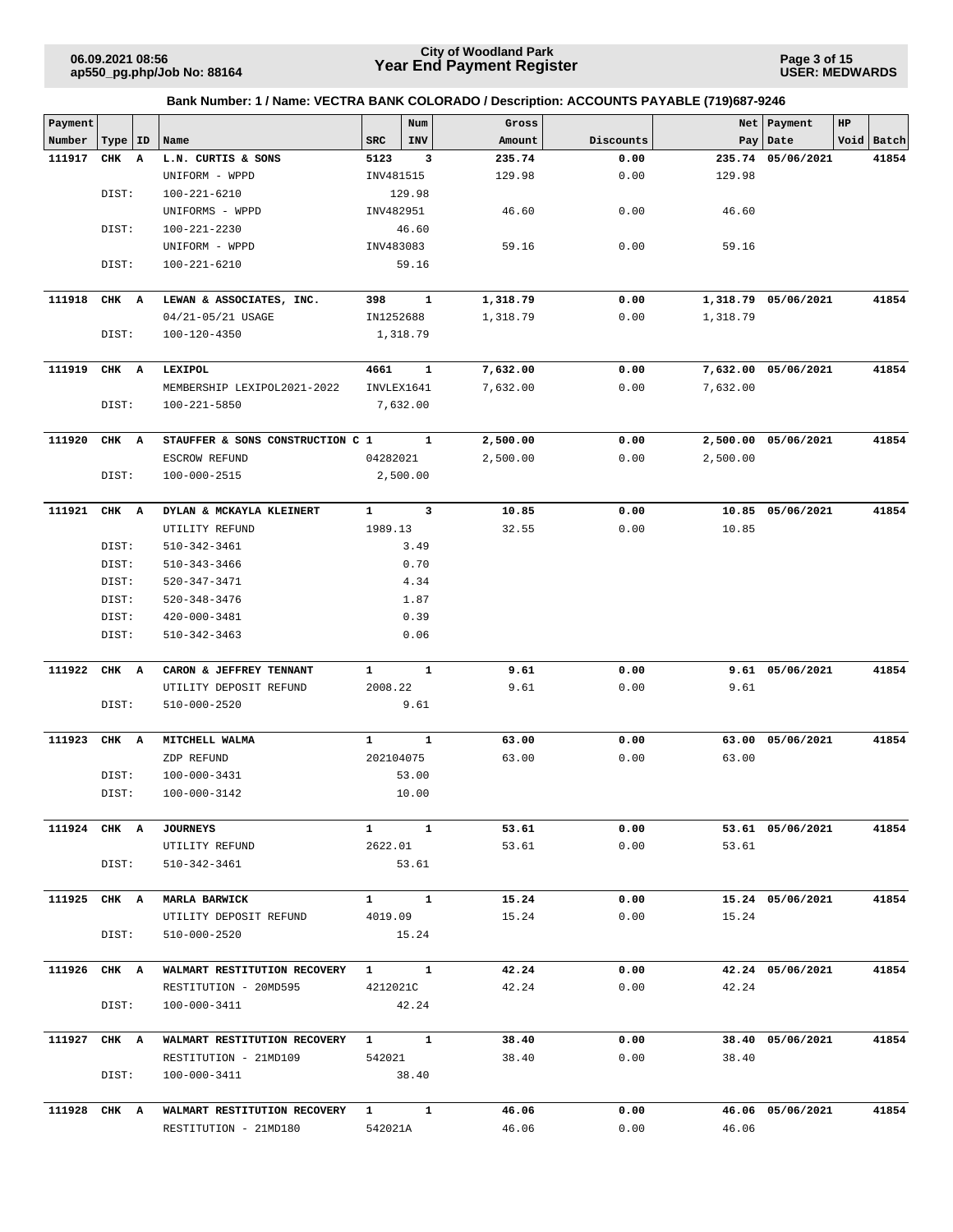**Page 4 of 15 USER: MEDWARDS**

| Payment      |           |                                       |              | Num               | Gross      |           |           | Net   Payment        | HP |            |
|--------------|-----------|---------------------------------------|--------------|-------------------|------------|-----------|-----------|----------------------|----|------------|
| Number       | Type   ID | Name                                  | <b>SRC</b>   | INV               | Amount     | Discounts |           | Pay Date             |    | Void Batch |
|              | DIST:     | 100-000-3411                          |              | 46.06             |            |           |           |                      |    |            |
|              |           |                                       |              |                   |            |           |           |                      |    |            |
| 111929       | CHK A     | KAIDEN GRANDMAITER                    | $\mathbf{1}$ | 1                 | 276.09     | 0.00      |           | 276.09 05/06/2021    |    | 41854      |
|              |           | RESTITUTION - 21JV156                 | 542021C      |                   | 276.09     | 0.00      | 276.09    |                      |    |            |
|              | DIST:     | 100-000-3411                          |              | 276.09            |            |           |           |                      |    |            |
|              |           |                                       |              |                   |            |           |           |                      |    |            |
| 111930       | CHK A     | <b>MIKE MUELLER</b>                   | 1            | $\mathbf{1}$      | 300.00     | 0.00      | 300.00    | 05/06/2021           |    | 41854      |
|              |           | RESTITUTION - 2014MD247               | 542021D      |                   | 300.00     | 0.00      | 300.00    |                      |    |            |
|              | DIST:     | 100-000-3411                          |              | 300.00            |            |           |           |                      |    |            |
|              |           |                                       |              |                   |            |           |           |                      |    |            |
| 111931       | CHK A     | MUNIREVS INC                          | 5196         | 1                 | 2,120.50   | 0.00      |           | 2,120.50 05/06/2021  |    | 41854      |
|              |           | VRBO MONITORING AND LICENSE           | 5565         |                   | 2,120.50   | 0.00      | 2,120.50  |                      |    |            |
|              | DIST:     | 100-120-4340                          |              | 2,120.50          |            |           |           |                      |    |            |
|              |           |                                       |              |                   |            |           |           |                      |    |            |
| 111932       | CHK A     | O'REILLY AUTOMOTIVE STORES, IN 4531   | 4282021      | 1                 | 14.23      | 0.00      |           | 14.23 05/06/2021     |    | 41854      |
|              | DIST:     | 04/2021 CHARGES<br>100-332-4440       |              | 14.23             | 14.23      | 0.00      | 14.23     |                      |    |            |
|              |           |                                       |              |                   |            |           |           |                      |    |            |
| 111933       | CHK A     | PEAK INTERNET                         | 3141         | 6                 | 19,291.79  | 0.00      |           | 19,291.79 05/06/2021 |    | 41854      |
|              |           | 05/2021 CHARGES                       | 132720       |                   | 63, 225.44 | 0.00      | 15,806.36 |                      |    |            |
|              | DIST:     | 100-199-5300                          |              | 2,225.94          |            |           |           |                      |    |            |
|              | DIST:     | 100-120-3700                          |              | 10,788.94         |            |           |           |                      |    |            |
|              | DIST:     | 100-116-2010                          |              | 35.00             |            |           |           |                      |    |            |
|              | DIST:     | $220 - 455 - 3700$                    |              | 320.00            |            |           |           |                      |    |            |
|              | DIST:     | $220 - 452 - 5300$                    |              | 256.48            |            |           |           |                      |    |            |
|              | DIST:     | 220-452-3700                          |              | 580.00            |            |           |           |                      |    |            |
|              | DIST:     | 510-342-3700                          |              | 800.00            |            |           |           |                      |    |            |
|              | DIST:     | 520-347-3700                          |              | 800.00            |            |           |           |                      |    |            |
|              |           | 05/2021 CHARGES                       | 132721       |                   | 3,425.48   | 0.00      | 3,425.48  |                      |    |            |
|              | DIST:     | 100-221-5300                          |              | 590.14            |            |           |           |                      |    |            |
|              | DIST:     | 100-221-3700                          |              | 2,835.34          |            |           |           |                      |    |            |
|              |           | 05/2021 CHARGES                       | 360591       |                   | 59.95      | 0.00      | 59.95     |                      |    |            |
|              | DIST:     | 100-116-2010                          |              | 59.95             |            |           |           |                      |    |            |
|              |           |                                       |              |                   |            |           |           |                      |    |            |
| 111934       | CHK A     | PITNEY BOWES GLOBAL FINANCIAL         | 2479         | 1                 | 90.00      | 0.00      |           | 90.00 05/06/2021     |    | 41854      |
|              |           | 05/2021 POSTAGE                       |              | 3313409571        | 90.00      | 0.00      | 90.00     |                      |    |            |
|              | DIST:     | 100-199-5350                          |              | 90.00             |            |           |           |                      |    |            |
|              |           |                                       |              |                   |            |           |           |                      |    |            |
|              |           | 111935 CHK A PRIORITY RESEARCH        |              | 4392 1            | 106.80     | 0.00      |           | 106.80 05/06/2021    |    | 41854      |
|              |           | BACKROUND CHECKS                      | 861764       |                   | 106.80     | 0.00      | 106.80    |                      |    |            |
|              | DIST:     | 220-451-3335                          |              | 106.80            |            |           |           |                      |    |            |
|              |           |                                       |              | $5194$ 1          |            |           |           |                      |    |            |
| 111936 CHK A |           | ROBERT COLE                           |              |                   | 67.50      | 0.00      |           | 67.50 05/06/2021     |    | 41854      |
|              | DIST:     | INSTRUCTOR - P&R<br>220-451-3400-1000 |              | 04302021<br>67.50 | 67.50      | 0.00      | 67.50     |                      |    |            |
|              |           |                                       |              |                   |            |           |           |                      |    |            |
| 111937 CHK A |           | <b>SHERWIN-WILLIAMS</b>               |              | 1890 4            | 485.48     | 0.00      |           | 485.48 05/06/2021    |    | 41854      |
|              |           | PAINTING SUPPLIES - B&G               | $0194 - 4$   |                   | 2.51       | 0.00      | 2.51      |                      |    |            |
|              | DIST:     | 100-118-4310                          |              | 2.51              |            |           |           |                      |    |            |
|              |           | REPAIR PAINT SPRAYER - B&G            | $1550 - 4$   |                   | 234.18     | 0.00      | 234.18    |                      |    |            |
|              | DIST:     | 100-118-4320                          |              | 234.18            |            |           |           |                      |    |            |
|              |           | PAINT - B&G                           |              | 1893-6            | 198.99     | 0.00      | 198.99    |                      |    |            |
|              | DIST:     | 100-118-4310                          | 198.99       |                   |            |           |           |                      |    |            |
|              |           | PAINT - COUNCIL CHAMBERS - B&G 2058-5 |              |                   | 49.80      | 0.00      | 49.80     |                      |    |            |
|              | DIST:     | 100-118-4240                          |              | 49.80             |            |           |           |                      |    |            |
|              |           |                                       |              |                   |            |           |           |                      |    |            |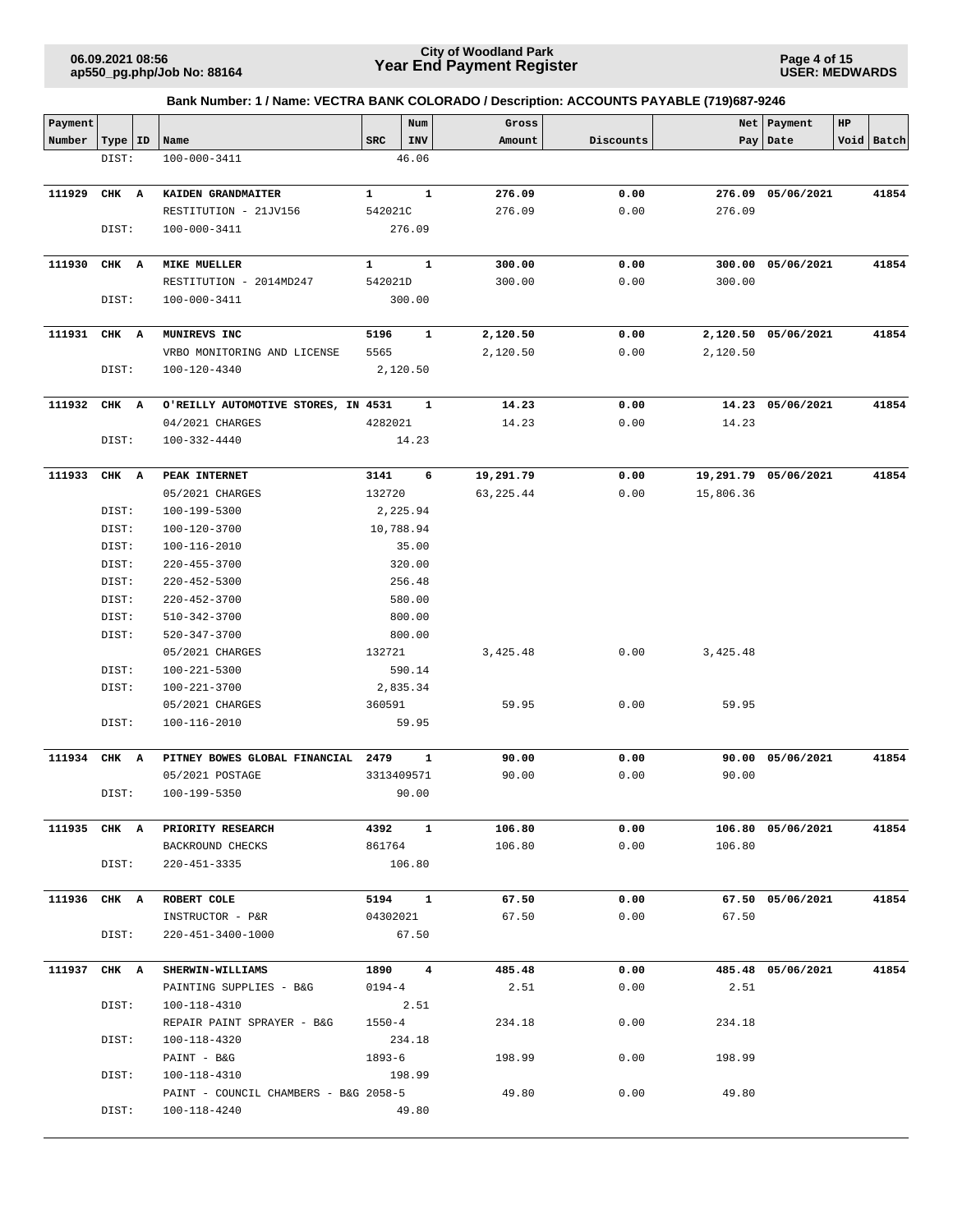**Page 5 of 15 USER: MEDWARDS**

| Payment      |           |              |                               |            | Num            | Gross     |           |           | Net Payment            | HP |            |
|--------------|-----------|--------------|-------------------------------|------------|----------------|-----------|-----------|-----------|------------------------|----|------------|
| Number       | Type   ID |              | Name                          | <b>SRC</b> | INV            | Amount    | Discounts |           | Pay Date               |    | Void Batch |
| 111938       | CHK       | $\mathbf{A}$ | WAXIE SANITARY SUPPLY         | 4189       | 5              | 748.19    | 0.00      |           | 748.19 05/06/2021      |    | 41854      |
|              |           |              | CUSTODIAL SUPPLIES - WAC      | 79960771   |                | 74.14     | 0.00      | 74.14     |                        |    |            |
|              | DIST:     |              | $220 - 452 - 6140$            |            | 74.14          |           |           |           |                        |    |            |
|              |           |              | CUSTODIAL SUPPLIES - WAC      | 79960782   |                | 123.90    | 0.00      | 123.90    |                        |    |            |
|              | DIST:     |              | $220 - 452 - 6140$            |            | 123.90         |           |           |           |                        |    |            |
|              |           |              | CUSTODIAL SUPPLIES - WAC      | 79962852   |                | 49.42     | 0.00      | 49.42     |                        |    |            |
|              | DIST:     |              | $220 - 452 - 6140$            |            | 49.42          |           |           |           |                        |    |            |
|              |           |              | CUSTODIAL SUPPLIES            | 79965531   |                | 117.96    | 0.00      | 117.96    |                        |    |            |
|              | DIST:     |              | 100-118-6140                  |            | 117.96         |           |           |           |                        |    |            |
|              |           |              | CUSTODIAL SUPPLIES - B&G      | 79979022   |                | 382.77    | 0.00      | 382.77    |                        |    |            |
|              | DIST:     |              | 100-118-6140                  |            | 382.77         |           |           |           |                        |    |            |
|              |           |              |                               |            |                |           |           |           |                        |    |            |
| 111939       | CHK A     |              | WESTWOOD LAKES WATER DISTRICT | 679        | $\mathbf{1}$   | 4,173.66  | 0.00      |           | 4,173.66 05/06/2021    |    | 41854      |
|              |           |              | 03/21-04/21 WELLFIELD         | 04212021   |                | 4,173.66  | 0.00      | 4,173.66  |                        |    |            |
|              | DIST:     |              | 510-342-5005                  |            | 4,173.66       |           |           |           |                        |    |            |
|              |           |              |                               |            |                |           |           |           |                        |    |            |
| 55           | EFT A     |              | <b>WEX BANK</b>               | 5187       | $\mathbf{1}$   | 7,373.37  | 0.00      |           | 7,373.37 05/06/2021 HP |    | 41900      |
|              |           |              | WEX April 2021                | 71585874   |                | 7,373.37  | 0.00      | 7,373.37  |                        |    |            |
|              | DIST:     |              | $100 - 332 - 6410$            |            | 7,373.37       |           |           |           |                        |    |            |
|              |           |              |                               |            |                |           |           |           |                        |    |            |
| 111942 CHK A |           |              | 4 RIVERS EQUIPMENT            | 130        | $\mathbf{1}$   | 18,987.00 | 0.00      |           | 18,987.00 05/13/2021   |    | 41898      |
|              |           |              | 524 L Loader Replace          | 1063282    |                | 18,987.00 | 0.00      | 18,987.00 |                        |    |            |
|              | DIST:     |              | $520 - 348 - 7300$            | 18,987.00  |                |           |           |           |                        |    |            |
|              |           |              |                               |            |                |           |           |           |                        |    |            |
| 111943       | CHK A     |              | ACA SECURITY, INC             | 4212       | 1              | 6,275.00  | 0.00      |           | 6,275.00 05/13/2021    |    | 41898      |
|              |           |              | Install Cameras               | 17952      |                | 6,275.00  | 0.00      | 6,275.00  |                        |    |            |
|              | DIST:     |              | 510-343-7500                  |            | 6, 275.00      |           |           |           |                        |    |            |
|              |           |              |                               |            |                |           |           |           |                        |    |            |
| 111944       | CHK A     |              | BEDROCK LLC                   | 5290       | $\mathbf{1}$   | 5,237.10  | 0.00      |           | 5,237.10 05/13/2021    |    | 41898      |
|              |           |              | MEMORIAL & CAVALIER MAINT.    | 67488      |                | 5,237.10  | 0.00      | 5,237.10  |                        |    |            |
|              | DIST:     |              | 100-118-4240                  |            | 5,237.10       |           |           |           |                        |    |            |
| 111945       | CHK A     |              | <b>BIRCHAM'S</b>              | 75         | $\overline{a}$ | 1,072.05  | 0.00      |           | 1,072.05 05/13/2021    |    | 41898      |
|              |           |              | 02-2021 Usage                 | 326269     |                | 654.21    | 0.00      | 654.21    |                        |    |            |
|              | DIST:     |              | 100-120-4350                  |            | 654.21         |           |           |           |                        |    |            |
|              |           |              | 04/2021 Usage                 | 328757     |                | 417.84    | 0.00      | 417.84    |                        |    |            |
|              | DIST:     |              | 100-120-4350                  |            | 417.84         |           |           |           |                        |    |            |
|              |           |              |                               |            |                |           |           |           |                        |    |            |
| 111946       | CHK A     |              | BLUETARP FINANCIAL            | 4474       | $\mathbf{1}$   | 149.98    | 0.00      |           | 149.98 05/13/2021      |    | 41898      |
|              |           |              | Tool-WWTP                     | 47147250   |                | 149.98    | 0.00      | 149.98    |                        |    |            |
|              | DIST:     |              | 520-347-5006                  |            | 149.98         |           |           |           |                        |    |            |
|              |           |              |                               |            |                |           |           |           |                        |    |            |
| 111947 CHK A |           |              | BRIAN E. BUNDY                | 5208       | $\mathbf{1}$   | 1,060.00  | 0.00      |           | 1,060.00 05/13/2021    |    | 41898      |
|              |           |              | Acct. Support Services        | 05102021   |                | 1,060.00  | 0.00      | 1,060.00  |                        |    |            |
|              | DIST:     |              | 100-117-3220                  |            | 1,060.00       |           |           |           |                        |    |            |
|              |           |              |                               |            |                |           |           |           |                        |    |            |
| 111948       | CHK A     |              | CONSPIRE!                     | 3235       | $\mathbf{1}$   | 130.00    | 0.00      |           | 130.00 05/13/2021      |    | 41898      |
|              |           |              | Drug Screen                   | 20612      |                | 130.00    | 0.00      | 130.00    |                        |    |            |
|              | DIST:     |              | 100-199-3335                  |            | 130.00         |           |           |           |                        |    |            |
|              |           |              |                               |            |                |           |           |           |                        |    |            |
| 111949       | CHK A     |              | CORE & MAIN LP                | 4980       | $\mathbf{1}$   | 522.42    | 0.00      |           | 522.42 05/13/2021      |    | 41898      |
|              |           |              | Curb Box- F/S                 | N887468    |                | 522.42    | 0.00      | 522.42    |                        |    |            |
|              | DIST:     |              | 510-345-6110                  |            | 522.42         |           |           |           |                        |    |            |
|              |           |              |                               |            |                |           |           |           |                        |    |            |
| 111950       | CHK A     |              | ECONO SIGNS AND BARRICADE     | 4831       | $\mathbf{1}$   | 327.80    | 0.00      |           | 327.80 05/13/2021      |    | 41898      |
|              |           |              | SIGNAGE - STREETS             | 10-966940  |                | 327.80    | 0.00      | 327.80    |                        |    |            |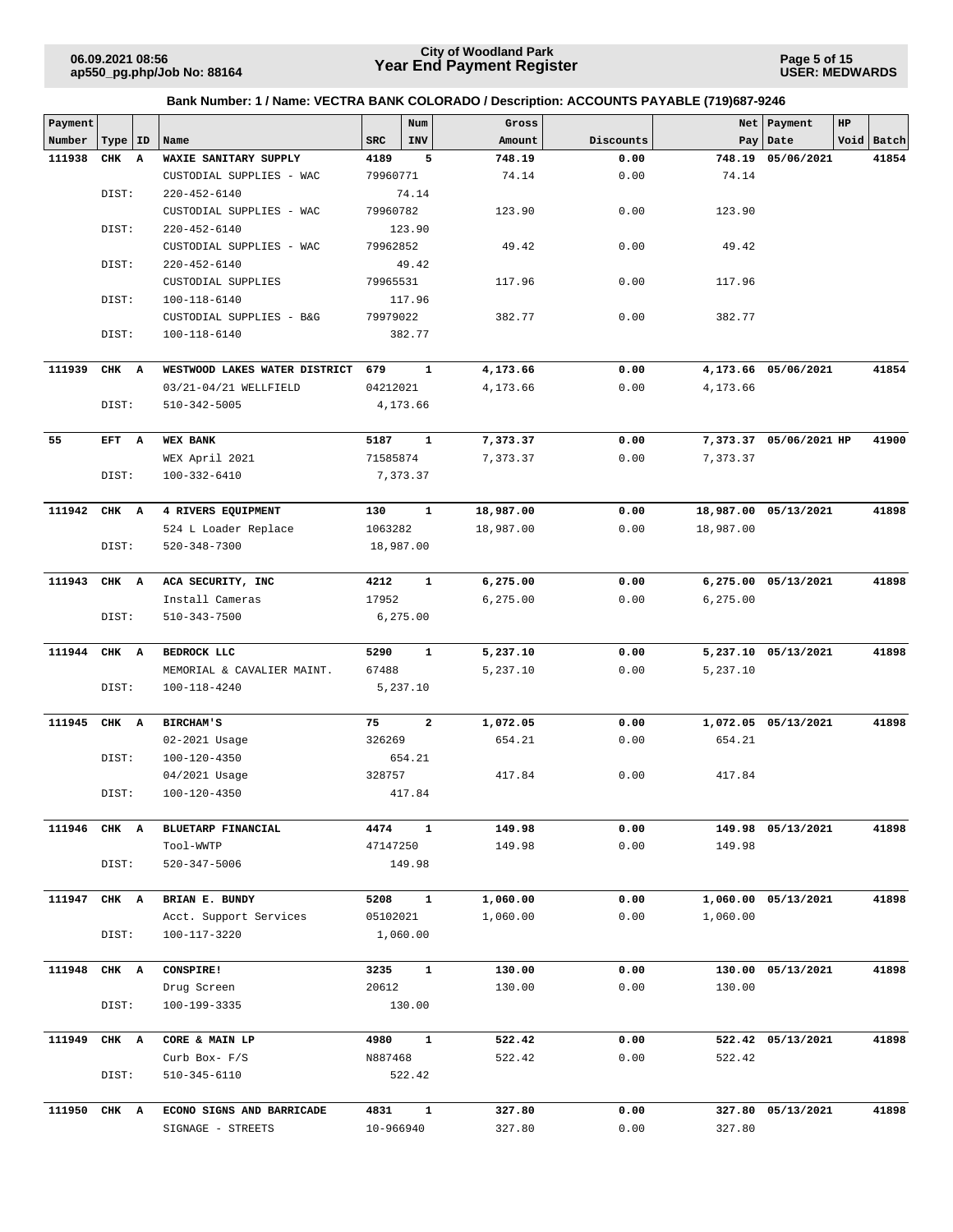**Page 6 of 15 USER: MEDWARDS**

| Payment      |           |   |                                                 |                | Num          | Gross                |              |           | Net Payment          | HP |            |
|--------------|-----------|---|-------------------------------------------------|----------------|--------------|----------------------|--------------|-----------|----------------------|----|------------|
| Number       | Type   ID |   | Name                                            | <b>SRC</b>     | INV          | Amount               | Discounts    |           | Pay Date             |    | Void Batch |
|              | DIST:     |   | $100 - 334 - 6170$                              |                | 327.80       |                      |              |           |                      |    |            |
|              |           |   |                                                 |                |              |                      |              |           |                      |    |            |
| 111951       | CHK       | A | ENGER, JANE                                     | 3876           | $\mathbf{1}$ | 51.75                | 0.00         |           | 51.75 05/13/2021     |    | 41898      |
|              |           |   | INSTRUCTOR - P&R                                | 05052021       |              | 51.75                | 0.00         | 51.75     |                      |    |            |
|              | DIST:     |   | 220-451-3400-1000                               |                | 51.75        |                      |              |           |                      |    |            |
| 111952       |           |   | FOXWORTH-GALBRAITH LUMBER CO                    | 96             | 3            | 397.68               | 0.00         |           | 397.68 05/13/2021    |    | 41898      |
|              | CHK A     |   | April 2021 Charges                              | 04302021       |              | 1,193.04             | 0.00         | 397.68    |                      |    |            |
|              | DIST:     |   | 100-118-2120                                    |                | 42.38        |                      |              |           |                      |    |            |
|              | DIST:     |   | 100-118-4240                                    |                | 72.99        |                      |              |           |                      |    |            |
|              | DIST:     |   | 100-118-4310                                    |                | 54.00        |                      |              |           |                      |    |            |
|              | DIST:     |   | 100-118-6500                                    |                | 18.22        |                      |              |           |                      |    |            |
|              | DIST:     |   | $100 - 334 - 4300$                              |                | 78.31        |                      |              |           |                      |    |            |
|              | DIST:     |   | $220 - 452 - 6200$                              |                | 0.66         |                      |              |           |                      |    |            |
|              | DIST:     |   | 510-345-6111                                    |                | 131.12       |                      |              |           |                      |    |            |
|              |           |   |                                                 |                |              |                      |              |           |                      |    |            |
| 111953       | CHK A     |   | GFOA GOVT FINANCE OFFICERS                      | 281            | $\mathbf{1}$ | 150.00               | 0.00         |           | 150.00 05/13/2021    |    | 41898      |
|              |           |   | EMPLOYMENT ADS                                  | 663690         |              | 150.00               | 0.00         | 150.00    |                      |    |            |
|              | DIST:     |   | $100 - 116 - 2040$                              |                | 150.00       |                      |              |           |                      |    |            |
|              |           |   |                                                 |                |              |                      |              |           |                      |    |            |
| 111954       | CHK A     |   | GRAINGER INC.                                   | 282            | $\mathbf{1}$ | 7.10                 | 0.00         | 7.10      | 05/13/2021           |    | 41898      |
|              |           |   | U-Bolt- WWTP                                    | 9879299023     |              | 7.10                 | 0.00         | 7.10      |                      |    |            |
|              | DIST:     |   | 520-347-6110                                    |                | 7.10         |                      |              |           |                      |    |            |
|              |           |   |                                                 |                |              |                      |              |           |                      |    |            |
| 111955       | CHK A     |   | HARDLINE EQUIPMENT                              | 4295           | $\mathbf{1}$ | 95.50                | 0.00         | 95.50     | 05/13/2021           |    | 41898      |
|              |           |   | GRIDS #10                                       | 42202214       |              | 95.50                | 0.00         | 95.50     |                      |    |            |
|              | DIST:     |   | 100-332-4430                                    |                | 95.50        |                      |              |           |                      |    |            |
| 111956       | CHK A     |   | HAYNES MECHANICAL SYSTEMS                       | 3359           | 1            | 1,162.00             | 0.00         |           | 1,162.00 05/13/2021  |    | 41898      |
|              |           |   | BOILER ALARM-SERVICE CALL-WAC0 SRVCE000094981   |                |              | 1,162.00             | 0.00         | 1,162.00  |                      |    |            |
|              | DIST:     |   | $220 - 452 - 4320$                              |                | 1,162.00     |                      |              |           |                      |    |            |
|              |           |   |                                                 |                |              |                      |              |           |                      |    |            |
| 111957       | CHK A     |   | IMAGE BEARERS CLEANING LLC                      | 5082           | $\mathbf{1}$ | 3,853.00             | 0.00         |           | 3,853.00 05/13/2021  |    | 41898      |
|              |           |   | Cleaning Contract                               | 2796           |              | 3,853.00             | 0.00         | 3,853.00  |                      |    |            |
|              | DIST:     |   | 100-199-4230                                    |                | 3,853.00     |                      |              |           |                      |    |            |
|              |           |   |                                                 |                |              |                      |              |           |                      |    |            |
| 111958       | CHK A     |   | IREA                                            | 343            | 3            | 7,310.61             | 0.00         |           | 7,310.61 05/13/2021  |    | 41898      |
|              |           |   | May Charges                                     | 05032021A      |              | 21,931.83            | 0.00         | 7,310.61  |                      |    |            |
|              | DIST:     |   | 100-118-5710                                    |                | 2,552.82     |                      |              |           |                      |    |            |
|              | DIST:     |   | 220-455-5710                                    |                | 690.11       |                      |              |           |                      |    |            |
|              | DIST:     |   | 100-334-2270                                    |                | 4,008.47     |                      |              |           |                      |    |            |
|              | DIST:     |   | 510-342-5710                                    |                | 59.21        |                      |              |           |                      |    |            |
|              |           |   |                                                 |                |              |                      |              |           |                      |    |            |
| 111959       | CHK A     |   | LOGAN SIMPSON DESIGN INC                        | 5282           | 1            | 11,250.00            | 0.00         |           | 11,250.00 05/13/2021 |    | 41898      |
|              |           |   | COMP PLAN AND USE CODE                          | 27712          |              | 11,250.00            | 0.00         | 11,250.00 |                      |    |            |
|              | DIST:     |   | 100-114-7500                                    | 11,250.00      |              |                      |              |           |                      |    |            |
|              | CHK A     |   |                                                 |                | $\mathbf{1}$ |                      |              |           | 2,006.00 05/13/2021  |    | 41898      |
| 111960       |           |   | MACDOUGALL & WOLDRIDGE, PC<br>Professional Fees | 1228<br>162041 |              | 2,006.00<br>2,006.00 | 0.00<br>0.00 | 2,006.00  |                      |    |            |
|              | DIST:     |   | 510-341-3210                                    |                | 2,006.00     |                      |              |           |                      |    |            |
|              |           |   |                                                 |                |              |                      |              |           |                      |    |            |
| 111961 CHK A |           |   | PATRICIA SMITH                                  | $\mathbf{1}$   | $\mathbf{1}$ | 550.00               | 0.00         |           | 550.00 05/13/2021    |    | 41898      |
|              |           |   | Cemetery Plot Refund                            | 05062021       |              | 550.00               | 0.00         | 550.00    |                      |    |            |
|              | DIST:     |   | 100-000-3451                                    |                | 550.00       |                      |              |           |                      |    |            |
|              |           |   |                                                 |                |              |                      |              |           |                      |    |            |
| 111962       | CHK A     |   | HEATH CARGILL                                   | $\mathbf{1}$   | $\mathbf 1$  | 150.00               | 0.00         |           | 150.00 05/13/2021    |    | 41898      |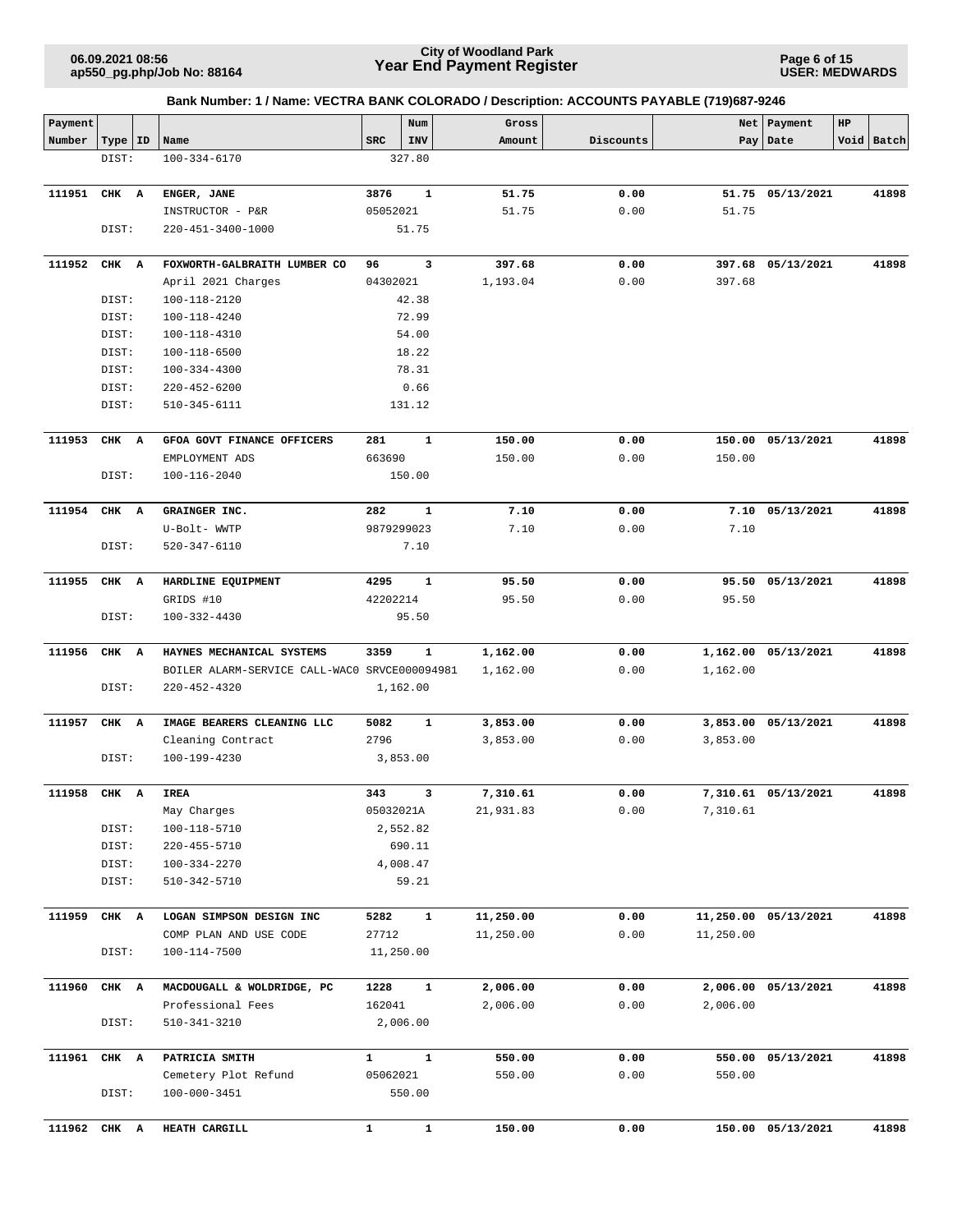**Page 7 of 15 USER: MEDWARDS**

| Payment      |           |                                                 |                  | Num          | Gross    |           | Net      | Payment             | HP |            |
|--------------|-----------|-------------------------------------------------|------------------|--------------|----------|-----------|----------|---------------------|----|------------|
| Number       | Type   ID | Name                                            | <b>SRC</b>       | INV          | Amount   | Discounts | Pay      | Date                |    | Void Batch |
|              |           | Class 3 Collections Exam/Cert                   | 05102021         |              | 150.00   | 0.00      | 150.00   |                     |    |            |
|              | DIST:     | $520 - 347 - 5800$                              |                  | 150.00       |          |           |          |                     |    |            |
|              |           |                                                 |                  |              |          |           |          |                     |    |            |
| 111963       | CHK A     | DEBORAH BESON                                   | $\mathbf{1}$     | ${\bf 1}$    | 317.38   | 0.00      |          | 317.38 05/13/2021   |    | 41898      |
|              |           | REIMB. FOR SALES TAX                            | 5102021          |              | 317.38   | 0.00      | 317.38   |                     |    |            |
|              | DIST:     | 100-000-3131                                    |                  | 317.38       |          |           |          |                     |    |            |
|              |           |                                                 |                  |              |          |           |          |                     |    |            |
| 111964       | CHK A     | MATT SCHREIBER                                  | $\mathbf{1}$     | 1            | 19.53    | 0.00      |          | 19.53 05/13/2021    |    | 41898      |
|              |           | UTILITY DEPOSIT REFUND                          | 5125.19          |              | 19.53    | 0.00      | 19.53    |                     |    |            |
|              | DIST:     | 510-000-2520                                    |                  | 19.53        |          |           |          |                     |    |            |
|              |           |                                                 |                  |              |          |           |          |                     |    |            |
| 111965       | CHK A     | NAPA AUTO PARTS                                 | 2048             | 3            | 689.76   | 0.00      |          | 689.76 05/13/2021   |    | 41898      |
|              |           | 04/2021 CHARGES                                 | 4302021          |              | 2,069.28 | 0.00      | 689.76   |                     |    |            |
|              | DIST:     | 100-332-4410                                    |                  | 349.35       |          |           |          |                     |    |            |
|              | DIST:     | 100-221-6160                                    |                  | 48.77        |          |           |          |                     |    |            |
|              | DIST:     | 100-332-4420                                    |                  | 49.97        |          |           |          |                     |    |            |
|              | DIST:     | 100-332-4430                                    |                  | 59.81        |          |           |          |                     |    |            |
|              | DIST:     | 100-332-6400                                    |                  | 5.25         |          |           |          |                     |    |            |
|              | DIST:     | 100-332-6720                                    |                  | 65.04        |          |           |          |                     |    |            |
|              | DIST:     | 100-334-4300                                    |                  | 39.08        |          |           |          |                     |    |            |
|              | DIST:     | 510-345-4400                                    |                  | 66.93        |          |           |          |                     |    |            |
|              | DIST:     | $520 - 347 - 4400$                              |                  | 4.18         |          |           |          |                     |    |            |
|              | DIST:     | 520-349-4400                                    |                  | 1.38         |          |           |          |                     |    |            |
|              |           |                                                 |                  |              |          |           |          |                     |    |            |
| 111966       | CHK A     | PAVEMENT REPAIR & SUPPLIES INC 3202             |                  | 1            | 863.00   | 0.00      | 863.00   | 05/13/2021          |    | 41898      |
|              |           | PERMA PATCH - REPAIR                            | $2021 - 689$     |              | 863.00   | 0.00      | 863.00   |                     |    |            |
|              | DIST:     | 100-334-4360                                    |                  | 863.00       |          |           |          |                     |    |            |
|              |           |                                                 |                  |              |          |           |          |                     |    |            |
| 111967       | CHK A     | PIKES PEAK REGIONAL BUILDING D 4647             |                  | 1            | 111.63   | 0.00      |          | 111.63 05/13/2021   |    | 41898      |
|              |           | 04/2021 PLAN FEES                               | 05042021         |              | 111.63   | 0.00      | 111.63   |                     |    |            |
|              | DIST:     | $100 - 000 - 3433$                              |                  | 1,948.50     |          |           |          |                     |    |            |
|              | DIST:     | $100 - 000 - 3433$                              |                  | $1,701.60 -$ |          |           |          |                     |    |            |
|              | DIST:     | $100 - 000 - 3433$                              |                  | $135.27-$    |          |           |          |                     |    |            |
|              |           |                                                 |                  |              |          |           |          | 500.00 05/13/2021   |    | 41898      |
| 111968       | CHK A     | QUADIENT FINANCE USA, INC                       | 5204<br>04272021 | $\mathbf{1}$ | 500.00   | 0.00      |          |                     |    |            |
|              |           | Postage Meter Refill                            |                  |              | 500.00   | 0.00      | 500.00   |                     |    |            |
|              | DIST:     | 100-199-5350                                    |                  | 500.00       |          |           |          |                     |    |            |
| 111969       | CHK A     | SGS ACCUTEST INC.                               | 4859             | 6            | 4,747.64 | 0.00      |          | 4,747.64 05/13/2021 |    | 41898      |
|              |           | 4/2021 Water Quality Test                       |                  | 52160126322  | 335.21   | 0.00      | 335.21   |                     |    |            |
|              | DIST:     | 510-342-3350                                    |                  | 335.21       |          |           |          |                     |    |            |
|              |           | 4/2021 Water Quality Test                       |                  | 52160126532  | 409.50   | 0.00      | 409.50   |                     |    |            |
|              | DIST:     | $510 - 342 - 3350$                              |                  | 409.50       |          |           |          |                     |    |            |
|              |           |                                                 |                  |              |          | 0.00      |          |                     |    |            |
|              |           | 3/2021 Water Quality Test<br>$510 - 342 - 3350$ |                  | 52160126573  | 1,010.04 |           | 1,010.04 |                     |    |            |
|              | DIST:     |                                                 |                  | 1,010.04     |          |           |          |                     |    |            |
|              |           | 03/2021 WATER QUALITY TEST                      |                  | 52160126574  | 1,010.04 | 0.00      | 1,010.04 |                     |    |            |
|              | DIST:     | 510-342-3350                                    |                  | 1,010.04     |          |           |          |                     |    |            |
|              |           | 03/2021 WATER QUALITY TEST                      |                  | 52160126575  | 1,010.04 | 0.00      | 1,010.04 |                     |    |            |
|              | DIST:     | 510-342-3350                                    |                  | 1,010.04     |          |           |          |                     |    |            |
|              |           | 3/2021 Water Quality Test                       |                  | 52160126576  | 972.81   | 0.00      | 972.81   |                     |    |            |
|              | DIST:     | 510-342-3350                                    |                  | 972.81       |          |           |          |                     |    |            |
| 111970 CHK A |           | TELLER COUNTY WASTE                             | 4158             | $\mathbf{1}$ | 50.00    | 0.00      |          | 50.00 05/13/2021    |    | 41898      |
|              |           | Portable Restroom- Cavanaugh P 15943            |                  |              | 50.00    | 0.00      | 50.00    |                     |    |            |
|              | DIST:     | 100-118-4210                                    |                  | 50.00        |          |           |          |                     |    |            |
|              |           |                                                 |                  |              |          |           |          |                     |    |            |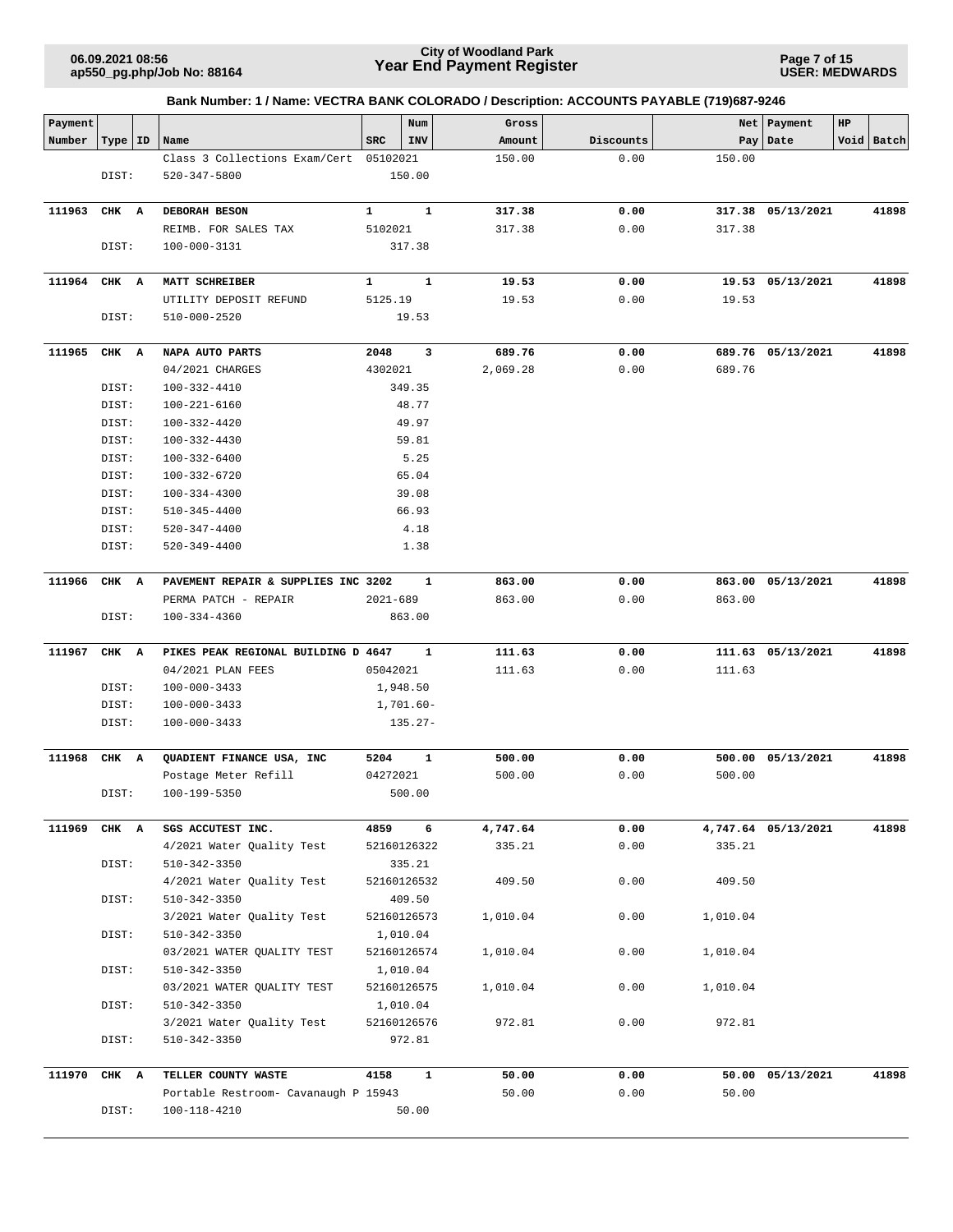**Page 8 of 15 USER: MEDWARDS**

| Payment      |       |    |                                     |              | Num            | Gross      |           |            | Net   Payment         | HP |            |
|--------------|-------|----|-------------------------------------|--------------|----------------|------------|-----------|------------|-----------------------|----|------------|
| Number       | Type  | ID | Name                                | <b>SRC</b>   | INV            | Amount     | Discounts |            | Pay   Date            |    | Void Batch |
| 111971       | CHK A |    | TIMBER LINE ELEC/CONTROL CORP       | 1145         | 1              | 83.52      | 0.00      |            | 83.52 05/13/2021      |    | 41898      |
|              |       |    | Timer- WTP                          | 21041        |                | 83.52      | 0.00      | 83.52      |                       |    |            |
|              | DIST: |    | 510-342-6110                        |              | 83.52          |            |           |            |                       |    |            |
|              |       |    |                                     |              |                |            |           |            |                       |    |            |
| 111972       | CHK A |    | TRACTOR SUPPLY COMPANY              | 4753         | $\mathbf{1}$   | 319.73     | 0.00      |            | 319.73 05/13/2021     |    | 41898      |
|              |       |    | 04/2021 CHARGES                     | 100378427    |                | 319.73     | 0.00      | 319.73     |                       |    |            |
|              | DIST: |    | 100-334-4320                        |              | 319.73         |            |           |            |                       |    |            |
|              |       |    |                                     |              |                |            |           |            |                       |    |            |
| 111973       | CHK A |    | UNCC UTILITY NOTIFICATION CNTR 2012 |              | 2              | 191.40     | 0.00      |            | 191.40 05/13/2021     |    | 41898      |
|              |       |    | UTILITY LOCATES                     | 221041536    |                | 382.80     | 0.00      | 191.40     |                       |    |            |
|              | DIST: |    | 510-345-5000                        |              | 124.41         |            |           |            |                       |    |            |
|              | DIST: |    | 520-347-5000                        |              | 66.99          |            |           |            |                       |    |            |
|              |       |    |                                     |              |                |            |           |            |                       |    |            |
| 111974       | CHK A |    | VAN METER & ASSOCIATES INC          | 874          | $\mathbf{1}$   | 2,400.00   | 0.00      |            | 2,400.00 05/13/2021   |    | 41898      |
|              |       |    | TRAINING - CONSULTING               | $00 - 25364$ |                | 2,400.00   | 0.00      | 2,400.00   |                       |    |            |
|              | DIST: |    | 100-221-5800                        |              | 2,400.00       |            |           |            |                       |    |            |
|              |       |    |                                     |              |                |            |           |            |                       |    |            |
| 111975       | CHK A |    | <b>VERIZON</b>                      | 3856         | 5              | 2,714.53   | 0.00      |            | 2,714.53 05/13/2021   |    | 41898      |
|              |       |    | 04/2021 CHARGES                     | 9878515060   |                | 13,572.65  | 0.00      | 2,714.53   |                       |    |            |
|              | DIST: |    | 100-111-5300                        |              | 46.36          |            |           |            |                       |    |            |
|              | DIST: |    | 100-112-5300                        |              | 51.51          |            |           |            |                       |    |            |
|              | DIST: |    | 100-116-5300                        |              | 223.20         |            |           |            |                       |    |            |
|              | DIST: |    | 100-114-5300                        |              | 147.96         |            |           |            |                       |    |            |
|              | DIST: |    | 100-199-5300                        |              | 173.11         |            |           |            |                       |    |            |
|              | DIST: |    | 100-118-5300                        |              | 202.89         |            |           |            |                       |    |            |
|              | DIST: |    | 100-221-5300                        |              | 590.32         |            |           |            |                       |    |            |
|              | DIST: |    | 100-331-5300                        |              | 120.10         |            |           |            |                       |    |            |
|              | DIST: |    | 100-332-5300                        |              | 64.65          |            |           |            |                       |    |            |
|              | DIST: |    | 100-334-5300                        |              | 176.25         |            |           |            |                       |    |            |
|              | DIST: |    | $210 - 221 - 5300$                  |              | 36.36          |            |           |            |                       |    |            |
|              | DIST: |    | $210 - 223 - 5300$                  |              | 50.80          |            |           |            |                       |    |            |
|              | DIST: |    | 220-451-5300                        |              | 50.80          |            |           |            |                       |    |            |
|              | DIST: |    | 220-452-5300                        |              | 153.11         |            |           |            |                       |    |            |
|              | DIST: |    | $220 - 455 - 5300$                  |              | 36.36          |            |           |            |                       |    |            |
|              | DIST: |    | 510-341-5300                        |              | 33.03          |            |           |            |                       |    |            |
|              | DIST: |    | $520 - 346 - 5300$                  |              | 17.78          |            |           |            |                       |    |            |
|              | DIST: |    | 510-342-5300                        |              | 133.52         |            |           |            |                       |    |            |
|              | DIST: |    | $510 - 345 - 5300$                  |              | 130.12         |            |           |            |                       |    |            |
|              | DIST: |    | 520-349-5300                        |              | 70.06          |            |           |            |                       |    |            |
|              | DIST: |    | $520 - 347 - 5300$                  |              | 206.24         |            |           |            |                       |    |            |
|              |       |    |                                     |              |                |            |           |            |                       |    |            |
| 111976       | CHK A |    | WASTE MANAGEMENT WOODLAND PARK 3004 |              | $\mathbf{1}$   | 262.67     | 0.00      |            | 262.67 05/13/2021     |    | 41898      |
|              |       |    | 05/2021 TRASH SERVICE - WWTP        |              | 0693637-2517-2 | 262.67     | 0.00      | 262.67     |                       |    |            |
|              | DIST: |    | 520-347-4210                        |              | 262.67         |            |           |            |                       |    |            |
|              |       |    |                                     |              |                |            |           |            |                       |    |            |
| 111977 CHK A |       |    | WHISLER INDUSTRIAL SUPPLY           | 682          | $\mathbf{1}$   | 425.61     | 0.00      |            | 425.61 05/13/2021     |    | 41898      |
|              |       |    | V BELT - WWTP                       | 2403574      |                | 425.61     | 0.00      | 425.61     |                       |    |            |
|              | DIST: |    | 520-347-4320                        |              | 425.61         |            |           |            |                       |    |            |
|              |       |    |                                     |              |                |            |           |            |                       |    |            |
| 111978       | CHK A |    | WIRELESS WATCHDOGS, LLC             | 5102         | $\mathbf{1}$   | 260.00     | 0.00      |            | 260.00 05/13/2021     |    | 41898      |
|              |       |    | 02/2021 MAINTENANCE                 | IN0083328    |                | 260.00     | 0.00      | 260.00     |                       |    |            |
|              | DIST: |    | 100-199-5300                        |              | 260.00         |            |           |            |                       |    |            |
|              |       |    |                                     |              |                |            |           |            |                       |    |            |
| 111979 CHK A |       |    | WOODLAND PARK SCHOOL DIST RE-2 1262 |              | $\mathbf{1}$   | 226,658.45 | 0.00      |            | 226,658.45 05/13/2021 |    | 41898      |
|              |       |    | 03/2021 SALES TAX                   | 05112021     |                | 226,658.45 | 0.00      | 226,658.45 |                       |    |            |
|              | DIST: |    | 100-199-2100                        |              | 227,033.45     |            |           |            |                       |    |            |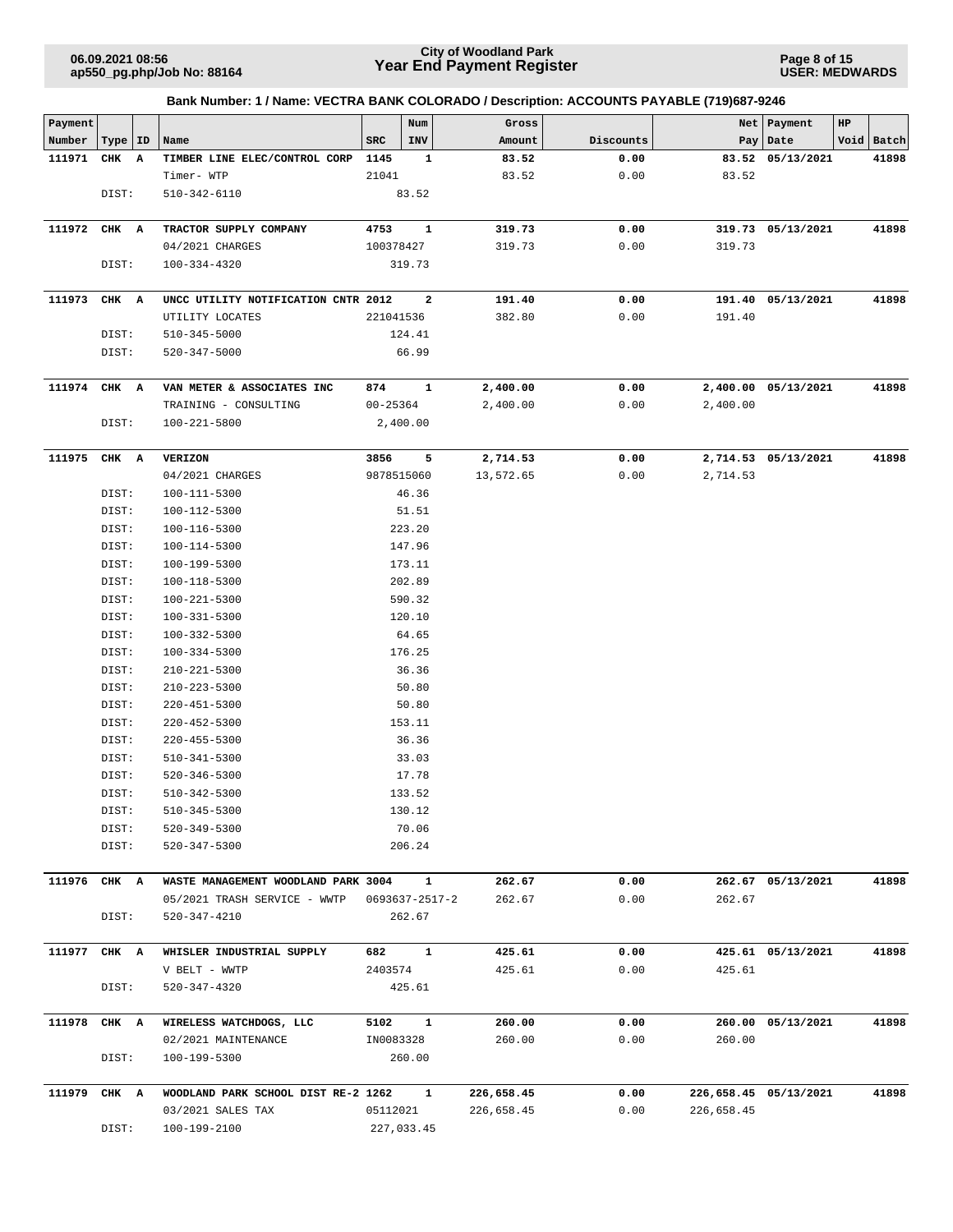**Page 9 of 15 USER: MEDWARDS**

| Payment      |       |    |                            |            | Num                     | Gross     |           |           | Net   Payment        | HP |            |
|--------------|-------|----|----------------------------|------------|-------------------------|-----------|-----------|-----------|----------------------|----|------------|
| Number       | Type  | ID | Name                       | <b>SRC</b> | INV                     | Amount    | Discounts |           | Pay Date             |    | Void Batch |
|              | DIST: |    | 100-000-3802               |            | $375.00 -$              |           |           |           |                      |    |            |
|              |       |    |                            |            |                         |           |           |           |                      |    |            |
| 111980       | CHK A |    | APEX COMMUNICATIONS, INC   | 5168       | $\mathbf{1}$            | 875.00    | 0.00      | 875.00    | 05/20/2021           |    | 41921      |
|              |       |    | DESIGN AND PRODUCTION FEES | WP102C     |                         | 875.00    | 0.00      | 875.00    |                      |    |            |
|              | DIST: |    | $100 - 116 - 2010$         |            | 875.00                  |           |           |           |                      |    |            |
| 111981       | CHK A |    | BADGER METER INC           | 4278       | 3                       | 7,670.54  | 0.00      |           | 7,670.54 05/20/2021  |    | 41921      |
|              |       |    | Badger Meter               | 1433208    |                         | 5,318.00  | 0.00      | 5,318.00  |                      |    |            |
|              | DIST: |    | 510-343-7200               |            | 5,318.00                |           |           |           |                      |    |            |
|              |       |    | DEVICE KIT                 | 1433208A   |                         | 140.00    | 0.00      | 140.00    |                      |    |            |
|              | DIST: |    | $510 - 350 - 5300$         |            | 140.00                  |           |           |           |                      |    |            |
|              |       |    | CELLULAR LTE SERVICE UNIT  | 80072516   |                         | 2,212.54  | 0.00      | 2,212.54  |                      |    |            |
|              | DIST: |    | 510-350-5300               |            | 2,212.54                |           |           |           |                      |    |            |
|              |       |    |                            |            |                         |           |           |           |                      |    |            |
| 111982       | CHK A |    | CASELLE INC                | 2356       | $\overline{\mathbf{2}}$ | 498.00    | 0.00      |           | 498.00 05/20/2021    |    | 41921      |
|              |       |    | 06/2021 CONTRACT           | 109269     |                         | 996.00    | 0.00      | 498.00    |                      |    |            |
|              | DIST: |    | $510 - 350 - 4340$         |            | 323.70                  |           |           |           |                      |    |            |
|              | DIST: |    | 520-351-4340               |            | 174.30                  |           |           |           |                      |    |            |
| 111983       | CHK A |    | CINTAS CORPORATION NO 2    | 4977       | 1                       | 61.80     | 0.00      | 61.80     | 05/20/2021           |    | 41921      |
|              |       |    | UNIFORMS - FLEET           | 4083624119 |                         | 61.80     | 0.00      | 61.80     |                      |    |            |
|              | DIST: |    | 100-332-6210               |            | 61.80                   |           |           |           |                      |    |            |
| 111984       | CHK A |    | CITY FINANCE ACCTS REC     | 1914       | 1                       | 234.00    | 0.00      | 234.00    | 05/20/2021           |    | 41921      |
|              |       |    | BATTERY #RAD2146           | RAD2146    |                         | 234.00    | 0.00      | 234.00    |                      |    |            |
|              | DIST: |    | 100-221-4320               |            | 234.00                  |           |           |           |                      |    |            |
|              |       |    |                            |            |                         |           |           |           |                      |    |            |
| 111985       | CHK A |    | CORE & MAIN LP             | 4980       | 3                       | 4,006.76  | 0.00      |           | 4,006.76 05/20/2021  |    | 41921      |
|              |       |    | TOOL PART - F/S            | 0070574    |                         | 343.84    | 0.00      | 343.84    |                      |    |            |
|              | DIST: |    | $510 - 345 - 4370$         |            | 343.84                  |           |           |           |                      |    |            |
|              |       |    | CURB BOX - $F/S$           | 0134775    |                         | 244.32    | 0.00      | 244.32    |                      |    |            |
|              | DIST: |    | $510 - 345 - 6110$         |            | 244.32                  |           |           |           |                      |    |            |
|              |       |    | METER SETTER - F/S         | 0151558    |                         | 3,418.60  | 0.00      | 3,418.60  |                      |    |            |
|              | DIST: |    | 510-345-6110               |            | 3,418.60                |           |           |           |                      |    |            |
| 111986       | CHK A |    | DEEP ROCK                  | 5263       | 1                       | 45.85     | 0.00      |           | 45.85 05/20/2021     |    | 41921      |
|              |       |    | ARTESIAN WATER             |            | 21072370051521          | 45.85     | 0.00      | 45.85     |                      |    |            |
|              | DIST: |    | 100-221-5850               |            | 45.85                   |           |           |           |                      |    |            |
| 111987 CHK A |       |    | ECONO SIGNS AND BARRICADE  | 4831       | $\mathbf{1}$            | 211.42    | 0.00      |           | 211.42 05/20/2021    |    | 41921      |
|              |       |    | SIGNAGE - STREETS          | 10-967058  |                         | 211.42    | 0.00      | 211.42    |                      |    |            |
|              | DIST: |    | 100-334-6170               |            | 211.42                  |           |           |           |                      |    |            |
|              |       |    |                            |            |                         |           |           |           |                      |    |            |
| 111988       | CHK A |    | FRONT RANGE KUBOTA         | 5149       | $\mathbf{1}$            | 573.08    | 0.00      |           | 573.08 05/20/2021    |    | 41921      |
|              |       |    | PARTS - VEH #29 - KUBOTA   | 12302F     |                         | 573.08    | 0.00      | 573.08    |                      |    |            |
|              | DIST: |    | 100-332-4430               |            | 573.08                  |           |           |           |                      |    |            |
| 111989       | CHK A |    | GRAINGER INC.              | 282        | $\mathbf{1}$            | 176.00    | 0.00      |           | 176.00 05/20/2021    |    | 41921      |
|              |       |    | COUPLER - WWTP             |            | 9890269062              | 176.00    | 0.00      | 176.00    |                      |    |            |
|              | DIST: |    | 520-347-4320               |            | 176.00                  |           |           |           |                      |    |            |
| 111990       | CHK A |    | HAYNES MECHANICAL SYSTEMS  | 3359       | 1                       | 20,530.00 | 0.00      |           | 20,530.00 05/20/2021 |    | 41921      |
|              |       |    | Police Dept System         | PB2897     |                         | 20,530.00 | 0.00      | 20,530.00 |                      |    |            |
|              | DIST: |    | 100-118-7300               |            | 20,530.00               |           |           |           |                      |    |            |
|              |       |    |                            |            |                         |           |           |           |                      |    |            |
| 111991 CHK A |       |    | <b>IREA</b>                | 343        | 3                       | 16,810.27 | 0.00      |           | 16,810.27 05/20/2021 |    | 41921      |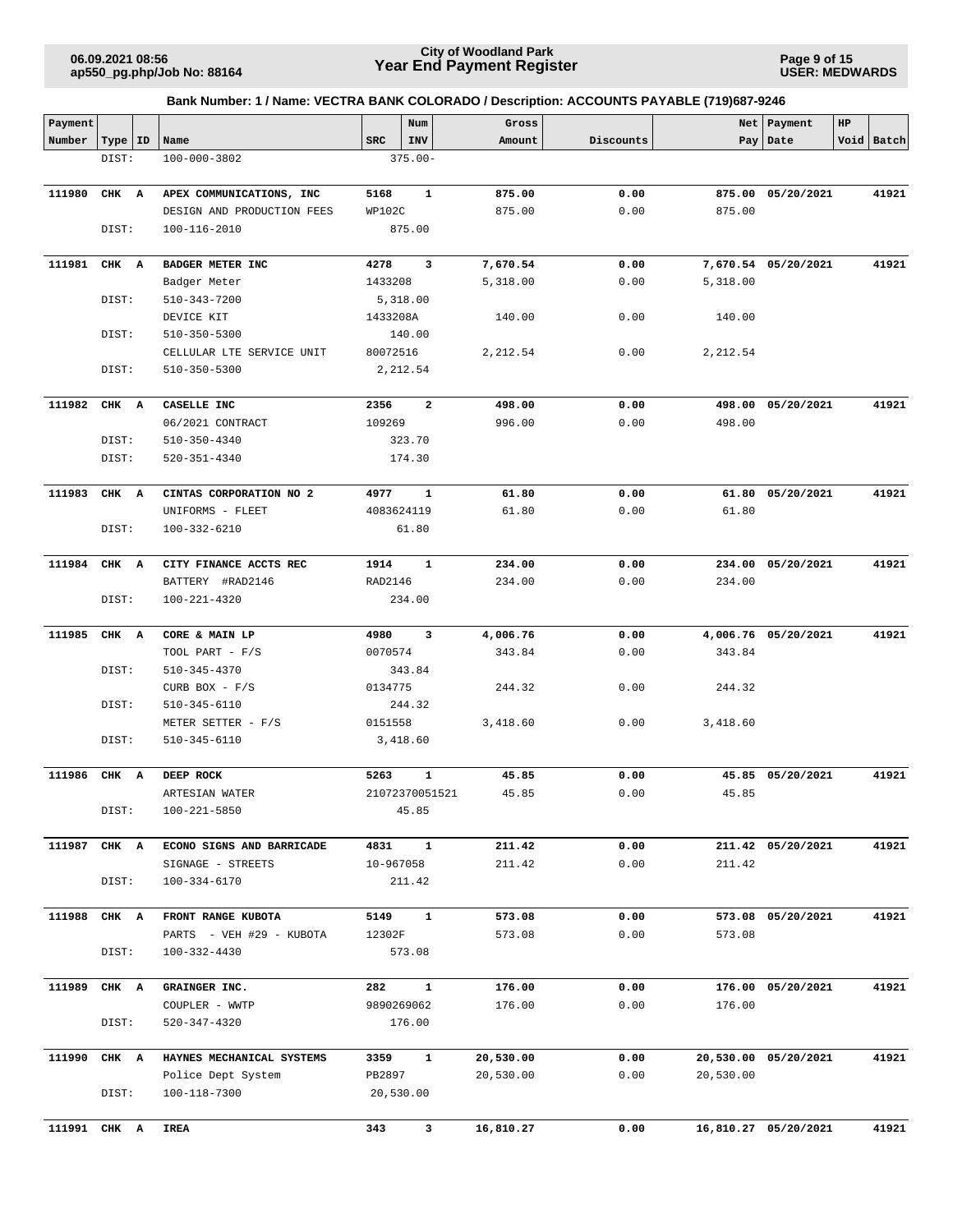**Page 10 of 15 USER: MEDWARDS**

| Payment<br>Net Payment<br>HP<br>Num<br>Gross<br>Number<br>Name<br><b>SRC</b><br><b>INV</b><br>Pay   Date<br>Void Batch<br>Type   ID<br>Amount<br>Discounts<br>50,430.81<br>05/2021 CHARGES<br>05112021B<br>0.00<br>16,810.27<br>DIST:<br>100-118-5710<br>1,797.50<br>DIST:<br>100-334-5710<br>1,233.75<br>DIST:<br>100-334-2270<br>284.07<br>DIST:<br>510-342-5710<br>8,233.03<br>DIST:<br>$220 - 452 - 5710$<br>5,261.92<br>111992<br>$\mathbf{1}$<br>413.04<br>0.00<br>413.04 05/20/2021<br>CHK A<br>JACK'S TIRE & OIL MANAGEMENT C 5215<br>413.04<br>REPAIR #46<br>978410-88<br>413.04<br>0.00<br>DIST:<br>100-332-4420<br>413.04<br>111993<br>CHK A<br>5157<br>$\mathbf{1}$<br>KORY T. KATSIMPALIS<br>300.00<br>0.00<br>300.00<br>05/20/2021<br>04192021<br>300.00<br>0.00<br>300.00<br>ADMINISTRATIVE SERVICES<br>DIST:<br>215-710-3200<br>300.00<br>111994<br>CHK<br>L.N. CURTIS & SONS<br>5123<br>1<br>177.65<br>0.00<br>177.65 05/20/2021<br>A<br>0.00<br>UNIFORM - WPPD<br>INV488552<br>177.65<br>177.65<br>DIST:<br>$100 - 221 - 6210$<br>177.65<br>111995<br>CHK A<br>LEXIS NEXIS ACCURINT<br>$\mathbf{1}$<br>30.00<br>30.00<br>05/20/2021<br>41921<br>3379<br>0.00<br>04/2021 CONTRACT FEE<br>30.00<br>0.00<br>30.00<br>1209360-20210430<br>DIST:<br>30.00<br>$100 - 221 - 5850$<br>111996<br>$\mathbf{1}$<br>61,945.02<br>61,945.02 05/20/2021<br>CHK A<br>WOODLAND PARK ASSOCIATES LLC<br>$\mathbf{1}$<br>0.00<br>TIF REIMBURSEMENT - WP ASSOC.<br>04292021<br>61,945.02<br>0.00<br>61,945.02<br>DIST:<br>215-710-2400<br>61,945.02<br>${\bf 1}$<br>41921<br>111997<br>$\mathbf{1}$<br>330.00<br>0.00<br>330.00<br>05/20/2021<br>CHK A<br>MANOLO DEJESUS<br>05042021<br>TRAINING REIMBURSEMENT<br>330.00<br>0.00<br>330.00<br>DIST:<br>$100 - 221 - 5800$<br>330.00<br>111998<br>CHK<br>PURPLE MOUNTAIN HOSPITALITY II 1<br>1<br>29,710.15<br>0.00<br>29,710.15 05/20/2021<br>A<br>TIF REIMBURSEMENT<br>05102021A<br>29,710.15<br>0.00<br>29,710.15<br>DIST:<br>215-710-2400<br>29,710.15<br>3<br>1<br>82.75<br>82.75 05/20/2021<br>111999<br>CHK<br>LORI AND PERRY SMITH<br>0.00<br>A<br>5223.04<br>0.00<br>82.75<br>248.25<br>UTILITY REFUND<br>DIST:<br>510-342-3461<br>27.15<br>5.29<br>DIST:<br>510-343-3466<br>DIST:<br>32.57<br>520-347-3471<br>DIST:<br>14.18<br>520-348-3476<br>2.95<br>DIST:<br>420-000-3481<br>DIST:<br>510-342-3469<br>0.61<br>$\mathbf{2}$<br>112000<br>CHK A<br>O.J. WATSON COMPANY INC<br>477<br>53.37<br>0.00<br>53.37 05/20/2021<br>0.00<br>$VAC-CON - F/S$<br>0096766-IN<br>106.74<br>53.37<br>DIST:<br>34.69<br>510-345-4400<br>DIST:<br>$520 - 349 - 4400$<br>18.68<br>112001<br>CHK A<br>PHIL LONG FORD<br>504<br>$\overline{\mathbf{3}}$<br>423.49<br>0.00<br>423.49 05/20/2021<br>42.79<br>0.00<br>42.79<br>REPAIR #48<br>835757<br>DIST:<br>100-332-4410<br>42.79<br>0.00<br>236.60<br>REPAIR #92<br>835832<br>236.60<br>DIST:<br>100-332-4430<br>236.60<br>REPAIR #30<br>836808<br>144.10<br>0.00<br>144.10<br>DIST:<br>100-332-4410<br>144.10 |  | Bank Number: 1 / Name: VECTRA BANK COLORADO / Description: ACCOUNTS PAYABLE (719)687-9246 |  |  |  |       |
|-------------------------------------------------------------------------------------------------------------------------------------------------------------------------------------------------------------------------------------------------------------------------------------------------------------------------------------------------------------------------------------------------------------------------------------------------------------------------------------------------------------------------------------------------------------------------------------------------------------------------------------------------------------------------------------------------------------------------------------------------------------------------------------------------------------------------------------------------------------------------------------------------------------------------------------------------------------------------------------------------------------------------------------------------------------------------------------------------------------------------------------------------------------------------------------------------------------------------------------------------------------------------------------------------------------------------------------------------------------------------------------------------------------------------------------------------------------------------------------------------------------------------------------------------------------------------------------------------------------------------------------------------------------------------------------------------------------------------------------------------------------------------------------------------------------------------------------------------------------------------------------------------------------------------------------------------------------------------------------------------------------------------------------------------------------------------------------------------------------------------------------------------------------------------------------------------------------------------------------------------------------------------------------------------------------------------------------------------------------------------------------------------------------------------------------------------------------------------------------------------------------------------------------------------------------------------------------------------------------------------------------------------------------------------------------------------------------------------------------------------------------------------------------------------------------------------------------------------------------------------------------------------------------------------------------------------------------------------------------------------------|--|-------------------------------------------------------------------------------------------|--|--|--|-------|
|                                                                                                                                                                                                                                                                                                                                                                                                                                                                                                                                                                                                                                                                                                                                                                                                                                                                                                                                                                                                                                                                                                                                                                                                                                                                                                                                                                                                                                                                                                                                                                                                                                                                                                                                                                                                                                                                                                                                                                                                                                                                                                                                                                                                                                                                                                                                                                                                                                                                                                                                                                                                                                                                                                                                                                                                                                                                                                                                                                                                       |  |                                                                                           |  |  |  |       |
|                                                                                                                                                                                                                                                                                                                                                                                                                                                                                                                                                                                                                                                                                                                                                                                                                                                                                                                                                                                                                                                                                                                                                                                                                                                                                                                                                                                                                                                                                                                                                                                                                                                                                                                                                                                                                                                                                                                                                                                                                                                                                                                                                                                                                                                                                                                                                                                                                                                                                                                                                                                                                                                                                                                                                                                                                                                                                                                                                                                                       |  |                                                                                           |  |  |  |       |
|                                                                                                                                                                                                                                                                                                                                                                                                                                                                                                                                                                                                                                                                                                                                                                                                                                                                                                                                                                                                                                                                                                                                                                                                                                                                                                                                                                                                                                                                                                                                                                                                                                                                                                                                                                                                                                                                                                                                                                                                                                                                                                                                                                                                                                                                                                                                                                                                                                                                                                                                                                                                                                                                                                                                                                                                                                                                                                                                                                                                       |  |                                                                                           |  |  |  |       |
|                                                                                                                                                                                                                                                                                                                                                                                                                                                                                                                                                                                                                                                                                                                                                                                                                                                                                                                                                                                                                                                                                                                                                                                                                                                                                                                                                                                                                                                                                                                                                                                                                                                                                                                                                                                                                                                                                                                                                                                                                                                                                                                                                                                                                                                                                                                                                                                                                                                                                                                                                                                                                                                                                                                                                                                                                                                                                                                                                                                                       |  |                                                                                           |  |  |  |       |
|                                                                                                                                                                                                                                                                                                                                                                                                                                                                                                                                                                                                                                                                                                                                                                                                                                                                                                                                                                                                                                                                                                                                                                                                                                                                                                                                                                                                                                                                                                                                                                                                                                                                                                                                                                                                                                                                                                                                                                                                                                                                                                                                                                                                                                                                                                                                                                                                                                                                                                                                                                                                                                                                                                                                                                                                                                                                                                                                                                                                       |  |                                                                                           |  |  |  |       |
|                                                                                                                                                                                                                                                                                                                                                                                                                                                                                                                                                                                                                                                                                                                                                                                                                                                                                                                                                                                                                                                                                                                                                                                                                                                                                                                                                                                                                                                                                                                                                                                                                                                                                                                                                                                                                                                                                                                                                                                                                                                                                                                                                                                                                                                                                                                                                                                                                                                                                                                                                                                                                                                                                                                                                                                                                                                                                                                                                                                                       |  |                                                                                           |  |  |  |       |
|                                                                                                                                                                                                                                                                                                                                                                                                                                                                                                                                                                                                                                                                                                                                                                                                                                                                                                                                                                                                                                                                                                                                                                                                                                                                                                                                                                                                                                                                                                                                                                                                                                                                                                                                                                                                                                                                                                                                                                                                                                                                                                                                                                                                                                                                                                                                                                                                                                                                                                                                                                                                                                                                                                                                                                                                                                                                                                                                                                                                       |  |                                                                                           |  |  |  |       |
|                                                                                                                                                                                                                                                                                                                                                                                                                                                                                                                                                                                                                                                                                                                                                                                                                                                                                                                                                                                                                                                                                                                                                                                                                                                                                                                                                                                                                                                                                                                                                                                                                                                                                                                                                                                                                                                                                                                                                                                                                                                                                                                                                                                                                                                                                                                                                                                                                                                                                                                                                                                                                                                                                                                                                                                                                                                                                                                                                                                                       |  |                                                                                           |  |  |  |       |
|                                                                                                                                                                                                                                                                                                                                                                                                                                                                                                                                                                                                                                                                                                                                                                                                                                                                                                                                                                                                                                                                                                                                                                                                                                                                                                                                                                                                                                                                                                                                                                                                                                                                                                                                                                                                                                                                                                                                                                                                                                                                                                                                                                                                                                                                                                                                                                                                                                                                                                                                                                                                                                                                                                                                                                                                                                                                                                                                                                                                       |  |                                                                                           |  |  |  | 41921 |
|                                                                                                                                                                                                                                                                                                                                                                                                                                                                                                                                                                                                                                                                                                                                                                                                                                                                                                                                                                                                                                                                                                                                                                                                                                                                                                                                                                                                                                                                                                                                                                                                                                                                                                                                                                                                                                                                                                                                                                                                                                                                                                                                                                                                                                                                                                                                                                                                                                                                                                                                                                                                                                                                                                                                                                                                                                                                                                                                                                                                       |  |                                                                                           |  |  |  |       |
|                                                                                                                                                                                                                                                                                                                                                                                                                                                                                                                                                                                                                                                                                                                                                                                                                                                                                                                                                                                                                                                                                                                                                                                                                                                                                                                                                                                                                                                                                                                                                                                                                                                                                                                                                                                                                                                                                                                                                                                                                                                                                                                                                                                                                                                                                                                                                                                                                                                                                                                                                                                                                                                                                                                                                                                                                                                                                                                                                                                                       |  |                                                                                           |  |  |  |       |
|                                                                                                                                                                                                                                                                                                                                                                                                                                                                                                                                                                                                                                                                                                                                                                                                                                                                                                                                                                                                                                                                                                                                                                                                                                                                                                                                                                                                                                                                                                                                                                                                                                                                                                                                                                                                                                                                                                                                                                                                                                                                                                                                                                                                                                                                                                                                                                                                                                                                                                                                                                                                                                                                                                                                                                                                                                                                                                                                                                                                       |  |                                                                                           |  |  |  | 41921 |
|                                                                                                                                                                                                                                                                                                                                                                                                                                                                                                                                                                                                                                                                                                                                                                                                                                                                                                                                                                                                                                                                                                                                                                                                                                                                                                                                                                                                                                                                                                                                                                                                                                                                                                                                                                                                                                                                                                                                                                                                                                                                                                                                                                                                                                                                                                                                                                                                                                                                                                                                                                                                                                                                                                                                                                                                                                                                                                                                                                                                       |  |                                                                                           |  |  |  |       |
|                                                                                                                                                                                                                                                                                                                                                                                                                                                                                                                                                                                                                                                                                                                                                                                                                                                                                                                                                                                                                                                                                                                                                                                                                                                                                                                                                                                                                                                                                                                                                                                                                                                                                                                                                                                                                                                                                                                                                                                                                                                                                                                                                                                                                                                                                                                                                                                                                                                                                                                                                                                                                                                                                                                                                                                                                                                                                                                                                                                                       |  |                                                                                           |  |  |  |       |
|                                                                                                                                                                                                                                                                                                                                                                                                                                                                                                                                                                                                                                                                                                                                                                                                                                                                                                                                                                                                                                                                                                                                                                                                                                                                                                                                                                                                                                                                                                                                                                                                                                                                                                                                                                                                                                                                                                                                                                                                                                                                                                                                                                                                                                                                                                                                                                                                                                                                                                                                                                                                                                                                                                                                                                                                                                                                                                                                                                                                       |  |                                                                                           |  |  |  |       |
|                                                                                                                                                                                                                                                                                                                                                                                                                                                                                                                                                                                                                                                                                                                                                                                                                                                                                                                                                                                                                                                                                                                                                                                                                                                                                                                                                                                                                                                                                                                                                                                                                                                                                                                                                                                                                                                                                                                                                                                                                                                                                                                                                                                                                                                                                                                                                                                                                                                                                                                                                                                                                                                                                                                                                                                                                                                                                                                                                                                                       |  |                                                                                           |  |  |  | 41921 |
|                                                                                                                                                                                                                                                                                                                                                                                                                                                                                                                                                                                                                                                                                                                                                                                                                                                                                                                                                                                                                                                                                                                                                                                                                                                                                                                                                                                                                                                                                                                                                                                                                                                                                                                                                                                                                                                                                                                                                                                                                                                                                                                                                                                                                                                                                                                                                                                                                                                                                                                                                                                                                                                                                                                                                                                                                                                                                                                                                                                                       |  |                                                                                           |  |  |  |       |
|                                                                                                                                                                                                                                                                                                                                                                                                                                                                                                                                                                                                                                                                                                                                                                                                                                                                                                                                                                                                                                                                                                                                                                                                                                                                                                                                                                                                                                                                                                                                                                                                                                                                                                                                                                                                                                                                                                                                                                                                                                                                                                                                                                                                                                                                                                                                                                                                                                                                                                                                                                                                                                                                                                                                                                                                                                                                                                                                                                                                       |  |                                                                                           |  |  |  |       |
|                                                                                                                                                                                                                                                                                                                                                                                                                                                                                                                                                                                                                                                                                                                                                                                                                                                                                                                                                                                                                                                                                                                                                                                                                                                                                                                                                                                                                                                                                                                                                                                                                                                                                                                                                                                                                                                                                                                                                                                                                                                                                                                                                                                                                                                                                                                                                                                                                                                                                                                                                                                                                                                                                                                                                                                                                                                                                                                                                                                                       |  |                                                                                           |  |  |  |       |
|                                                                                                                                                                                                                                                                                                                                                                                                                                                                                                                                                                                                                                                                                                                                                                                                                                                                                                                                                                                                                                                                                                                                                                                                                                                                                                                                                                                                                                                                                                                                                                                                                                                                                                                                                                                                                                                                                                                                                                                                                                                                                                                                                                                                                                                                                                                                                                                                                                                                                                                                                                                                                                                                                                                                                                                                                                                                                                                                                                                                       |  |                                                                                           |  |  |  |       |
|                                                                                                                                                                                                                                                                                                                                                                                                                                                                                                                                                                                                                                                                                                                                                                                                                                                                                                                                                                                                                                                                                                                                                                                                                                                                                                                                                                                                                                                                                                                                                                                                                                                                                                                                                                                                                                                                                                                                                                                                                                                                                                                                                                                                                                                                                                                                                                                                                                                                                                                                                                                                                                                                                                                                                                                                                                                                                                                                                                                                       |  |                                                                                           |  |  |  |       |
|                                                                                                                                                                                                                                                                                                                                                                                                                                                                                                                                                                                                                                                                                                                                                                                                                                                                                                                                                                                                                                                                                                                                                                                                                                                                                                                                                                                                                                                                                                                                                                                                                                                                                                                                                                                                                                                                                                                                                                                                                                                                                                                                                                                                                                                                                                                                                                                                                                                                                                                                                                                                                                                                                                                                                                                                                                                                                                                                                                                                       |  |                                                                                           |  |  |  |       |
|                                                                                                                                                                                                                                                                                                                                                                                                                                                                                                                                                                                                                                                                                                                                                                                                                                                                                                                                                                                                                                                                                                                                                                                                                                                                                                                                                                                                                                                                                                                                                                                                                                                                                                                                                                                                                                                                                                                                                                                                                                                                                                                                                                                                                                                                                                                                                                                                                                                                                                                                                                                                                                                                                                                                                                                                                                                                                                                                                                                                       |  |                                                                                           |  |  |  | 41921 |
|                                                                                                                                                                                                                                                                                                                                                                                                                                                                                                                                                                                                                                                                                                                                                                                                                                                                                                                                                                                                                                                                                                                                                                                                                                                                                                                                                                                                                                                                                                                                                                                                                                                                                                                                                                                                                                                                                                                                                                                                                                                                                                                                                                                                                                                                                                                                                                                                                                                                                                                                                                                                                                                                                                                                                                                                                                                                                                                                                                                                       |  |                                                                                           |  |  |  |       |
|                                                                                                                                                                                                                                                                                                                                                                                                                                                                                                                                                                                                                                                                                                                                                                                                                                                                                                                                                                                                                                                                                                                                                                                                                                                                                                                                                                                                                                                                                                                                                                                                                                                                                                                                                                                                                                                                                                                                                                                                                                                                                                                                                                                                                                                                                                                                                                                                                                                                                                                                                                                                                                                                                                                                                                                                                                                                                                                                                                                                       |  |                                                                                           |  |  |  |       |
|                                                                                                                                                                                                                                                                                                                                                                                                                                                                                                                                                                                                                                                                                                                                                                                                                                                                                                                                                                                                                                                                                                                                                                                                                                                                                                                                                                                                                                                                                                                                                                                                                                                                                                                                                                                                                                                                                                                                                                                                                                                                                                                                                                                                                                                                                                                                                                                                                                                                                                                                                                                                                                                                                                                                                                                                                                                                                                                                                                                                       |  |                                                                                           |  |  |  |       |
|                                                                                                                                                                                                                                                                                                                                                                                                                                                                                                                                                                                                                                                                                                                                                                                                                                                                                                                                                                                                                                                                                                                                                                                                                                                                                                                                                                                                                                                                                                                                                                                                                                                                                                                                                                                                                                                                                                                                                                                                                                                                                                                                                                                                                                                                                                                                                                                                                                                                                                                                                                                                                                                                                                                                                                                                                                                                                                                                                                                                       |  |                                                                                           |  |  |  |       |
|                                                                                                                                                                                                                                                                                                                                                                                                                                                                                                                                                                                                                                                                                                                                                                                                                                                                                                                                                                                                                                                                                                                                                                                                                                                                                                                                                                                                                                                                                                                                                                                                                                                                                                                                                                                                                                                                                                                                                                                                                                                                                                                                                                                                                                                                                                                                                                                                                                                                                                                                                                                                                                                                                                                                                                                                                                                                                                                                                                                                       |  |                                                                                           |  |  |  |       |
|                                                                                                                                                                                                                                                                                                                                                                                                                                                                                                                                                                                                                                                                                                                                                                                                                                                                                                                                                                                                                                                                                                                                                                                                                                                                                                                                                                                                                                                                                                                                                                                                                                                                                                                                                                                                                                                                                                                                                                                                                                                                                                                                                                                                                                                                                                                                                                                                                                                                                                                                                                                                                                                                                                                                                                                                                                                                                                                                                                                                       |  |                                                                                           |  |  |  |       |
|                                                                                                                                                                                                                                                                                                                                                                                                                                                                                                                                                                                                                                                                                                                                                                                                                                                                                                                                                                                                                                                                                                                                                                                                                                                                                                                                                                                                                                                                                                                                                                                                                                                                                                                                                                                                                                                                                                                                                                                                                                                                                                                                                                                                                                                                                                                                                                                                                                                                                                                                                                                                                                                                                                                                                                                                                                                                                                                                                                                                       |  |                                                                                           |  |  |  | 41921 |
|                                                                                                                                                                                                                                                                                                                                                                                                                                                                                                                                                                                                                                                                                                                                                                                                                                                                                                                                                                                                                                                                                                                                                                                                                                                                                                                                                                                                                                                                                                                                                                                                                                                                                                                                                                                                                                                                                                                                                                                                                                                                                                                                                                                                                                                                                                                                                                                                                                                                                                                                                                                                                                                                                                                                                                                                                                                                                                                                                                                                       |  |                                                                                           |  |  |  |       |
|                                                                                                                                                                                                                                                                                                                                                                                                                                                                                                                                                                                                                                                                                                                                                                                                                                                                                                                                                                                                                                                                                                                                                                                                                                                                                                                                                                                                                                                                                                                                                                                                                                                                                                                                                                                                                                                                                                                                                                                                                                                                                                                                                                                                                                                                                                                                                                                                                                                                                                                                                                                                                                                                                                                                                                                                                                                                                                                                                                                                       |  |                                                                                           |  |  |  |       |
|                                                                                                                                                                                                                                                                                                                                                                                                                                                                                                                                                                                                                                                                                                                                                                                                                                                                                                                                                                                                                                                                                                                                                                                                                                                                                                                                                                                                                                                                                                                                                                                                                                                                                                                                                                                                                                                                                                                                                                                                                                                                                                                                                                                                                                                                                                                                                                                                                                                                                                                                                                                                                                                                                                                                                                                                                                                                                                                                                                                                       |  |                                                                                           |  |  |  | 41921 |
|                                                                                                                                                                                                                                                                                                                                                                                                                                                                                                                                                                                                                                                                                                                                                                                                                                                                                                                                                                                                                                                                                                                                                                                                                                                                                                                                                                                                                                                                                                                                                                                                                                                                                                                                                                                                                                                                                                                                                                                                                                                                                                                                                                                                                                                                                                                                                                                                                                                                                                                                                                                                                                                                                                                                                                                                                                                                                                                                                                                                       |  |                                                                                           |  |  |  |       |
|                                                                                                                                                                                                                                                                                                                                                                                                                                                                                                                                                                                                                                                                                                                                                                                                                                                                                                                                                                                                                                                                                                                                                                                                                                                                                                                                                                                                                                                                                                                                                                                                                                                                                                                                                                                                                                                                                                                                                                                                                                                                                                                                                                                                                                                                                                                                                                                                                                                                                                                                                                                                                                                                                                                                                                                                                                                                                                                                                                                                       |  |                                                                                           |  |  |  |       |
|                                                                                                                                                                                                                                                                                                                                                                                                                                                                                                                                                                                                                                                                                                                                                                                                                                                                                                                                                                                                                                                                                                                                                                                                                                                                                                                                                                                                                                                                                                                                                                                                                                                                                                                                                                                                                                                                                                                                                                                                                                                                                                                                                                                                                                                                                                                                                                                                                                                                                                                                                                                                                                                                                                                                                                                                                                                                                                                                                                                                       |  |                                                                                           |  |  |  |       |
|                                                                                                                                                                                                                                                                                                                                                                                                                                                                                                                                                                                                                                                                                                                                                                                                                                                                                                                                                                                                                                                                                                                                                                                                                                                                                                                                                                                                                                                                                                                                                                                                                                                                                                                                                                                                                                                                                                                                                                                                                                                                                                                                                                                                                                                                                                                                                                                                                                                                                                                                                                                                                                                                                                                                                                                                                                                                                                                                                                                                       |  |                                                                                           |  |  |  |       |
|                                                                                                                                                                                                                                                                                                                                                                                                                                                                                                                                                                                                                                                                                                                                                                                                                                                                                                                                                                                                                                                                                                                                                                                                                                                                                                                                                                                                                                                                                                                                                                                                                                                                                                                                                                                                                                                                                                                                                                                                                                                                                                                                                                                                                                                                                                                                                                                                                                                                                                                                                                                                                                                                                                                                                                                                                                                                                                                                                                                                       |  |                                                                                           |  |  |  |       |
|                                                                                                                                                                                                                                                                                                                                                                                                                                                                                                                                                                                                                                                                                                                                                                                                                                                                                                                                                                                                                                                                                                                                                                                                                                                                                                                                                                                                                                                                                                                                                                                                                                                                                                                                                                                                                                                                                                                                                                                                                                                                                                                                                                                                                                                                                                                                                                                                                                                                                                                                                                                                                                                                                                                                                                                                                                                                                                                                                                                                       |  |                                                                                           |  |  |  |       |
|                                                                                                                                                                                                                                                                                                                                                                                                                                                                                                                                                                                                                                                                                                                                                                                                                                                                                                                                                                                                                                                                                                                                                                                                                                                                                                                                                                                                                                                                                                                                                                                                                                                                                                                                                                                                                                                                                                                                                                                                                                                                                                                                                                                                                                                                                                                                                                                                                                                                                                                                                                                                                                                                                                                                                                                                                                                                                                                                                                                                       |  |                                                                                           |  |  |  |       |
|                                                                                                                                                                                                                                                                                                                                                                                                                                                                                                                                                                                                                                                                                                                                                                                                                                                                                                                                                                                                                                                                                                                                                                                                                                                                                                                                                                                                                                                                                                                                                                                                                                                                                                                                                                                                                                                                                                                                                                                                                                                                                                                                                                                                                                                                                                                                                                                                                                                                                                                                                                                                                                                                                                                                                                                                                                                                                                                                                                                                       |  |                                                                                           |  |  |  |       |
|                                                                                                                                                                                                                                                                                                                                                                                                                                                                                                                                                                                                                                                                                                                                                                                                                                                                                                                                                                                                                                                                                                                                                                                                                                                                                                                                                                                                                                                                                                                                                                                                                                                                                                                                                                                                                                                                                                                                                                                                                                                                                                                                                                                                                                                                                                                                                                                                                                                                                                                                                                                                                                                                                                                                                                                                                                                                                                                                                                                                       |  |                                                                                           |  |  |  | 41921 |
|                                                                                                                                                                                                                                                                                                                                                                                                                                                                                                                                                                                                                                                                                                                                                                                                                                                                                                                                                                                                                                                                                                                                                                                                                                                                                                                                                                                                                                                                                                                                                                                                                                                                                                                                                                                                                                                                                                                                                                                                                                                                                                                                                                                                                                                                                                                                                                                                                                                                                                                                                                                                                                                                                                                                                                                                                                                                                                                                                                                                       |  |                                                                                           |  |  |  |       |
|                                                                                                                                                                                                                                                                                                                                                                                                                                                                                                                                                                                                                                                                                                                                                                                                                                                                                                                                                                                                                                                                                                                                                                                                                                                                                                                                                                                                                                                                                                                                                                                                                                                                                                                                                                                                                                                                                                                                                                                                                                                                                                                                                                                                                                                                                                                                                                                                                                                                                                                                                                                                                                                                                                                                                                                                                                                                                                                                                                                                       |  |                                                                                           |  |  |  |       |
|                                                                                                                                                                                                                                                                                                                                                                                                                                                                                                                                                                                                                                                                                                                                                                                                                                                                                                                                                                                                                                                                                                                                                                                                                                                                                                                                                                                                                                                                                                                                                                                                                                                                                                                                                                                                                                                                                                                                                                                                                                                                                                                                                                                                                                                                                                                                                                                                                                                                                                                                                                                                                                                                                                                                                                                                                                                                                                                                                                                                       |  |                                                                                           |  |  |  |       |
|                                                                                                                                                                                                                                                                                                                                                                                                                                                                                                                                                                                                                                                                                                                                                                                                                                                                                                                                                                                                                                                                                                                                                                                                                                                                                                                                                                                                                                                                                                                                                                                                                                                                                                                                                                                                                                                                                                                                                                                                                                                                                                                                                                                                                                                                                                                                                                                                                                                                                                                                                                                                                                                                                                                                                                                                                                                                                                                                                                                                       |  |                                                                                           |  |  |  |       |
|                                                                                                                                                                                                                                                                                                                                                                                                                                                                                                                                                                                                                                                                                                                                                                                                                                                                                                                                                                                                                                                                                                                                                                                                                                                                                                                                                                                                                                                                                                                                                                                                                                                                                                                                                                                                                                                                                                                                                                                                                                                                                                                                                                                                                                                                                                                                                                                                                                                                                                                                                                                                                                                                                                                                                                                                                                                                                                                                                                                                       |  |                                                                                           |  |  |  | 41921 |
|                                                                                                                                                                                                                                                                                                                                                                                                                                                                                                                                                                                                                                                                                                                                                                                                                                                                                                                                                                                                                                                                                                                                                                                                                                                                                                                                                                                                                                                                                                                                                                                                                                                                                                                                                                                                                                                                                                                                                                                                                                                                                                                                                                                                                                                                                                                                                                                                                                                                                                                                                                                                                                                                                                                                                                                                                                                                                                                                                                                                       |  |                                                                                           |  |  |  |       |
|                                                                                                                                                                                                                                                                                                                                                                                                                                                                                                                                                                                                                                                                                                                                                                                                                                                                                                                                                                                                                                                                                                                                                                                                                                                                                                                                                                                                                                                                                                                                                                                                                                                                                                                                                                                                                                                                                                                                                                                                                                                                                                                                                                                                                                                                                                                                                                                                                                                                                                                                                                                                                                                                                                                                                                                                                                                                                                                                                                                                       |  |                                                                                           |  |  |  |       |
|                                                                                                                                                                                                                                                                                                                                                                                                                                                                                                                                                                                                                                                                                                                                                                                                                                                                                                                                                                                                                                                                                                                                                                                                                                                                                                                                                                                                                                                                                                                                                                                                                                                                                                                                                                                                                                                                                                                                                                                                                                                                                                                                                                                                                                                                                                                                                                                                                                                                                                                                                                                                                                                                                                                                                                                                                                                                                                                                                                                                       |  |                                                                                           |  |  |  |       |
|                                                                                                                                                                                                                                                                                                                                                                                                                                                                                                                                                                                                                                                                                                                                                                                                                                                                                                                                                                                                                                                                                                                                                                                                                                                                                                                                                                                                                                                                                                                                                                                                                                                                                                                                                                                                                                                                                                                                                                                                                                                                                                                                                                                                                                                                                                                                                                                                                                                                                                                                                                                                                                                                                                                                                                                                                                                                                                                                                                                                       |  |                                                                                           |  |  |  |       |
|                                                                                                                                                                                                                                                                                                                                                                                                                                                                                                                                                                                                                                                                                                                                                                                                                                                                                                                                                                                                                                                                                                                                                                                                                                                                                                                                                                                                                                                                                                                                                                                                                                                                                                                                                                                                                                                                                                                                                                                                                                                                                                                                                                                                                                                                                                                                                                                                                                                                                                                                                                                                                                                                                                                                                                                                                                                                                                                                                                                                       |  |                                                                                           |  |  |  |       |
|                                                                                                                                                                                                                                                                                                                                                                                                                                                                                                                                                                                                                                                                                                                                                                                                                                                                                                                                                                                                                                                                                                                                                                                                                                                                                                                                                                                                                                                                                                                                                                                                                                                                                                                                                                                                                                                                                                                                                                                                                                                                                                                                                                                                                                                                                                                                                                                                                                                                                                                                                                                                                                                                                                                                                                                                                                                                                                                                                                                                       |  |                                                                                           |  |  |  |       |
|                                                                                                                                                                                                                                                                                                                                                                                                                                                                                                                                                                                                                                                                                                                                                                                                                                                                                                                                                                                                                                                                                                                                                                                                                                                                                                                                                                                                                                                                                                                                                                                                                                                                                                                                                                                                                                                                                                                                                                                                                                                                                                                                                                                                                                                                                                                                                                                                                                                                                                                                                                                                                                                                                                                                                                                                                                                                                                                                                                                                       |  |                                                                                           |  |  |  |       |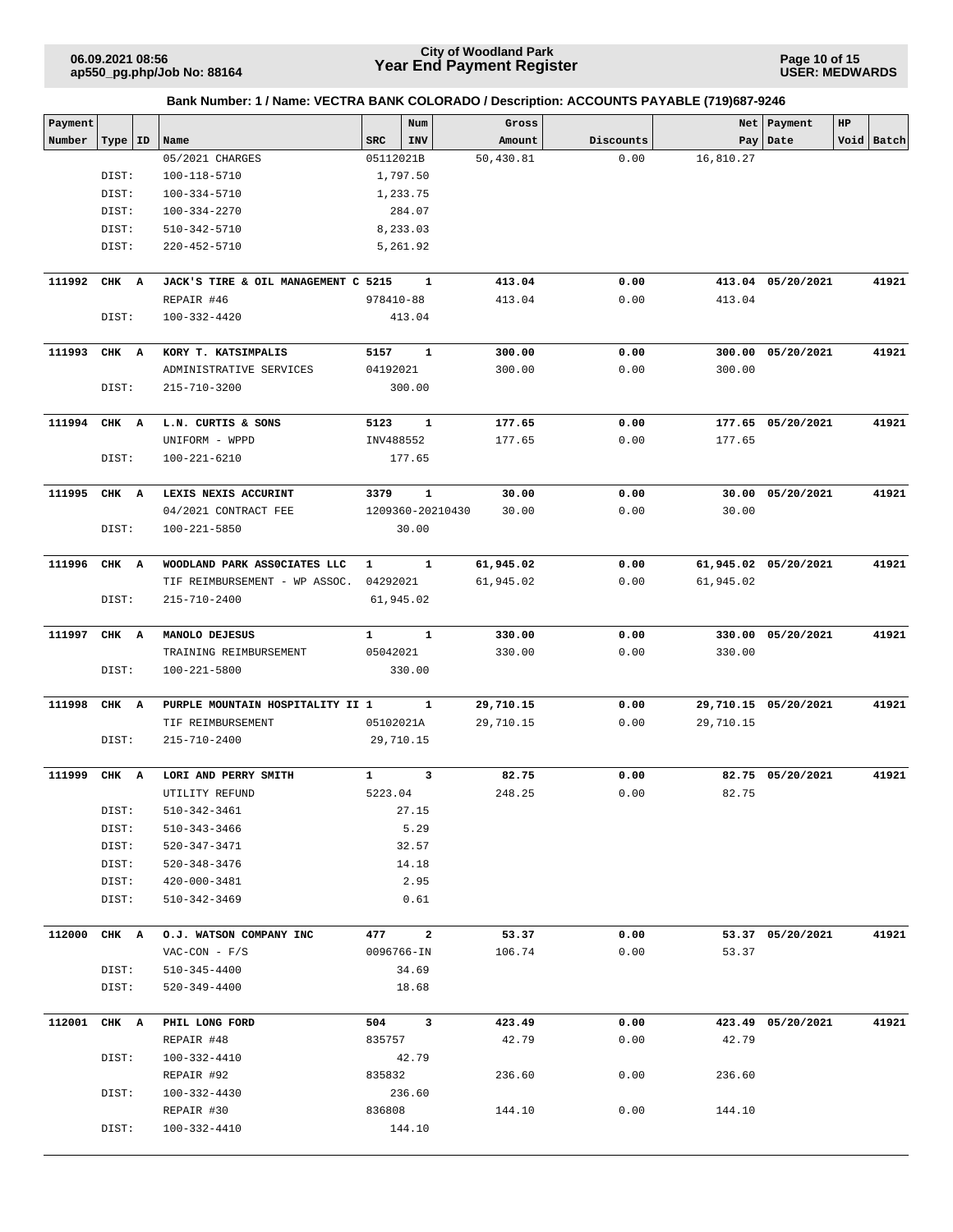**Page 11 of 15 USER: MEDWARDS**

|  | Bank Number: 1 / Name: VECTRA BANK COLORADO / Description: ACCOUNTS PAYABLE (719)687-9246 |  |
|--|-------------------------------------------------------------------------------------------|--|
|  |                                                                                           |  |

| Payment      |           |                                     |                 | Num                     | Gross     |           |           | Net   Payment     | $_{\rm HP}$ |            |
|--------------|-----------|-------------------------------------|-----------------|-------------------------|-----------|-----------|-----------|-------------------|-------------|------------|
| Number       | Type   ID | Name                                | SRC             | INV                     | Amount    | Discounts |           | Pay   Date        |             | Void Batch |
| 112002       | CHK A     | ROSZCZEWSKI, ALICE JEAN             | 4440            | 1                       | 135.00    | 0.00      | 135.00    | 05/20/2021        |             | 41921      |
|              |           | P&R INSTRUCTOR                      | 05142021        |                         | 135.00    | 0.00      | 135.00    |                   |             |            |
|              | DIST:     | 220-451-3400-1000                   |                 | 135.00                  |           |           |           |                   |             |            |
|              |           |                                     |                 |                         |           |           |           |                   |             |            |
| 112003       | CHK A     | SGS ACCUTEST INC.                   | 4859            | $\mathbf{1}$            | 208.00    | 0.00      | 208.00    | 05/20/2021        |             | 41921      |
|              |           | 03/2021 WATER QUALITY TEST          | 52160126638     |                         | 208.00    | 0.00      | 208.00    |                   |             |            |
|              | DIST:     | 510-342-3350                        |                 | 208.00                  |           |           |           |                   |             |            |
|              |           |                                     |                 |                         |           |           |           |                   |             |            |
| 112004       | CHK A     | SHERWIN-WILLIAMS                    | 1890            | 1                       | 5.29      | 0.00      | 5.29      | 05/20/2021        |             | 41921      |
|              |           | PAINT - B&G                         | $0289 - 2$      |                         | 5.29      | 0.00      | 5.29      |                   |             |            |
|              | DIST:     | 100-118-4310                        |                 | 5.29                    |           |           |           |                   |             |            |
|              |           |                                     |                 |                         |           |           |           |                   |             |            |
| 112005       | CHK A     | SNO-WHITE LINEN & UNIFORM, INC 581  |                 | 1                       | 136.37    | 0.00      |           | 136.37 05/20/2021 |             | 41921      |
|              |           | EVENT EXPENSE                       | S66078A         |                         | 136.37    | 0.00      | 136.37    |                   |             |            |
|              | DIST:     | $220 - 455 - 5000$                  |                 | 136.37                  |           |           |           |                   |             |            |
| 112006       | CHK A     | SOUTHERN GLAZER'S WINE & SPIRI 2805 |                 | 1                       | 171.60    | 0.00      |           | 171.60 05/20/2021 |             | 41921      |
|              |           | LIQUOR - UPCC                       | 2507943         |                         | 171.60    | 0.00      | 171.60    |                   |             |            |
|              | DIST:     | $220 - 455 - 7000$                  |                 | 171.60                  |           |           |           |                   |             |            |
|              |           |                                     |                 |                         |           |           |           |                   |             |            |
| 112007       | CHK A     | RED BARON CAR WASH                  | 4191            | $\overline{a}$          | 194.74    | 0.00      |           | 194.74 05/20/2021 |             | 41921      |
|              |           | 04/2021 CHARGES                     | 1846            |                         | 389.48    | 0.00      | 194.74    |                   |             |            |
|              | DIST:     | 100-221-6160                        |                 | 167.74                  |           |           |           |                   |             |            |
|              | DIST:     | 520-347-4320                        |                 | 27.00                   |           |           |           |                   |             |            |
|              |           |                                     |                 |                         |           |           |           |                   |             |            |
| 112008       | CHK A     | TELLER COUNTY WASTE                 | 4158            | $\overline{\mathbf{4}}$ | 522.75    | 0.00      |           | 522.75 05/20/2021 |             | 41921      |
|              |           | Teller County Waste Trash           | 05062021        |                         | 2,091.00  | 0.00      | 522.75    |                   |             |            |
|              | DIST:     | 100-118-4210                        |                 | 122.00                  |           |           |           |                   |             |            |
|              | DIST:     | 100-118-4210                        |                 | 49.00                   |           |           |           |                   |             |            |
|              | DIST:     | 510-342-4210                        |                 | 39.00                   |           |           |           |                   |             |            |
|              | DIST:     | 100-334-4210                        |                 | 122.00                  |           |           |           |                   |             |            |
|              | DIST:     | 100-332-4210                        |                 | 39.00                   |           |           |           |                   |             |            |
|              | DIST:     | $220 - 455 - 4210$                  |                 | 89.00                   |           |           |           |                   |             |            |
|              | DIST:     | 520-347-4210                        |                 | 13.75                   |           |           |           |                   |             |            |
|              | DIST:     | 220-452-4210                        |                 | 49.00                   |           |           |           |                   |             |            |
|              |           |                                     |                 |                         |           |           |           |                   |             |            |
| 112009       | CHK A     | THE EMBLEM AUTHORITY                | 5225            | $\mathbf{1}$            | 180.00    | 0.00      |           | 180.00 05/20/2021 |             | 41921      |
|              |           | EMBLEM - WPPD                       | 36217           |                         | 180.00    | 0.00      | 180.00    |                   |             |            |
|              | DIST:     | 100-221-6210                        |                 | 180.00                  |           |           |           |                   |             |            |
|              |           | TIAA COMMERCIAL FINANCE, INC        |                 |                         |           |           |           |                   |             |            |
| 112010 CHK A |           |                                     | 5175<br>8128686 | $\mathbf{1}$            | 594.00    | 0.00      | 594.00    | 594.00 05/20/2021 |             | 41921      |
|              |           | CONTRACT RENTAL PAYMENT             |                 |                         | 594.00    | 0.00      |           |                   |             |            |
|              | DIST:     | 100-120-4350                        |                 | 594.00                  |           |           |           |                   |             |            |
| 112011 CHK A |           | UPS STORE #1374                     | 416 2           |                         | 167.10    | 0.00      |           | 167.10 05/20/2021 |             | 41921      |
|              |           | 04/2021 CHARGES                     | 4302021         |                         | 334.20    | 0.00      | 167.10    |                   |             |            |
|              | DIST:     | 510-342-3350                        |                 | 152.21                  |           |           |           |                   |             |            |
|              | DIST:     | 520-347-3350                        |                 | 14.89                   |           |           |           |                   |             |            |
|              |           |                                     |                 |                         |           |           |           |                   |             |            |
| 112012 CHK A |           | WAXIE SANITARY SUPPLY               | 4189            | $\overline{a}$          | 15.25     | 0.00      |           | 15.25 05/20/2021  |             | 41921      |
|              |           | CREDIT INVOICE                      | 79912049A       |                         | $56.00 -$ | 0.00      | $56.00 -$ |                   |             |            |
|              | DIST:     | $220 - 452 - 6140$                  |                 | $56.00 -$               |           |           |           |                   |             |            |
|              |           | CUSTODIAL SUPPLIES                  | 79980983        |                         | 71.25     | 0.00      | 71.25     |                   |             |            |
|              | DIST:     | 220-452-6140                        |                 | 71.25                   |           |           |           |                   |             |            |
|              |           |                                     |                 |                         |           |           |           |                   |             |            |
| 112013 CHK A |           | WEX HEALATH INC                     | 5283            | $\mathbf{1}$            | 83.00     | 0.00      |           | 83.00 05/20/2021  |             | 41921      |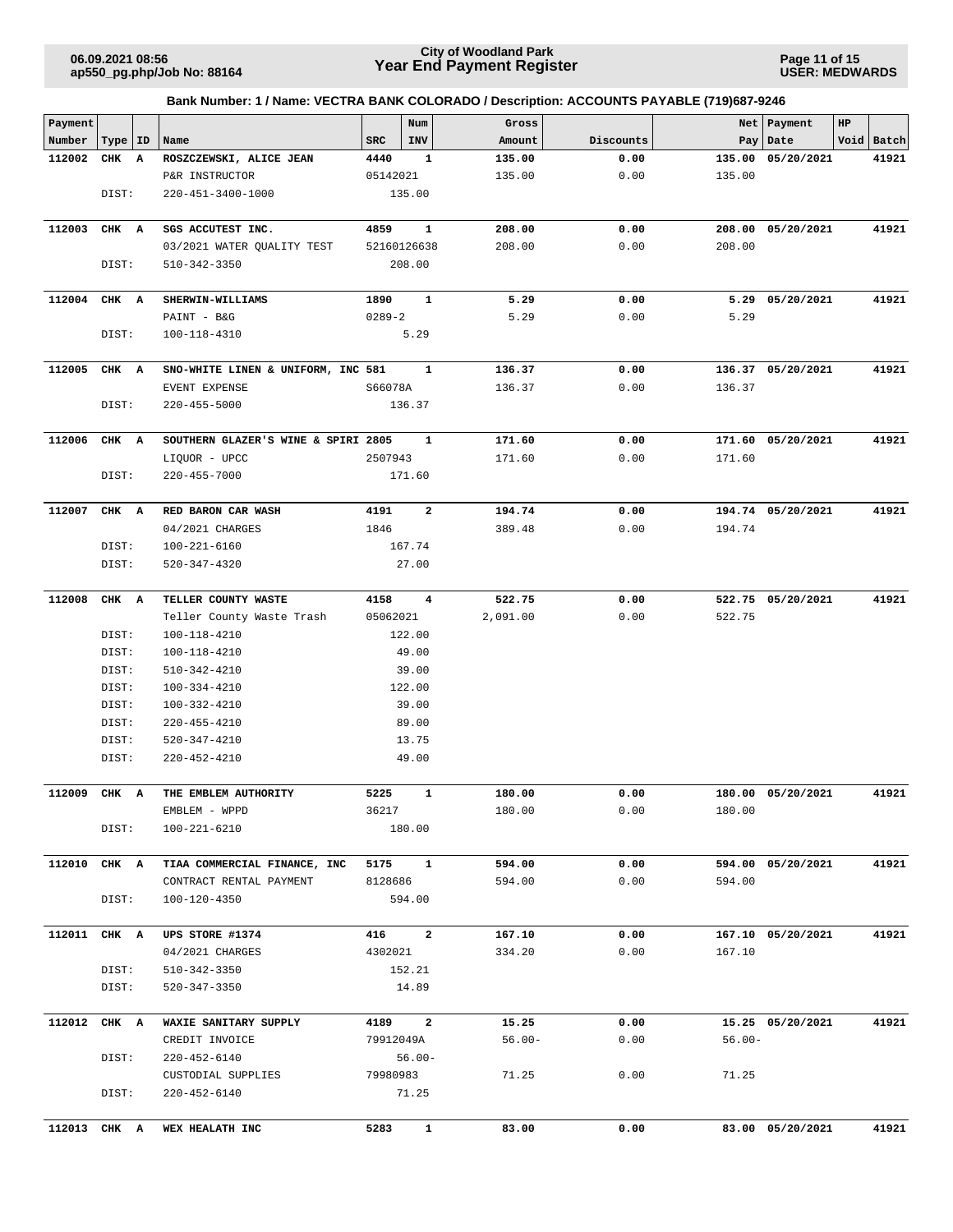**Page 12 of 15 USER: MEDWARDS**

| Payment      |           |                                            |               | Num                     | Gross     |              |           | Net   Payment        | HP |            |
|--------------|-----------|--------------------------------------------|---------------|-------------------------|-----------|--------------|-----------|----------------------|----|------------|
| Number       | Type   ID | Name                                       | <b>SRC</b>    | INV                     | Amount    | Discounts    |           | Pay   Date           |    | Void Batch |
|              |           | 04/2021 FSA                                | 0001331480-IN |                         | 83.00     | 0.00         | 83.00     |                      |    |            |
|              | DIST:     | 100-199-3335                               |               | 83.00                   |           |              |           |                      |    |            |
|              |           |                                            |               |                         |           |              |           |                      |    |            |
| 112014       | CHK A     | WILSON WILLIAMS LLP                        | 5287          | $\mathbf{1}$            | 14,423.00 | 0.00         |           | 14,423.00 05/20/2021 |    | 41921      |
|              |           | 04/2021 LEGAL FEES                         | 007           |                         | 14,423.00 | 0.00         | 14,423.00 |                      |    |            |
|              | DIST:     | 100-111-3210                               | 14,423.00     |                         |           |              |           |                      |    |            |
|              |           |                                            |               |                         |           |              |           |                      |    |            |
| 112015       | CHK A     | WIRELESS WATCHDOGS, LLC                    | 5102          | $\overline{\mathbf{3}}$ | 608.98    | 0.00         |           | 608.98 05/20/2021    |    | 41921      |
|              |           | 01/2021 MAINTENANCE                        | IN0081469     |                         | 264.00    | 0.00         | 264.00    |                      |    |            |
|              | DIST:     | 100-199-5300<br>03/2021 MAINTENANCE        | IN0083430     | 264.00                  | 260.00    | 0.00         | 260.00    |                      |    |            |
|              | DIST:     | 100-199-5300                               |               | 260.00                  |           |              |           |                      |    |            |
|              |           | SCREEN PROTECTOR AND PORT                  | IN0083500     |                         | 84.98     | 0.00         | 84.98     |                      |    |            |
|              | DIST:     | $100 - 221 - 5300$                         |               | 84.98                   |           |              |           |                      |    |            |
|              |           |                                            |               |                         |           |              |           |                      |    |            |
| 112016       | CHK A     | WOODLAND HARDWARE & RENTAL                 | 2739 3        |                         | 797.43    | 0.00         |           | 797.43 05/20/2021    |    | 41921      |
|              |           | 04/2021 CHARGES                            | 4302021       |                         | 2,392.29  | 0.00         | 797.43    |                      |    |            |
|              | DIST:     | 100-118-2120                               |               | 33.25                   |           |              |           |                      |    |            |
|              | DIST:     | 100-118-4240                               |               | 246.59                  |           |              |           |                      |    |            |
|              | DIST:     | 100-118-4310                               |               | 133.92                  |           |              |           |                      |    |            |
|              | DIST:     | 100-118-4320                               |               | 48.45                   |           |              |           |                      |    |            |
|              | DIST:     | 100-221-5800                               |               | 25.75                   |           |              |           |                      |    |            |
|              | DIST:     | 100-332-6720                               |               | 36.78                   |           |              |           |                      |    |            |
|              | DIST:     | 100-334-4300                               |               | 60.97                   |           |              |           |                      |    |            |
|              | DIST:     | 100-334-4320                               |               | 82.18                   |           |              |           |                      |    |            |
|              | DIST:     | $220 - 452 - 6200$                         |               | 3.60                    |           |              |           |                      |    |            |
|              | DIST:     | 510-342-6110                               |               | 95.94                   |           |              |           |                      |    |            |
|              | DIST:     | 510-345-6110                               |               | 30.00                   |           |              |           |                      |    |            |
| 112018       | CHK A     | AUTO TRUCK GROUP, LLC                      | 4630          | $\mathbf{1}$            | 499.00    | 0.00         |           | 499.00 05/27/2021    |    | 41941      |
|              |           | #83 - REPAIR                               | 1792291       |                         | 499.00    | 0.00         | 499.00    |                      |    |            |
|              | DIST:     | 510-342-4400                               |               | 499.00                  |           |              |           |                      |    |            |
|              |           |                                            |               |                         |           |              |           |                      |    |            |
| 112019       | CHK A     | <b>BLACK HILLS ENERGY</b>                  | 4035          | $\overline{4}$          | 7,611.20  | 0.00         |           | 7,611.20 05/27/2021  |    | 41941      |
|              | DIST:     | 05/2021 CHARGES<br>100-118-5700            | 5242021       | 1,224.94                | 30,444.80 | 0.00         | 7,611.20  |                      |    |            |
|              | DIST:     | 220-455-5700                               |               | 151.59                  |           |              |           |                      |    |            |
|              | DIST:     | 100-332-5700                               |               | 519.69                  |           |              |           |                      |    |            |
|              | DIST:     | 100-334-5700                               |               | 615.08                  |           |              |           |                      |    |            |
|              | DIST:     | 510-342-5700                               |               | 580.01                  |           |              |           |                      |    |            |
|              | DIST:     | 520-347-5700                               |               | 1,477.77                |           |              |           |                      |    |            |
|              | DIST:     | 220-452-5700                               |               | 3,042.12                |           |              |           |                      |    |            |
|              |           |                                            |               |                         |           |              |           |                      |    |            |
| 112020       | CHK A     | BOBCAT OF THE ROCKIES, LLC                 | 3724          | 1                       | 16.12     | 0.00         |           | 16.12 05/27/2021     |    | 41941      |
|              |           | #93 - PARTS                                | 66113723      |                         | 16.12     | 0.00         | 16.12     |                      |    |            |
|              | DIST:     | 100-332-4430                               |               | 16.12                   |           |              |           |                      |    |            |
| 112021 CHK A |           | BRIAN E. BUNDY                             | 5208          | $\mathbf{1}$            | 1,071.00  | 0.00         |           | 1,071.00 05/27/2021  |    | 41941      |
|              |           | ACCT. SUPORT SERVICES                      | 05222021      |                         | 1,071.00  | 0.00         | 1,071.00  |                      |    |            |
|              | DIST:     | 100-117-3220                               |               | 1,071.00                |           |              |           |                      |    |            |
|              |           |                                            |               |                         |           |              |           |                      |    |            |
| 112022       | CHK A     | BUSINESS SOLUTIONS GROUP                   | 2504          | $\overline{a}$          | 279.55    | 0.00<br>0.00 | 279.55    | 279.55 05/27/2021    |    | 41941      |
|              | DIST:     | UTILITIES POSTCARD BILLING<br>510-350-5350 | 15628         | 181.71                  | 559.10    |              |           |                      |    |            |
|              | DIST:     | 520-351-5350                               |               | 97.84                   |           |              |           |                      |    |            |
|              |           |                                            |               |                         |           |              |           |                      |    |            |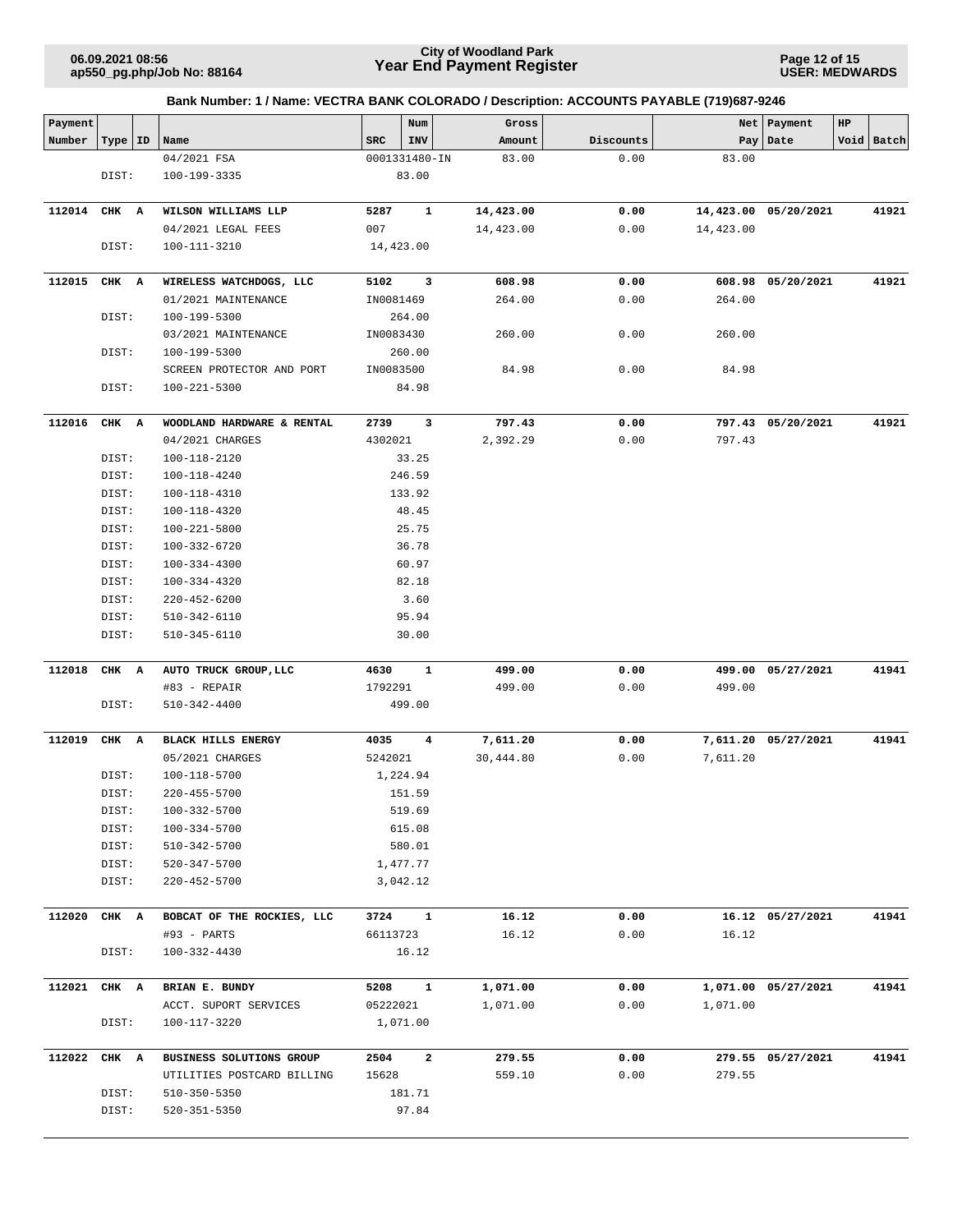**Page 13 of 15 USER: MEDWARDS**

| Payment      |           |                                         |             | Num             | Gross     |           | <b>Net</b> | Payment              | HP |            |
|--------------|-----------|-----------------------------------------|-------------|-----------------|-----------|-----------|------------|----------------------|----|------------|
| Number       | Type   ID | Name                                    | SRC         | INV             | Amount    | Discounts |            | Pay   Date           |    | Void Batch |
| 112023       | CHK A     | CHAD MILDBRANDT                         | 5159        | $\mathbf{2}$    | 405.00    | 0.00      |            | 405.00 05/27/2021    |    | 41941      |
|              |           | BARTENDING - UPCC                       | 05182021    |                 | 225.00    | 0.00      | 225.00     |                      |    |            |
|              | DIST:     | 220-455-7000                            |             | 225.00          |           |           |            |                      |    |            |
|              |           | BARTENDING - UPCC                       | 05222021    |                 | 180.00    | 0.00      | 180.00     |                      |    |            |
|              | DIST:     | 220-455-7000                            |             | 180.00          |           |           |            |                      |    |            |
| 112024       | CHK A     | CINTAS CORPORATION NO 2                 | 4977        | $\overline{a}$  | 123.60    | 0.00      |            | 123.60 05/27/2021    |    | 41941      |
|              |           | UNIFORMS - FLEET                        | 4084350203  |                 | 61.80     | 0.00      | 61.80      |                      |    |            |
|              | DIST:     | $100 - 332 - 6210$                      |             | 61.80           |           |           |            |                      |    |            |
|              |           | UNIFORMS - FLEET                        | 4085007345  |                 | 61.80     | 0.00      | 61.80      |                      |    |            |
|              | DIST:     | 100-332-6210                            |             | 61.80           |           |           |            |                      |    |            |
| 112025       | CHK A     | COUNTY DOOR AND HARDWARE                | 1464        | $\mathbf{1}$    | 90.50     | 0.00      |            | 90.50 05/27/2021     |    | 41941      |
|              |           | SERVICE CALL                            | 11324       |                 | 90.50     | 0.00      | 90.50      |                      |    |            |
|              | DIST:     | 100-118-4310                            |             | 90.50           |           |           |            |                      |    |            |
| 112026       | CHK A     | CREATIVE CONCEPTS OF AMERICA            | 2676        | 1               | 247.50    | 0.00      |            | 247.50 05/27/2021    |    | 41941      |
|              |           | SAFETY VESTS - B&G                      | 2809        |                 | 247.50    | 0.00      | 247.50     |                      |    |            |
|              | DIST:     | 100-118-2335                            |             | 247.50          |           |           |            |                      |    |            |
| 112027       | CHK A     | EL PASO CTY HEALTH DEPT LAB             | 241         | $\mathbf{1}$    | 252.00    | 0.00      |            | 252.00 05/27/2021    |    | 41941      |
|              |           | BACTERIOLOGICAL WATER TEST-WTP 043021   |             |                 | 252.00    | 0.00      | 252.00     |                      |    |            |
|              | DIST:     | 510-342-3350                            |             | 252.00          |           |           |            |                      |    |            |
| 112028       | CHK A     | ERIKA VIDA                              | 5153        | $7\overline{ }$ | 1,646.97  | 0.00      |            | 1,646.97 05/27/2021  |    | 41941      |
|              |           | REIMBURSEMENT                           | 02012021    |                 | 182.79    | 0.00      | 182.79     |                      |    |            |
|              | DIST:     | 100-332-6410                            |             | 182.79          |           |           |            |                      |    |            |
|              |           | REIMBURSEMENT                           | 05202021    |                 | 274.18    | 0.00      | 274.18     |                      |    |            |
|              | DIST:     | 100-332-6410                            |             | 274.18          |           |           |            |                      |    |            |
|              |           | REIMBURSEMENT                           | 05202021A   |                 | 342.72    | 0.00      | 342.72     |                      |    |            |
|              | DIST:     | 100-332-6410                            |             | 342.72          |           |           |            |                      |    |            |
|              |           | REIMBURSEMENT                           | 05202021B   |                 | 342.75    | 0.00      | 342.75     |                      |    |            |
|              | DIST:     | 100-332-6410                            |             | 342.75          |           |           |            |                      |    |            |
|              |           | REIMBURSEMENT                           | 05202021C   |                 | 91.40     | 0.00      | 91.40      |                      |    |            |
|              | DIST:     | 100-332-6410                            |             | 91.40           |           |           |            |                      |    |            |
|              |           | REIMBURSEMENT<br>100-332-6410           | 05202021D   | 45.70           | 45.70     | 0.00      | 45.70      |                      |    |            |
|              | DIST:     | REIMBURSEMENT                           | 05252021    |                 | 367.43    | 0.00      | 367.43     |                      |    |            |
|              | DIST:     | 100-332-6410                            |             | 367.43          |           |           |            |                      |    |            |
|              |           |                                         |             |                 |           |           |            |                      |    |            |
| 112029       | CHK A     | GAZETTE, THE                            | 276         | $\mathbf{1}$    | 175.00    | 0.00      |            | 175.00 05/27/2021    |    | 41941      |
|              |           | ELECTRONIC RECYCLING                    | 11302020    |                 | 175.00    | 0.00      | 175.00     |                      |    |            |
|              | DIST:     | 100-199-2335                            |             | 175.00          |           |           |            |                      |    |            |
| 112030       | CHK A     | GRAINGER INC.                           | 282         | $\overline{a}$  | 69.48     | 0.00      |            | 69.48 05/27/2021     |    | 41941      |
|              |           | SUPPLIES - WWTP                         | 9895096312  |                 | 43.60     | 0.00      | 43.60      |                      |    |            |
|              | DIST:     | 520-347-6110                            |             | 43.60           |           |           |            |                      |    |            |
|              |           | SUPPLIES - WWTP                         | 9895096320  |                 | 25.88     | 0.00      | 25.88      |                      |    |            |
|              | DIST:     | 520-347-6110                            |             | 25.88           |           |           |            |                      |    |            |
| 112031       | CHK A     | HARRELL'S INC                           | 5104        | $\mathbf{1}$    | 80.00     | 0.00      |            | 80.00 05/27/2021     |    | 41941      |
|              |           | SOIL SAMPLES - B&G                      | INV01495187 |                 | 80.00     | 0.00      | 80.00      |                      |    |            |
|              | DIST:     | 100-118-4240                            |             | 80.00           |           |           |            |                      |    |            |
| 112032 CHK A |           | JOHNSON CONTROLS SECURITY SOLU 5259     |             | $\mathbf{1}$    | 20,399.70 | 0.00      |            | 20,399.70 05/27/2021 |    | 41941      |
|              |           | FINAL PAYMENT SECURITY SYSTEM 35261317B |             |                 | 20,399.70 | 0.00      | 20,399.70  |                      |    |            |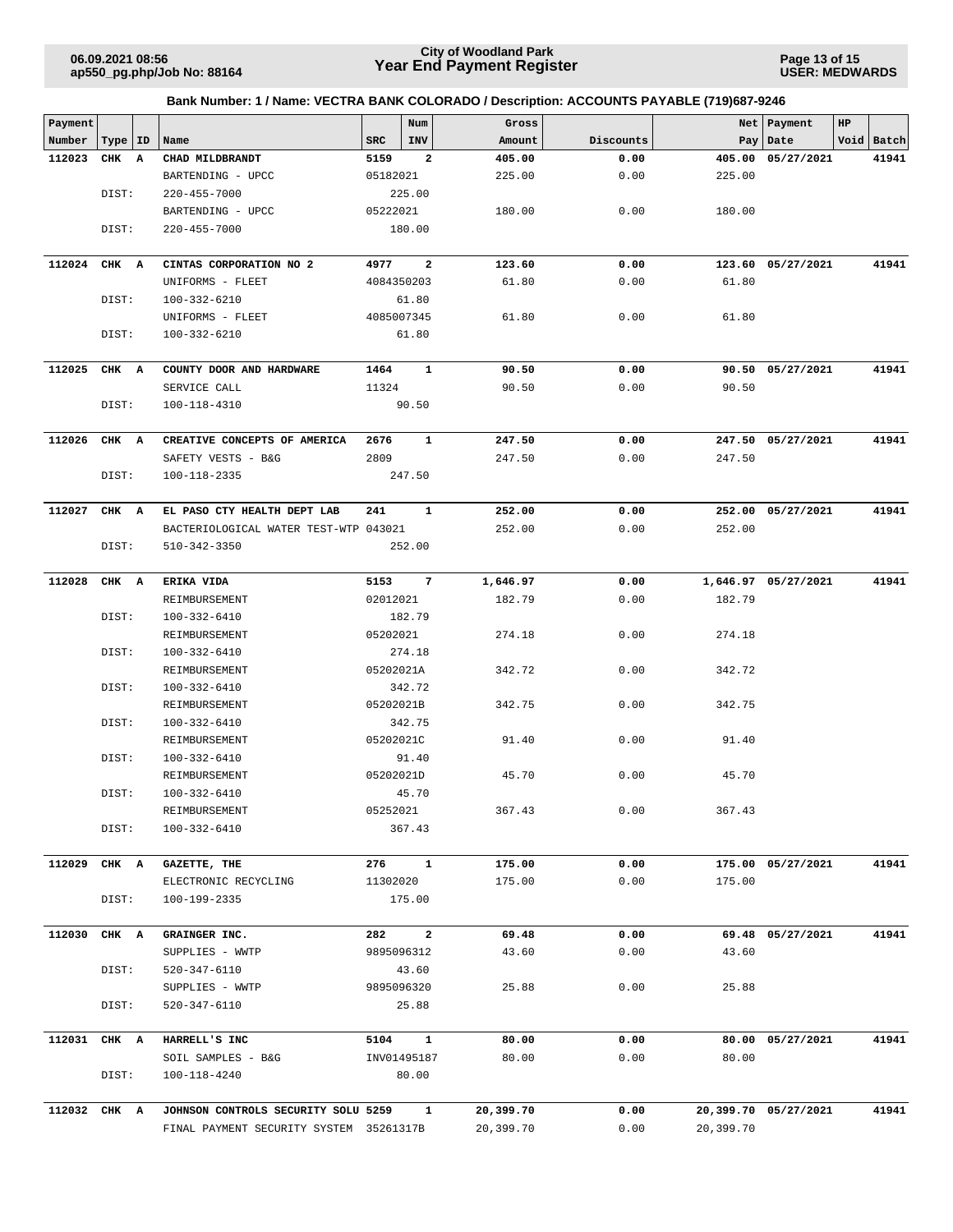**Page 14 of 15 USER: MEDWARDS**

| Payment      |       |    |                                   |              | Num                     | Gross    |           |          | Net   Payment       | $_{\rm HP}$ |            |
|--------------|-------|----|-----------------------------------|--------------|-------------------------|----------|-----------|----------|---------------------|-------------|------------|
| Number       | Type  | ID | Name                              | <b>SRC</b>   | INV                     | Amount   | Discounts |          | Pay   Date          |             | Void Batch |
|              | DIST: |    | 100-118-7300                      |              | 20,399.70               |          |           |          |                     |             |            |
|              |       |    |                                   |              |                         |          |           |          |                     |             |            |
| 112033       | CHK A |    | L.N. CURTIS & SONS                | 5123         | 3                       | 1,144.71 | 0.00      |          | 1,144.71 05/27/2021 |             | 41941      |
|              |       |    | UNIFORM - WPPD                    | INV490091    |                         | 905.00   | 0.00      | 905.00   |                     |             |            |
|              | DIST: |    | $100 - 221 - 6210$                |              | 905.00                  |          |           |          |                     |             |            |
|              |       |    | UNIFORM - WPPD                    | INV491407    |                         | 157.06   | 0.00      | 157.06   |                     |             |            |
|              | DIST: |    | 100-221-6210                      |              | 157.06                  |          |           |          |                     |             |            |
|              |       |    | UNIFORM - WPPD                    | INV491445    |                         | 82.65    | 0.00      | 82.65    |                     |             |            |
|              | DIST: |    | 100-221-6210                      |              | 82.65                   |          |           |          |                     |             |            |
| 112034       | CHK A |    | LEVENTE BOTONO RACZ               | 5293         | $\mathbf{1}$            | 100.00   | 0.00      |          | 100.00 05/27/2021   |             | 41941      |
|              |       |    | REIMBURSEMENT-SHIELD 616 RIDE     | 05192021     |                         | 100.00   | 0.00      | 100.00   |                     |             |            |
|              | DIST: |    | 100-221-2220                      |              | 100.00                  |          |           |          |                     |             |            |
| 112035       | CHK A |    | LEWAN & ASSOCIATES, INC.          | 398          | 1                       | 1,318.79 | 0.00      |          | 1,318.79 05/27/2021 |             | 41941      |
|              |       |    | 04/21-05/21 USAGE                 | IN1259852    |                         | 1,318.79 | 0.00      | 1,318.79 |                     |             |            |
|              | DIST: |    | 100-120-4350                      |              | 1,318.79                |          |           |          |                     |             |            |
|              |       |    |                                   |              |                         |          |           |          |                     |             |            |
| 112036       | CHK A |    | MBI CONTRACTORS INC               | 5032         | $\mathbf{1}$            | 1,500.00 | 0.00      |          | 1,500.00 05/27/2021 |             | 41941      |
|              |       |    | REFUND OF ESCROW                  | 05252021     |                         | 1,500.00 | 0.00      | 1,500.00 |                     |             |            |
|              | DIST: |    | 100-000-2515                      |              | 1,500.00                |          |           |          |                     |             |            |
|              |       |    |                                   |              |                         |          |           |          |                     |             |            |
| 112037       | CHK A |    | MCCANDLESS TRUCK CENTER LLC       | 2792         | $\overline{\mathbf{2}}$ | 317.90   | 0.00      |          | 317.90 05/27/2021   |             | 41941      |
|              |       |    | REPAIR                            |              | S103016986:01           | 635.80   | 0.00      | 317.90   |                     |             |            |
|              | DIST: |    | $510 - 345 - 4400$                |              | 206.63                  |          |           |          |                     |             |            |
|              | DIST: |    | $520 - 349 - 4400$                |              | 111.27                  |          |           |          |                     |             |            |
| 112038       | CHK   | A  | KIM BURSACK                       | $\mathbf{1}$ | $\mathbf{1}$            | 32.82    | 0.00      |          | 32.82 05/27/2021    |             | 41941      |
|              |       |    | REIMBURSEMENT                     | 03012021A    |                         | 32.82    | 0.00      | 32.82    |                     |             |            |
|              | DIST: |    | 100-332-6410                      |              | 32.82                   |          |           |          |                     |             |            |
| 112039       | CHK A |    | KIM BURSACK                       | 1            | $\mathbf{1}$            | 43.95    | 0.00      |          | 43.95 05/27/2021    |             | 41941      |
|              |       |    | REIMBURSEMENT                     | 04012021     |                         | 43.95    | 0.00      | 43.95    |                     |             |            |
|              | DIST: |    | 100-332-6410                      |              | 43.95                   |          |           |          |                     |             |            |
| 112040       | CHK A |    | KIM BURSACK                       | $\mathbf{1}$ | $\mathbf{1}$            | 34.27    | 0.00      |          | 34.27 05/27/2021    |             | 41941      |
|              |       |    | REIMBURSEMENT                     | 05032021     |                         | 34.27    | 0.00      | 34.27    |                     |             |            |
|              | DIST: |    | 100-332-6410                      |              | 34.27                   |          |           |          |                     |             |            |
|              |       |    |                                   |              |                         |          |           |          |                     |             |            |
| 112041 CHK A |       |    | JK CONCEPTS, INC                  | $\mathbf{1}$ | $\mathbf{1}$            | 78.00    | 0.00      |          | 78.00 05/27/2021    |             | 41941      |
|              |       |    | PAYMENT RETURN ON SALES TAX       | 052021       |                         | 78.00    | 0.00      | 78.00    |                     |             |            |
|              | DIST: |    | 100-000-3131                      |              | 78.00                   |          |           |          |                     |             |            |
| 112042 CHK A |       |    | SOUTHERN TELLER COUNTY FOCUS G 1  |              | $\mathbf{1}$            | 2,500.00 | 0.00      |          | 2,500.00 05/27/2021 |             | 41941      |
|              |       |    | COUNCIL DONATION                  | 05242021     |                         | 2,500.00 | 0.00      | 2,500.00 |                     |             |            |
|              | DIST: |    | 100-105-3335                      |              | 2,500.00                |          |           |          |                     |             |            |
| 112043 CHK A |       |    | MUNICIPAL TREATMENT EQUIPMENT 451 |              | $\mathbf{1}$            | 1,442.86 | 0.00      |          | 1,442.86 05/27/2021 |             | 41941      |
|              |       |    | EQUIPMENT - WTP                   | 20521        |                         | 1,442.86 | 0.00      | 1,442.86 |                     |             |            |
|              | DIST: |    | 510-342-4320                      |              | 1,442.86                |          |           |          |                     |             |            |
| 112044 CHK A |       |    | PHIL PYLES                        | 4777         | $\mathbf{1}$            | 164.97   | 0.00      |          | 164.97 05/27/2021   |             | 41941      |
|              |       |    | UNIFORM REIMBURSEMENT             | 05172021     |                         | 164.97   | 0.00      | 164.97   |                     |             |            |
|              | DIST: |    | 100-334-6210                      |              | 164.97                  |          |           |          |                     |             |            |
|              |       |    |                                   |              |                         |          |           |          |                     |             |            |
| 112045 CHK A |       |    | REXEL USA, INC                    | 2818         | $\mathbf{2}$            | 617.00   | 0.00      |          | 617.00 05/27/2021   |             | 41941      |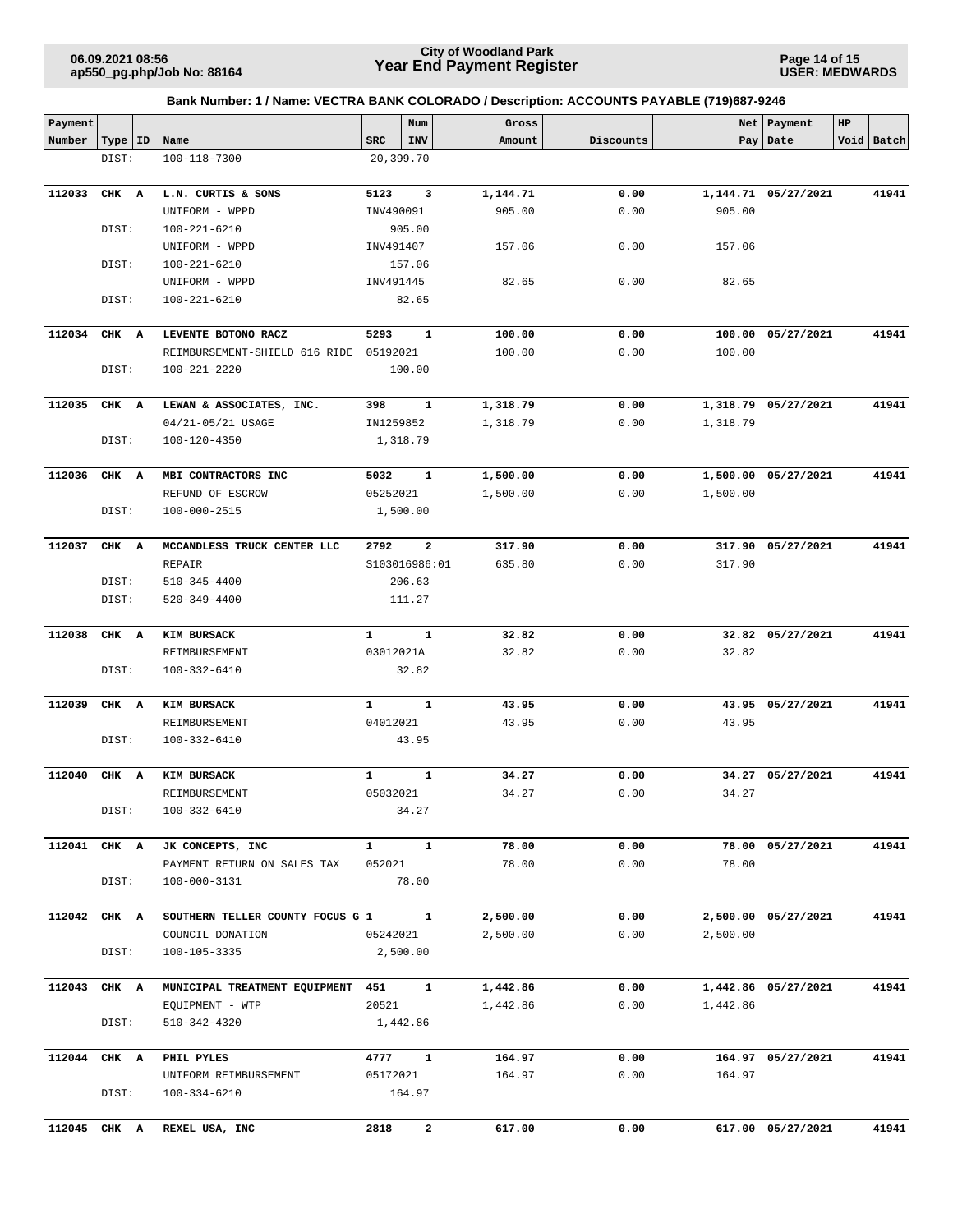**Page 15 of 15 USER: MEDWARDS**

| Payment |              |                                                           |            | Num            | Gross                      |           | Net        | Payment               | HP |            |
|---------|--------------|-----------------------------------------------------------|------------|----------------|----------------------------|-----------|------------|-----------------------|----|------------|
| Number  | Type   ID    | Name                                                      | <b>SRC</b> | <b>INV</b>     | Amount                     | Discounts | Pay        | Date                  |    | Void Batch |
|         |              | PARTS - WWTP                                              |            | S130630184.001 | 162.00                     | 0.00      | 162.00     |                       |    |            |
|         | DIST:        | 520-347-6113                                              |            | 162.00         |                            |           |            |                       |    |            |
|         |              | PARTS - WWTP                                              |            | S130630184.002 | 455.00                     | 0.00      | 455.00     |                       |    |            |
|         | DIST:        | 520-347-6113                                              |            | 455.00         |                            |           |            |                       |    |            |
| 112046  | CHK A        | <b>SCHUMACHER'S</b>                                       | 561        | $\mathbf{1}$   | 15.00                      | 0.00      |            | 15.00 05/27/2021      |    | 41941      |
|         |              | REPAIR                                                    | 69579      |                | 15.00                      | 0.00      | 15.00      |                       |    |            |
|         | DIST:        | 100-332-4430                                              |            | 15.00          |                            |           |            |                       |    |            |
| 112047  | CHK A        | SGS ACCUTEST INC.                                         | 4859       | 5              | 1,872.00                   | 0.00      |            | 1,872.00 05/27/2021   |    | 41941      |
|         |              | 02/2021 WATER QUALITY TEST                                |            | 52160125952    | 208.00                     | 0.00      | 208.00     |                       |    |            |
|         | DIST:        | 510-342-3350                                              |            | 208.00         |                            |           |            |                       |    |            |
|         |              | 03/2021 WATER QUALITY TEST                                |            | 52160126809    | 416.00                     | 0.00      | 416.00     |                       |    |            |
|         | DIST:        | 510-342-3350                                              |            | 416.00         |                            |           |            |                       |    |            |
|         |              | 03/2021 WATER QUALITY TEST                                |            | 52160126810    | 416.00                     | 0.00      | 416.00     |                       |    |            |
|         | DIST:        | 510-342-3350                                              |            | 416.00         |                            |           |            |                       |    |            |
|         |              | 03/2021 WATER QUALITY TEST                                |            | 52160126811    | 416.00                     | 0.00      | 416.00     |                       |    |            |
|         | DIST:        | 510-342-3350                                              |            | 416.00         |                            |           |            |                       |    |            |
|         |              | 03/2021 WATER QUALITY TEST                                |            | 52160126812    | 416.00                     | 0.00      | 416.00     |                       |    |            |
|         | DIST:        | $510 - 342 - 3350$                                        |            | 416.00         |                            |           |            |                       |    |            |
|         |              |                                                           |            |                |                            |           |            |                       |    |            |
| 112048  | CHK A        | SHERWIN-WILLIAMS                                          | 1890       | 1              | 21.16                      | 0.00      |            | 21.16 05/27/2021      |    | 41941      |
|         |              | N95 MASKS                                                 | $0402 - 1$ |                | 21.16                      | 0.00      | 21.16      |                       |    |            |
|         | DIST:        | 100-118-2335                                              |            | 21.16          |                            |           |            |                       |    |            |
| 112049  | CHK A        | SOLITUDE LAKE MANAGEMENT                                  | 5073       | $\mathbf{1}$   | 408.00                     | 0.00      |            | 408.00 05/27/2021     |    | 41941      |
|         |              | 05/21 POND MANAGEMENT                                     |            | PI-A00601023   | 408.00                     | 0.00      | 408.00     |                       |    |            |
|         | DIST:        | 100-118-4240                                              |            | 408.00         |                            |           |            |                       |    |            |
| 112050  | CHK A        | TELLER COUNTY WASTE                                       | 4158       | 1              | 450.00                     | 0.00      |            | 450.00 05/27/2021     |    | 41941      |
|         |              | 05/2021 PORTABALE RESTROOMS                               | 16112      |                | 450.00                     | 0.00      | 450.00     |                       |    |            |
|         | DIST:        | 100-118-4210                                              |            | 450.00         |                            |           |            |                       |    |            |
|         |              |                                                           |            |                |                            |           |            |                       |    |            |
| 112051  | CHK A        | <b>USA BLUEBOOK</b>                                       | 1779       | $\mathbf{1}$   | 417.20                     | 0.00      |            | 417.20 05/27/2021     |    | 41941      |
|         |              | BLOWER OIL                                                | 587901     |                | 417.20                     | 0.00      | 417.20     |                       |    |            |
|         | DIST:        | 520-347-2232                                              |            | 417.20         |                            |           |            |                       |    |            |
|         | 112052 CHK A | VECTRA BANK COLORADO                                      | 2184       | $\mathbf{2}$   | 359,038.98                 | 0.00      |            | 359,038.98 05/27/2021 |    | 41941      |
|         |              | 2021 BOND DEBT SERVICE PAYMENT 0011390720559004289,831.87 |            |                |                            | 0.00      | 289,831.87 |                       |    |            |
|         | DIST:        | 215-470-8530                                              |            | 205,000.00     |                            |           |            |                       |    |            |
|         | DIST:        | 215-470-8531                                              |            | 84,831.87      |                            |           |            |                       |    |            |
|         |              | COMMERCIAL LOAN DDA                                       |            |                | 0011390720559005A69,207.11 | 0.00      | 69,207.11  |                       |    |            |
|         | DIST:        | 215-470-8540                                              |            | 50,000.00      |                            |           |            |                       |    |            |
|         | DIST:        | 215-470-8541                                              |            | 19,207.11      |                            |           |            |                       |    |            |
|         |              |                                                           |            |                |                            |           |            |                       |    |            |
|         | 112053 CHK A | WHISLER INDUSTRIAL SUPPLY                                 | 682        | $\mathbf{1}$   | 426.36                     | 0.00      |            | 426.36 05/27/2021     |    | 41941      |
|         |              | SUPPLIES - FLEET                                          | 2404811    |                | 426.36                     | 0.00      | 426.36     |                       |    |            |
|         | DIST:        | 100-332-6720                                              |            | 426.36         |                            |           |            |                       |    |            |
|         |              | REGISTER TOTALS Checks: 160 Voids: 1                      |            | 242            | 932,838.55                 | 0.00      | 932,838.55 |                       |    |            |
|         |              |                                                           |            |                |                            |           |            |                       |    |            |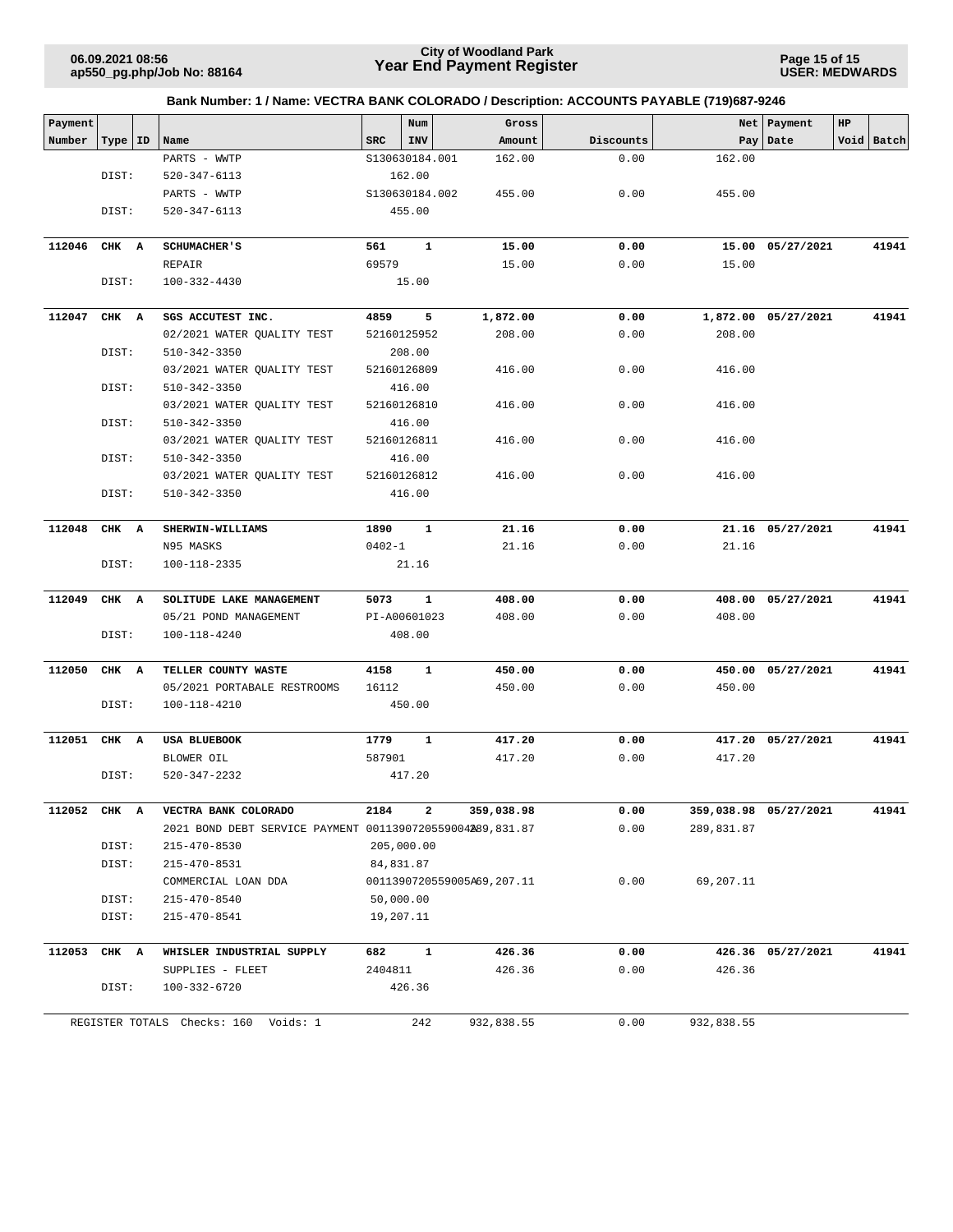|           | Bank Number: 99 / Name: VECTRA BANK COLORADO/PAYROLL / Description: PAYROLL ACCOUNT (719) 687-92 |              |         |         |         |          |
|-----------|--------------------------------------------------------------------------------------------------|--------------|---------|---------|---------|----------|
| 18681 CHK | Lifeguard                                                                                        | $\mathbf{1}$ | 113.96  | 8.72    | 105.24  | 5/7/2021 |
| 18682 CHK | Lifeguard                                                                                        | $\mathbf{1}$ | 136.5   | 10.44   | 126.06  | 5/7/2021 |
| 46808 NOD | Crew Chief - Field Ser                                                                           | 1            | 2657.9  | 961.25  | 1696.65 | 5/7/2021 |
| 46809 NOD | Corporal                                                                                         | $\mathbf{1}$ | 2746.5  | 618.18  | 2128.32 | 5/7/2021 |
| 46810 NOD | Sports Coordinator                                                                               | $\mathbf{1}$ | 1272.6  | 358.23  | 914.37  | 5/7/2021 |
| 46811 NOD | Dispatcher II                                                                                    | $\mathbf{1}$ | 1692.31 | 447.12  | 1245.19 | 5/7/2021 |
| 46812 NOD | System Admin.                                                                                    | $\mathbf{1}$ | 2367.4  | 742.75  | 1624.65 | 5/7/2021 |
| 46813 NOD | Police Officer I                                                                                 | 1            | 1909.6  | 253.46  | 1656.14 | 5/7/2021 |
| 46814 NOD | Lifeguard                                                                                        | $\mathbf{1}$ | 600.96  | 45.97   | 554.99  | 5/7/2021 |
| 46815 NOD | Dispatcher I                                                                                     | $\mathbf{1}$ | 1499.2  | 392.67  | 1106.53 | 5/7/2021 |
| 46816 NOD | Maint. Worker III - Fi                                                                           | $\mathbf{1}$ | 1819.26 | 576.12  | 1243.14 | 5/7/2021 |
| 46817 NOD | <b>MPO</b>                                                                                       | $\mathbf{1}$ | 2262.14 | 515.3   | 1746.84 | 5/7/2021 |
| 46818 NOD | <b>Public Works Director</b>                                                                     | $\mathbf{1}$ | 4047.17 | 1789.43 | 2257.74 | 5/7/2021 |
| 46819 NOD | <b>Utility Billing Techni</b>                                                                    | $\mathbf{1}$ | 1752.8  | 576.84  | 1175.96 | 5/7/2021 |
| 46820 NOD | <b>Planning and Building</b>                                                                     | $\mathbf{1}$ | 2059.98 | 592.64  | 1467.34 | 5/7/2021 |
| 46821 NOD | <b>Victims Advocate</b>                                                                          | $\mathbf{1}$ | 925.1   | 190.91  | 734.19  | 5/7/2021 |
| 46822 NOD | <b>WWTP Operator</b>                                                                             | $\mathbf{1}$ | 1701.77 | 620.07  | 1081.7  | 5/7/2021 |
| 46823 NOD | <b>Water Fitness Instruct</b>                                                                    | $\mathbf{1}$ | 274.05  | 20.96   | 253.09  | 5/7/2021 |
| 46824 NOD | <b>WWTO</b>                                                                                      | $\mathbf{1}$ | 1649    | 390.48  | 1258.52 | 5/7/2021 |
| 46825 NOD | <b>WTO</b>                                                                                       | $\mathbf{1}$ | 2343    | 1305.01 | 1037.99 | 5/7/2021 |
| 46826 NOD | Police Officer I                                                                                 | $\mathbf{1}$ | 2887.24 | 565.98  | 2321.26 | 5/7/2021 |
| 46827 NOD | Lifeguard                                                                                        | $\mathbf{1}$ | 372.68  | 60.59   | 312.09  | 5/7/2021 |
| 46828 NOD | MUNICIPAL COURT CLERK                                                                            | $\mathbf{1}$ | 1404.5  | 307.11  | 1097.39 | 5/7/2021 |
| 46829 NOD | Maint. Worker I - PBG                                                                            | $\mathbf{1}$ | 1324.1  | 350.75  | 973.35  | 5/7/2021 |
| 46830 NOD | Corporal                                                                                         | 1            | 2807.54 | 723.27  | 2084.27 | 5/7/2021 |
| 46831 NOD | Corporal                                                                                         | $\mathbf{1}$ | 2624.42 | 1037.76 | 1586.66 | 5/7/2021 |
| 46832 NOD | Dispatcher I                                                                                     | 1            | 1547.17 | 416.6   | 1130.57 | 5/7/2021 |
| 46833 NOD | Lifeguard                                                                                        | $\mathbf{1}$ | 378.84  | 38.14   | 340.7   | 5/7/2021 |
| 46834 NOD | Police Chief                                                                                     | $\mathbf{1}$ | 4221.15 | 1128.39 | 3092.76 | 5/7/2021 |
| 46835 NOD | Police Officer I                                                                                 | $\mathbf{1}$ | 2281.8  | 485.07  | 1796.73 | 5/7/2021 |
| 46836 NOD | <b>Crew Chief Streets</b>                                                                        | 1            | 5482.67 | 1676.16 | 3806.51 | 5/7/2021 |
| 46837 NOD | Dispatcher I                                                                                     | 1            | 1605.19 | 379.77  | 1225.42 | 5/7/2021 |
| 46838 NOD | <b>Accounting Manager</b>                                                                        | $\mathbf{1}$ | 2663.95 | 890.52  | 1773.43 | 5/7/2021 |
| 46839 NOD | Maint. Worker II - Fie                                                                           | 1            | 1760.28 | 594.99  | 1165.29 | 5/7/2021 |
| 46840 NOD | <b>Event Center Coordinat</b>                                                                    | $\mathbf{1}$ | 1365.71 | 419.88  | 945.83  | 5/7/2021 |
| 46841 NOD | Detective/MPO                                                                                    | 1            | 2682.81 | 580.45  | 2102.36 | 5/7/2021 |
| 46842 NOD | Management Analyst II                                                                            | 1            | 2557.85 | 824.98  | 1732.87 | 5/7/2021 |
| 46843 NOD | <b>Water Treatment Operat</b>                                                                    | 1            | 1995.27 | 664.68  | 1330.59 | 5/7/2021 |
| 46844 NOD | Police Officer I                                                                                 | 1            | 857.46  | 177.16  | 680.3   | 5/7/2021 |
| 46845 NOD | IT Intern                                                                                        | $\mathbf{1}$ | 763.6   | 115.86  | 647.74  | 5/7/2021 |
| 46846 NOD | Maintenance Worker I -                                                                           | 1            | 1431.76 | 404.05  | 1027.71 | 5/7/2021 |
| 46847 NOD | Lifeguard                                                                                        | 1            | 460.01  | 80      | 380.01  | 5/7/2021 |
| 46848 NOD | Maint. Worker 1 PBG                                                                              | 1            | 618.49  | 108.73  | 509.76  | 5/7/2021 |
| 46849 NOD | Maint. Worker II Stree                                                                           | 1            | 1866.28 | 574.01  | 1292.27 | 5/7/2021 |
| 46850 NOD | PD Admin Assist/Teen C                                                                           | 1            | 1896.36 | 557.51  | 1338.85 | 5/7/2021 |
| 46851 NOD | Commander                                                                                        | 1            | 3248.86 | 1227.54 | 2021.32 | 5/7/2021 |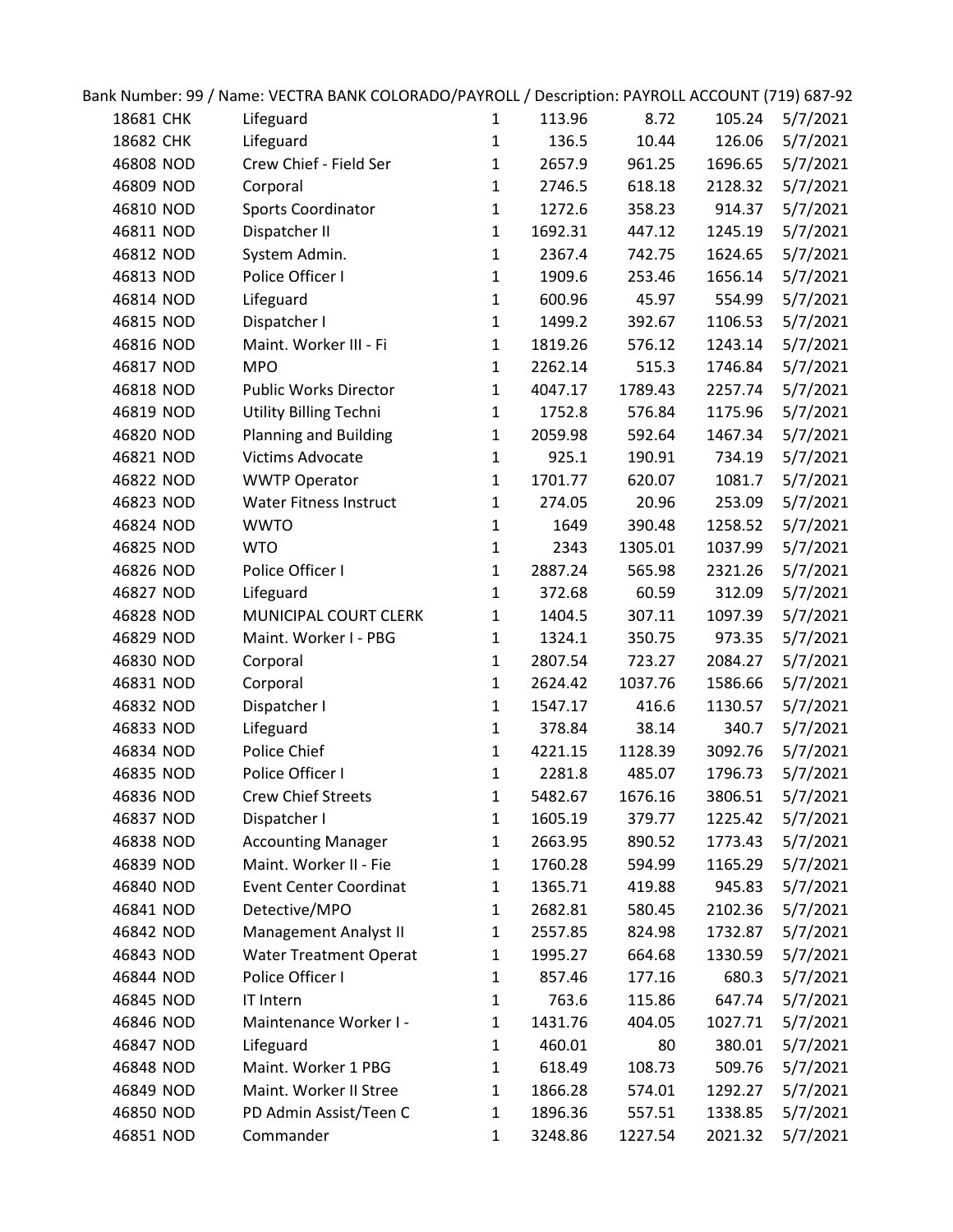| 46852 NOD | Finance Admin. Asst./C         | 1            | 1594.81 | 520.94     | 1073.87 | 5/7/2021 |
|-----------|--------------------------------|--------------|---------|------------|---------|----------|
| 46853 NOD | Sergeant                       | 1            | 3064.86 | 1123.96    | 1940.9  | 5/7/2021 |
| 46854 NOD | Dispatch II                    | $\mathbf{1}$ | 1701.94 | 361.49     | 1340.45 | 5/7/2021 |
| 46855 NOD | Temporary Lead Lifeguard       | $\mathbf 1$  | 761.25  | 124.85     | 636.4   | 5/7/2021 |
| 46856 NOD | <b>HR Generalist</b>           | $\mathbf{1}$ | 2203.06 | 907.89     | 1295.17 | 5/7/2021 |
| 46857 NOD | <b>Public Information Spe</b>  | $\mathbf{1}$ | 1694.4  | 420.77     | 1273.63 | 5/7/2021 |
| 46858 NOD | Police Officer I               | $\mathbf{1}$ | 1909.67 | 335.63     | 1574.04 | 5/7/2021 |
| 46859 NOD | <b>Finance Director</b>        | $\mathbf{1}$ | 0       | $-1658.34$ | 1658.34 | 5/7/2021 |
| 46860 NOD | Parks and Rec Director         | $\mathbf{1}$ | 3577.32 | 1346.64    | 2230.68 | 5/7/2021 |
| 46861 NOD | Lifeguard                      | $\mathbf{1}$ | 295.11  | 42.9       | 252.21  | 5/7/2021 |
| 46862 NOD | WFI/WSI                        | $\mathbf{1}$ | 50.75   | 3.89       | 46.86   | 5/7/2021 |
| 46863 NOD | <b>Assistant City Manager</b>  | $\mathbf 1$  | 4422.92 | 1274.12    | 3148.8  | 5/7/2021 |
| 46864 NOD | City Clerk                     | $\mathbf{1}$ | 3577.32 | 2094.29    | 1483.03 | 5/7/2021 |
| 46865 NOD | Zoning/Code Enforcemen         | $\mathbf{1}$ | 2325.93 | 548.06     | 1777.87 | 5/7/2021 |
| 46866 NOD | Finance Technician             | $\mathbf{1}$ | 1547.2  | 471.24     | 1075.96 | 5/7/2021 |
| 46867 NOD | Commander                      | $\mathbf{1}$ | 3248.86 | 820.83     | 2428.03 | 5/7/2021 |
| 46868 NOD | Dispatcher II                  | $\mathbf{1}$ | 1775.33 | 500.21     | 1275.12 | 5/7/2021 |
| 46869 NOD | Part Time Police Officer       | $\mathbf 1$  | 265     | 20.28      | 244.72  | 5/7/2021 |
| 46870 NOD | Crew Chief - Fleet             | $\mathbf{1}$ | 2846.5  | 1216.39    | 1630.11 | 5/7/2021 |
| 46871 NOD | <b>Presiding Municipal Co</b>  | $\mathbf{1}$ | 1764.63 | 307.29     | 1457.34 | 5/7/2021 |
| 46872 NOD | Police Officer I               | $\mathbf{1}$ | 2084.06 | 491.89     | 1592.17 | 5/7/2021 |
| 46873 NOD | PW Admin Assistant             | $\mathbf{1}$ | 1547.17 | 523.65     | 1023.52 | 5/7/2021 |
| 46874 NOD | Sergeant                       | $\mathbf{1}$ | 2990.66 | 888.91     | 2101.75 | 5/7/2021 |
| 46875 NOD | P&R Sports Site Supv           | $\mathbf{1}$ | 342.16  | 26.17      | 315.99  | 5/7/2021 |
| 46876 NOD | UPCC-ASSISTANT                 | $\mathbf{1}$ | 387.36  | 73.63      | 313.73  | 5/7/2021 |
| 46877 NOD | <b>Admin Assistant P&amp;R</b> | $\mathbf{1}$ | 1236.8  | 332.63     | 904.17  | 5/7/2021 |
| 46878 NOD | Part Time Police Officer       | $\mathbf{1}$ | 79.5    | 6.08       | 73.42   | 5/7/2021 |
| 46879 NOD | <b>WWTO</b>                    | $\mathbf{1}$ | 1995.65 | 551.59     | 1444.06 | 5/7/2021 |
| 46880 NOD | Maint. Worker I Field Services | $\mathbf{1}$ | 1451.25 | 371.44     | 1079.81 | 5/7/2021 |
| 46881 NOD | Lead Lifeguard                 | $\mathbf{1}$ | 435     | 74.59      | 360.41  | 5/7/2021 |
| 46882 NOD | <b>City Planner</b>            | $\mathbf{1}$ | 2907.8  | 817.66     | 2090.14 | 5/7/2021 |
| 46883 NOD | <b>Construction Inspector</b>  | 1            | 2340.49 | 677.85     | 1662.64 | 5/7/2021 |
| 46884 NOD | Police Officer I               | 1            | 2732.58 | 815.19     | 1917.39 | 5/7/2021 |
| 46885 NOD | Maint Tech I                   | $\mathbf{1}$ | 1276.38 | 670.4      | 605.98  | 5/7/2021 |
| 46886 NOD | PLANNG/BUILDING DEPT D         | $\mathbf{1}$ | 3832.1  | 1357.14    | 2474.96 | 5/7/2021 |
| 46887 NOD | Dispatcher I                   | $\mathbf{1}$ | 1730.42 | 448.11     | 1282.31 | 5/7/2021 |
| 46888 NOD | Police Officer I               | $\mathbf{1}$ | 2532.42 | 625.25     | 1907.17 | 5/7/2021 |
| 46889 NOD | Maint. Worker II - Str         | 1            | 1683.2  | 509.73     | 1173.47 | 5/7/2021 |
| 46890 NOD | Police Officer II              | $\mathbf{1}$ | 2405.07 | 964.46     | 1440.61 | 5/7/2021 |
| 46891 NOD | Utilities Technician           | 1            | 2059.77 | 990.38     | 1069.39 | 5/7/2021 |
| 46892 NOD | Permit Technician              | $\mathbf{1}$ | 850.8   | 253.25     | 597.55  | 5/7/2021 |
| 46893 NOD | <b>WWTO</b>                    | $\mathbf{1}$ | 2262.14 | 788.39     | 1473.75 | 5/7/2021 |
| 46894 NOD | <b>Aquatic Manager</b>         | 1            | 2187.84 | 541.32     | 1646.52 | 5/7/2021 |
| 46895 NOD | Lifeguard                      | $\mathbf{1}$ | 206.36  | 15.78      | 190.58  | 5/7/2021 |
| 46896 NOD | <b>WWTP Chief Operator</b>     | $\mathbf{1}$ | 2808.92 | 1215.19    | 1593.73 | 5/7/2021 |
| 46897 NOD | Fleet Mechanic II              | $\mathbf{1}$ | 1996    | 566.48     | 1429.52 | 5/7/2021 |
| 46898 NOD | PR Sports Site Supervi         | $\mathbf{1}$ | 210.46  | 16.1       | 194.36  | 5/7/2021 |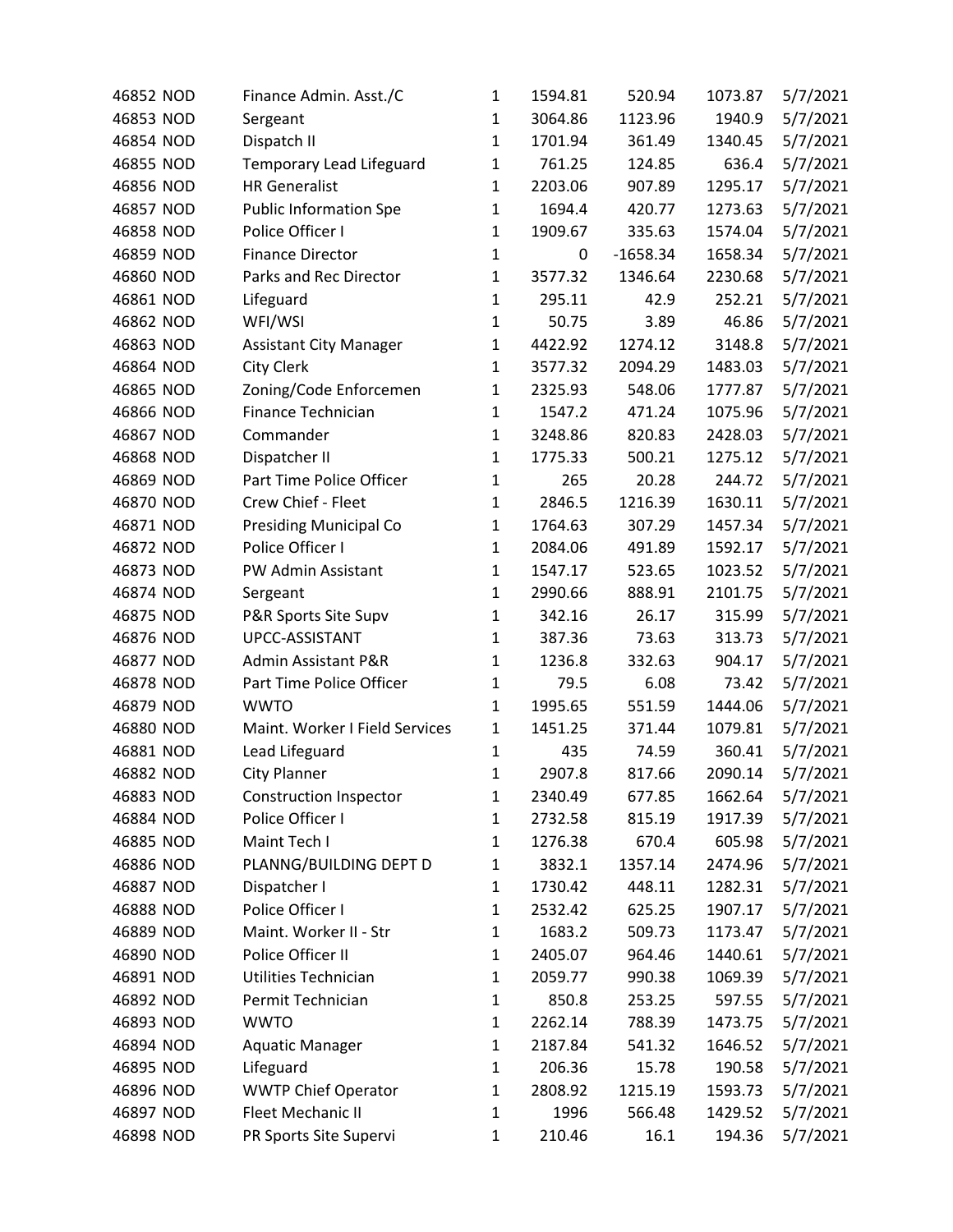| 46899 NOD | Dispatch Supervisor           | 1            | 2262.14 | 868.84  | 1393.3  | 5/7/2021          |
|-----------|-------------------------------|--------------|---------|---------|---------|-------------------|
| 46900 NOD | Police Officer I              | 1            | 2563.53 | 823.76  | 1739.77 | 5/7/2021          |
| 46901 NOD | Maint. Worker III - St        | $\mathbf{1}$ | 1762.28 | 571.71  | 1190.57 | 5/7/2021          |
| 46902 NOD | Crew Chief - PBG              | $\mathbf{1}$ | 2437.14 | 543.33  | 1893.81 | 5/7/2021          |
| 46903 NOD | <b>Victims Advocate Coord</b> | $\mathbf{1}$ | 2198.04 | 662.68  | 1535.36 | 5/7/2021          |
| 46904 NOD | Maint. Worker I - PBG         | $\mathbf{1}$ | 601.43  | 67.34   | 534.09  | 5/7/2021          |
| 46905 NOD | <b>WTP CHIEF OPERATOR</b>     | $\mathbf{1}$ | 3607.52 | 1545.16 | 2062.36 | 5/7/2021          |
| 46906 NOD | <b>Assistant Aquatic Mana</b> | $\mathbf{1}$ | 1674.08 | 533.1   | 1140.98 | 5/7/2021          |
| 46907 NOD | <b>Utilities Director</b>     | $\mathbf{1}$ | 4221.15 | 1881.1  | 2340.05 | 5/7/2021          |
| 46908 NOD | Maint. Worker III- PBG        | $\mathbf{1}$ | 1649    | 434.71  | 1214.29 | 5/7/2021          |
| 18683 CHK | Lifeguard                     | $\mathbf{1}$ | 132.44  | 10.13   | 122.31  | 5/21/2021         |
| 18684 CHK | Lifeguard                     | $\mathbf{1}$ | 107.25  | 8.21    | 99.04   | 5/21/2021         |
| 18685 CHK | Seasonal Worker PBG           | $\mathbf 1$  | 492.8   | 53.71   |         | 439.09 5/21/2021  |
| 18686 CHK | Pool Attendant                | $\mathbf{1}$ | 73.92   | 5.65    | 68.27   | 5/21/2021         |
| 46909 NOD | Crew Chief - Field Ser        | $\mathbf{1}$ | 2561.84 | 938.38  |         | 1623.46 5/21/2021 |
| 46910 NOD | Corporal                      | $\mathbf{1}$ | 3013.55 | 645.6   |         | 2367.95 5/21/2021 |
| 46911 NOD | <b>Sports Coordinator</b>     | $\mathbf{1}$ | 1272.6  | 358.24  |         | 914.36 5/21/2021  |
| 46912 NOD | Dispatcher II                 | $\mathbf{1}$ | 1692.31 | 447.13  |         | 1245.18 5/21/2021 |
| 46913 NOD | System Admin.                 | $\mathbf{1}$ | 2192.4  | 682.88  |         | 1509.52 5/21/2021 |
| 46914 NOD | Police Officer I              | $\mathbf{1}$ | 1909.6  | 253.46  |         | 1656.14 5/21/2021 |
| 46915 NOD | Lifeguard                     | $\mathbf{1}$ | 550.88  | 42.14   |         | 508.74 5/21/2021  |
| 46916 NOD | Dispatcher I                  | $\mathbf{1}$ | 1499.2  | 392.67  |         | 1106.53 5/21/2021 |
| 46917 NOD | Maint. Worker III - Fi        | $\mathbf 1$  | 1819.26 | 576.11  |         | 1243.15 5/21/2021 |
| 46918 NOD | <b>MPO</b>                    | $\mathbf{1}$ | 2262.14 | 515.3   |         | 1746.84 5/21/2021 |
| 46919 NOD | Public Works Director         | $\mathbf{1}$ | 4047.17 | 1789.44 |         | 2257.73 5/21/2021 |
| 46920 NOD | Utility Billing Techni        | $\mathbf{1}$ | 1752.8  | 576.84  |         | 1175.96 5/21/2021 |
| 46921 NOD | <b>Planning and Building</b>  | $\mathbf{1}$ | 2003.62 | 580.7   |         | 1422.92 5/21/2021 |
| 46922 NOD | Victims Advocate              | $\mathbf{1}$ | 925.1   | 190.9   |         | 734.2 5/21/2021   |
| 46923 NOD | <b>WWTP Operator</b>          | $\mathbf{1}$ | 1701.77 | 620.07  |         | 1081.7 5/21/2021  |
| 46924 NOD | <b>Water Fitness Instruct</b> | $\mathbf{1}$ | 294.35  | 22.52   |         | 271.83 5/21/2021  |
| 46925 NOD | <b>WWTO</b>                   | $\mathbf{1}$ | 1949    | 490.45  |         | 1458.55 5/21/2021 |
| 46926 NOD | <b>WTO</b>                    | $\mathbf{1}$ | 2343    | 1305.01 |         | 1037.99 5/21/2021 |
| 46927 NOD | Police Officer I              | 1            | 2336.3  | 478.49  |         | 1857.81 5/21/2021 |
| 46928 NOD | Lifeguard                     | $\mathbf{1}$ | 314.16  | 47.25   |         | 266.91 5/21/2021  |
| 46929 NOD | MUNICIPAL COURT CLERK         | $\mathbf{1}$ | 1503.88 | 330.62  |         | 1173.26 5/21/2021 |
| 46930 NOD | Maint. Worker I - PBG         | $\mathbf{1}$ | 1515.5  | 396.36  |         | 1119.14 5/21/2021 |
| 46931 NOD | Corporal                      | $\mathbf{1}$ | 2899.1  | 739.59  |         | 2159.51 5/21/2021 |
| 46932 NOD | Corporal                      | $\mathbf{1}$ | 2624.42 | 1037.76 |         | 1586.66 5/21/2021 |
| 46933 NOD | Dispatcher I                  | $\mathbf{1}$ | 1547.17 | 416.59  |         | 1130.58 5/21/2021 |
| 46934 NOD | Lifeguard                     | $\mathbf{1}$ | 400.4   | 42.93   |         | 357.47 5/21/2021  |
| 46935 NOD | Police Chief                  | $\mathbf 1$  | 4221.15 | 1128.39 |         | 3092.76 5/21/2021 |
| 46936 NOD | Police Officer I              | $\mathbf{1}$ | 2188.01 | 455.25  |         | 1732.76 5/21/2021 |
| 46937 NOD | Dispatcher I                  | 1            | 1547.17 | 366.38  |         | 1180.79 5/21/2021 |
| 46938 NOD | <b>Accounting Manager</b>     | $\mathbf{1}$ | 2663.95 | 890.51  |         | 1773.44 5/21/2021 |
| 46939 NOD | Maint. Worker II - Fie        | $\mathbf{1}$ | 1760.28 | 594.99  |         | 1165.29 5/21/2021 |
| 46940 NOD | <b>Event Center Coordinat</b> | 1            | 1365.71 | 419.88  |         | 945.83 5/21/2021  |
| 46941 NOD | Detective/MPO                 | 1            | 2431.82 | 546.61  |         | 1885.21 5/21/2021 |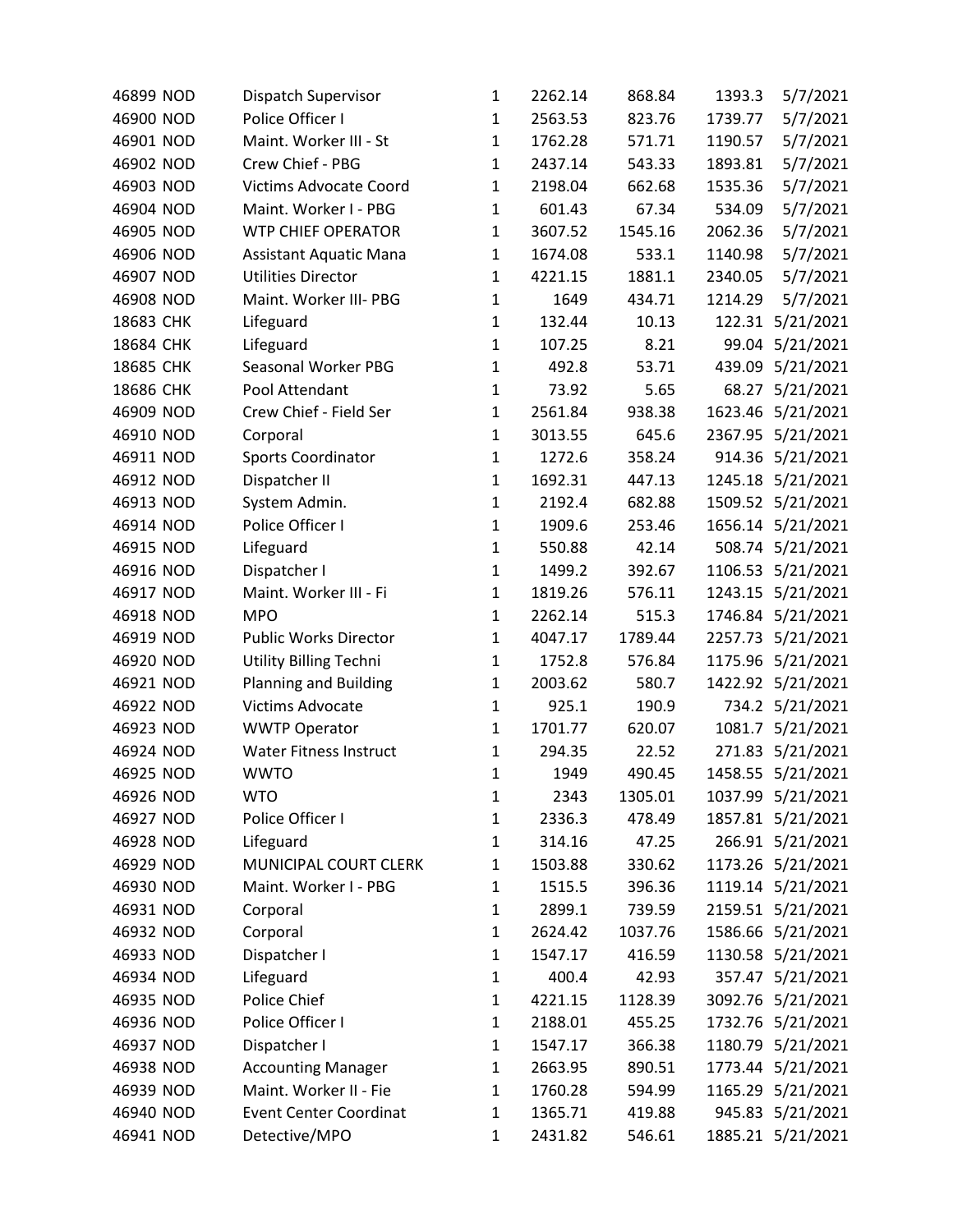| 46942 NOD | Management Analyst II         | 1            | 2382.85 | 782.6   |         | 1600.25 5/21/2021 |
|-----------|-------------------------------|--------------|---------|---------|---------|-------------------|
| 46943 NOD | <b>Water Treatment Operat</b> | 1            | 1995.27 | 664.68  |         | 1330.59 5/21/2021 |
| 46944 NOD | Police Officer I              | $\mathbf{1}$ | 2143.38 | 482.64  |         | 1660.74 5/21/2021 |
| 46945 NOD | IT Intern                     | $\mathbf{1}$ | 458.16  | 49.05   |         | 409.11 5/21/2021  |
| 46946 NOD | Maintenance Worker I -        | $\mathbf{1}$ | 1431.76 | 404.05  |         | 1027.71 5/21/2021 |
| 46947 NOD | Lifeguard                     | $\mathbf{1}$ | 506.55  | 90.21   |         | 416.34 5/21/2021  |
| 46948 NOD | Maint. Worker II Stree        | $\mathbf{1}$ | 1547.17 | 496.31  |         | 1050.86 5/21/2021 |
| 46949 NOD | PD Admin Assist/Teen C        | $\mathbf{1}$ | 1896.36 | 557.52  |         | 1338.84 5/21/2021 |
| 46950 NOD | Commander                     | 1            | 3248.86 | 1227.54 |         | 2021.32 5/21/2021 |
| 46951 NOD | Finance Admin. Asst./C        | $\mathbf{1}$ | 1580    | 517.01  |         | 1062.99 5/21/2021 |
| 46952 NOD | Sergeant                      | $\mathbf{1}$ | 3041.06 | 1117.38 |         | 1923.68 5/21/2021 |
| 46953 NOD | Dispatch II                   | $\mathbf{1}$ | 1829.56 | 391.58  |         | 1437.98 5/21/2021 |
| 46954 NOD | Temporary Lead Lifeguard      | $\mathbf{1}$ | 2861.19 | 731.01  |         | 2130.18 5/21/2021 |
| 46955 NOD | <b>HR Generalist</b>          | $\mathbf{1}$ | 2203.06 | 907.89  | 1295.17 | 5/21/2021         |
| 46956 NOD | <b>Public Information Spe</b> | $\mathbf{1}$ | 1694.4  | 420.77  |         | 1273.63 5/21/2021 |
| 46957 NOD | Police Officer I              | $\mathbf{1}$ | 1909.67 | 335.62  |         | 1574.05 5/21/2021 |
| 46958 NOD | Parks and Rec Director        | $\mathbf{1}$ | 3577.32 | 1346.65 | 2230.67 | 5/21/2021         |
| 46959 NOD | Lifeguard                     | $\mathbf{1}$ | 284.68  | 41.06   |         | 243.62 5/21/2021  |
| 46960 NOD | WFI/WSI                       | $\mathbf{1}$ | 25.38   | 1.94    |         | 23.44 5/21/2021   |
| 46961 NOD | <b>Assistant City Manager</b> | $\mathbf{1}$ | 4422.92 | 1274.11 |         | 3148.81 5/21/2021 |
| 46962 NOD | <b>City Clerk</b>             | $\mathbf{1}$ | 3577.32 | 2094.27 |         | 1483.05 5/21/2021 |
| 46963 NOD | Zoning/Code Enforcemen        | $\mathbf{1}$ | 2000.8  | 464.92  |         | 1535.88 5/21/2021 |
| 46964 NOD | Finance Technician            | $\mathbf{1}$ | 1547.2  | 471.24  |         | 1075.96 5/21/2021 |
| 46965 NOD | Commander                     | $\mathbf{1}$ | 3248.86 | 820.83  | 2428.03 | 5/21/2021         |
| 46966 NOD | Dispatcher II                 | $\mathbf{1}$ | 2015.97 | 558.52  |         | 1457.45 5/21/2021 |
| 46967 NOD | Part Time Police Officer      | $\mathbf{1}$ | 265     | 20.27   |         | 244.73 5/21/2021  |
| 46968 NOD | Crew Chief - Fleet            | $\mathbf{1}$ | 2671.5  | 1174.03 |         | 1497.47 5/21/2021 |
| 46969 NOD | <b>Presiding Municipal Co</b> | $\mathbf{1}$ | 1694.04 | 290.41  |         | 1403.63 5/21/2021 |
| 46970 NOD | Police Officer I              | $\mathbf{1}$ | 1909.06 | 442.85  |         | 1466.21 5/21/2021 |
| 46971 NOD | PW Admin Assistant            | $\mathbf{1}$ | 1547.17 | 523.65  |         | 1023.52 5/21/2021 |
| 46972 NOD | Sergeant                      | $\mathbf{1}$ | 3469.46 | 974.31  |         | 2495.15 5/21/2021 |
| 46973 NOD | P&R Sports Site Supv          | 1            | 294.84  | 22.55   |         | 272.29 5/21/2021  |
| 46974 NOD | UPCC-ASSISTANT                | 1            | 473.44  | 84.64   |         | 388.8 5/21/2021   |
| 46975 NOD | Admin Assistant P&R           | $\mathbf{1}$ | 1236.8  | 332.63  |         | 904.17 5/21/2021  |
| 46976 NOD | <b>WWTO</b>                   | $\mathbf{1}$ | 1995.65 | 551.6   |         | 1444.05 5/21/2021 |
| 46977 NOD | Lead Lifeguard                | $\mathbf{1}$ | 529.25  | 95.21   |         | 434.04 5/21/2021  |
| 46978 NOD | <b>City Planner</b>           | $\mathbf{1}$ | 2907.8  | 817.65  |         | 2090.15 5/21/2021 |
| 46979 NOD | <b>Construction Inspector</b> | 1            | 2340.49 | 677.85  |         | 1662.64 5/21/2021 |
| 46980 NOD | Police Officer I              | $\mathbf{1}$ | 2356.62 | 761.75  |         | 1594.87 5/21/2021 |
| 46981 NOD | Maint Tech I                  | 1            | 1276.38 | 670.41  |         | 605.97 5/21/2021  |
| 46982 NOD | PLANNG/BUILDING DEPT D        | $\mathbf{1}$ | 3832.1  | 1357.13 |         | 2474.97 5/21/2021 |
| 46983 NOD | Dispatcher I                  | $\mathbf{1}$ | 1780.3  | 460.9   |         | 1319.4 5/21/2021  |
| 46984 NOD | Police Officer I              | $\mathbf{1}$ | 2270.79 | 605.11  |         | 1665.68 5/21/2021 |
| 46985 NOD | Maint. Worker II - Str        | $\mathbf{1}$ | 1683.2  | 509.72  |         | 1173.48 5/21/2021 |
| 46986 NOD | Police Officer II             | 1            | 2277    | 941.24  |         | 1335.76 5/21/2021 |
| 46987 NOD | Utilities Technician          | $\mathbf{1}$ | 2059.77 | 990.38  |         | 1069.39 5/21/2021 |
| 46988 NOD | Permit Technician             | $\mathbf{1}$ | 850.8   | 253.25  |         | 597.55 5/21/2021  |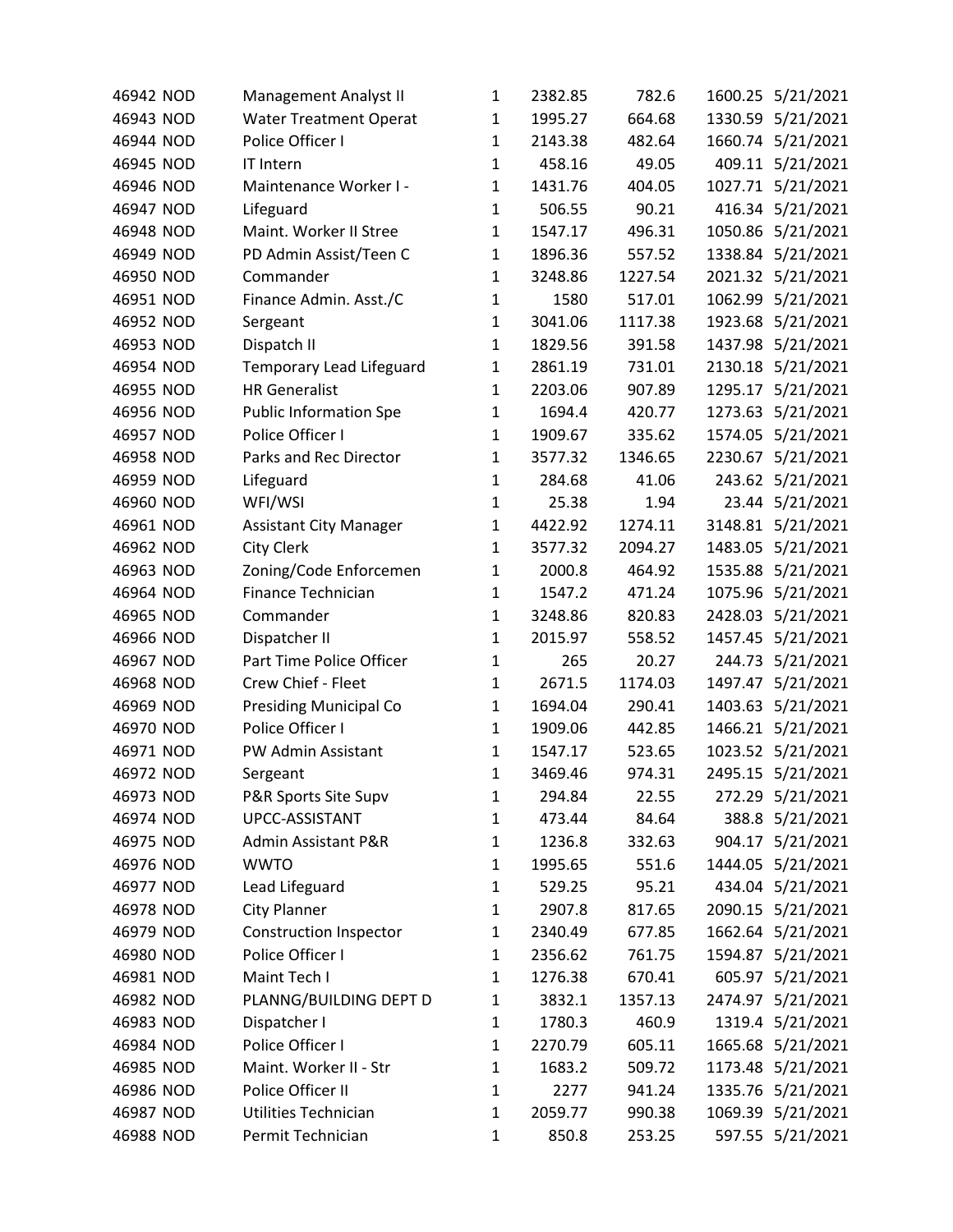| 46989 NOD | WWTO                          | 1            | 2262.14   | 788.39    |           | 1473.75 5/21/2021 |
|-----------|-------------------------------|--------------|-----------|-----------|-----------|-------------------|
| 46990 NOD | <b>Aquatic Manager</b>        | 1            | 2187.84   | 541.31    |           | 1646.53 5/21/2021 |
| 46991 NOD | Lifeguard                     | 1            | 126.28    | 9.66      |           | 116.62 5/21/2021  |
| 46992 NOD | <b>WWTP Chief Operator</b>    | 1            | 2808.92   | 1215.2    |           | 1593.72 5/21/2021 |
| 46993 NOD | Fleet Mechanic II             | 1            | 1996      | 566.47    |           | 1429.53 5/21/2021 |
| 46994 NOD | PR Sports Site Supervi        | 1            | 148.56    | 11.36     |           | 137.2 5/21/2021   |
| 46995 NOD | Dispatch Supervisor           | 1            | 2410.61   | 905.03    |           | 1505.58 5/21/2021 |
| 46996 NOD | Police Officer I              | 1            | 2375.95   | 771.78    |           | 1604.17 5/21/2021 |
| 46997 NOD | Maint. Worker III - St        | $\mathbf{1}$ | 1762.28   | 571.71    |           | 1190.57 5/21/2021 |
| 46998 NOD | Crew Chief - PBG              | 1            | 2262.14   | 500.96    |           | 1761.18 5/21/2021 |
| 46999 NOD | <b>Victims Advocate Coord</b> | $\mathbf{1}$ | 2198.04   | 662.68    |           | 1535.36 5/21/2021 |
| 47000 NOD | Maint. Worker I - PBG         | $\mathbf{1}$ | 426.43    | 53.94     | 372.49    | 5/21/2021         |
| 47001 NOD | <b>WTP CHIEF OPERATOR</b>     | $\mathbf{1}$ | 3607.52   | 1545.16   |           | 2062.36 5/21/2021 |
| 47002 NOD | <b>Assistant Aquatic Mana</b> | $\mathbf{1}$ | 1499.08   | 490.73    |           | 1008.35 5/21/2021 |
| 47003 NOD | Utilities Director            | 1            | 4221.15   | 1884.05   | 2337.1    | 5/21/2021         |
| 47004 NOD | Maint. Worker III- PBG        | 1            | 1649      | 434.69    |           | 1214.31 5/21/2021 |
|           |                               |              | 380121.89 | 116292.02 | 263829.87 |                   |